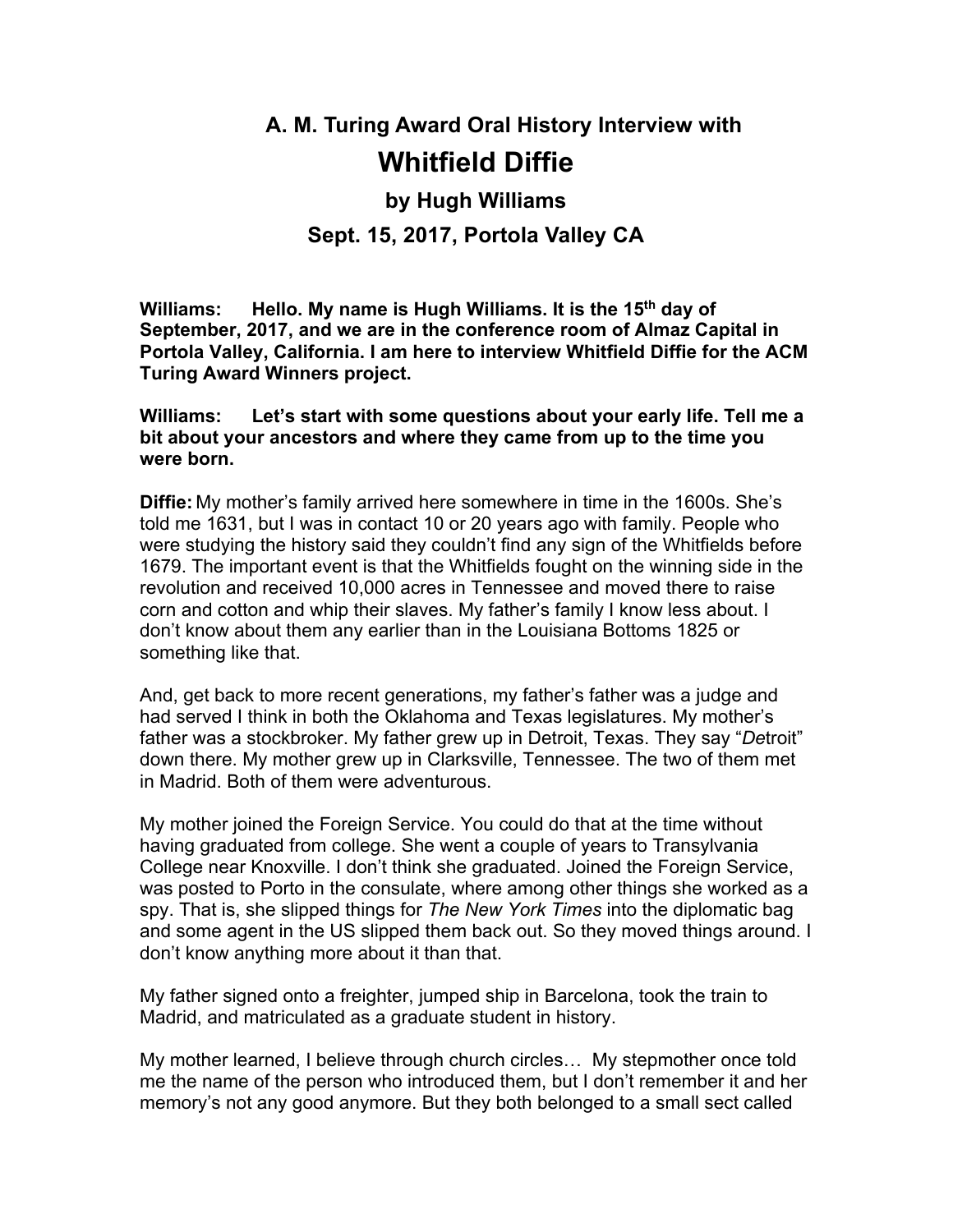the Campbellites or Disciples of Christ. There's actually a Campbellite church in Cambridge — *(not)* in Cambridge — in *Berkeley*. I'm guessing as I say it, that though they grew up a thousand miles apart or something, they had social connections through the church. At any event, my mother learned that my father was in Madrid, put in for a transfer to go there, because I assume she maybe was interested in marrying a Yankee, didn't want to *(unintelligible)* something. She would probably be roughly 25 at the time.

They met. They got married in Paris in 1928. They couldn't be married in Madrid because they weren't Catholics. She wrote a very funny article that appeared in *Harper's* in the mid-1930s about how difficult it is to get married abroad. I remember her remark that they were taken aback because they were asked a long series of questions. They were asked if they'd ever been married before and the answer was no, and later they were asked if they had any children, which ran across their Southern sensibilities of the era.

And they were barely able to make it. My father went to Paris for a month. I don't know if it had to be the man who had a month's residence, but my father was a graduate student. He presumably could work usefully in the libraries in Paris, whereas my mother had a day job. She took a week off and for the last week of that went to Paris. She had only been there it turned out six days or something, but it was alright because the prefect could waive that requirement, but if my father had only been there 29 days, they would have had to wait a day and show they had tickets back.

In any event, in 1930 a job opened up at City College of New York. My father thought that he was hired because it was time to hire a goy. He wrote a wonderful essay called "A WASP in a Jewish Beehive" about his years at City College. They travelled as much as they possibly could from then until World War II. They moved. They had bought a house in Jamaica Estates. Donald *(Trump)*, he grew up a block and a half from me. I suppose they rented that, but they moved to Washington. My mother once showed me the hotel in which I was conceived, but I don't remember it. But my interpretation of what happened is my mother had nothing to do in Washington. My father was working on the blockade of Spain. They were there maybe two years or something. She didn't have any particular circle of friends in Washington, so she needed something to do, so she got pregnant, and I was the result.

#### **Williams: What year were you born?**

**Diffie:** June 5<sup>th</sup>, 1944, the day before D-Day. I like to think... I believe... Lots of people believe in astrology, that stars, celestial things have an influence on people's lives. I've conceived of something I call "terrastrology" – you really have to look around for the events that occurred at the moment of your birth here on the Earth. I, for example, was born just at about the time the first SIGINT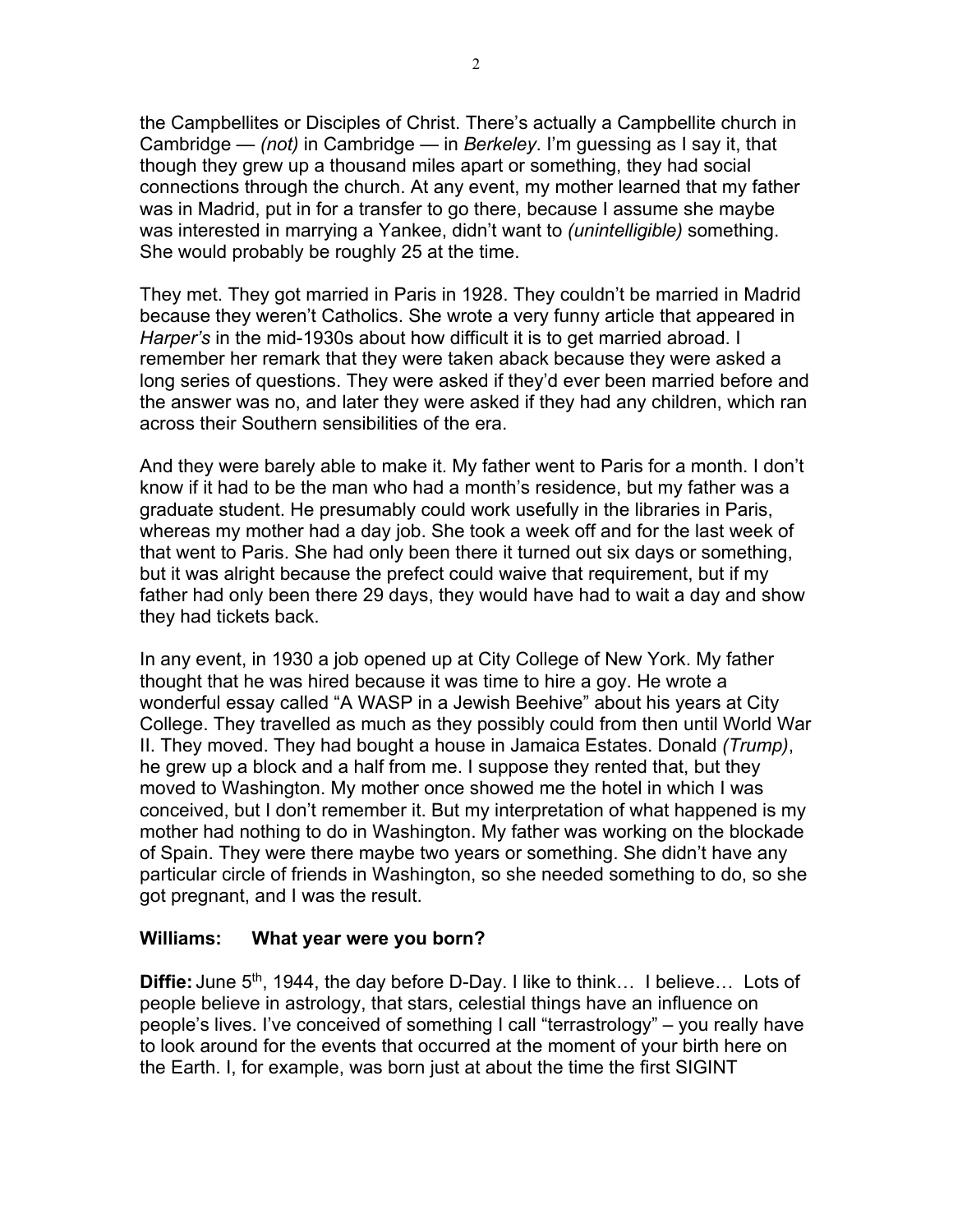deception against the Germans started in preparation for the D-Day invasion. I figure that must be what shaped the course of my life.

# **Williams: What did your parents do?**

**Diffie:** They were both in effect historians. My father was a historian of the Iberian countries and their colonies. His most famous … the book that established his reputation … is called *Latin-American Civilization: Colonial Period*. At his memorial, I learned that he is responsible for what would now be called the multicultural view of Latin America, that you couldn't understand it without understanding the mixture of the native civilization, the invading European civilization, and the imported African civilization.

My father always seemed to me exceedingly… That was a great surprise to me because my father seemed… That I think of as progressive... These multicultural points of view are associated with progressives… and my father was very conservative by the time I knew him. He was 42 when I was born, so I knew him in later life.

My mother was at the time maybe the foremost, most accomplished, not necessarily best-known, scholar of a woman named Madame de Sévigné, whose letters to her daughter Madame de Grignan from the courts of Louis XIII and XIV are the basic social history of that era. She died fairly young. She died at 58 of breast cancer, so she never got to publish on that subject. She had an article that would have been published in *The New Yorker* which might have drawn her some notice, but the editor changed. I don't remember who came, whether Ross came or went. It's probably between Ross and White. In any event, the new editor wasn't interested. He paid her for it but didn't run it.

#### **Williams: What are your earliest memories?**

**Diffie:** That of course is always hard to know. I'll tell you the first thing I don't remember, which is the bombing of Hiroshima. I was 13 months old when that happened, and that's the kind of thing that interested me and I don't remember that.

I have a memory of being carried on my father's shoulders when my parents were going to vote. My father insists I couldn't possibly remember that because I was two at the time. I rather think it occurred again sometime later and I remember it, but he doesn't remember the occasion which it occurred. But it's also entirely possible that I've imagined it.

I'm pretty concrete memory from when I was three of standing in a yellow raincoat out in the front yard in the rain.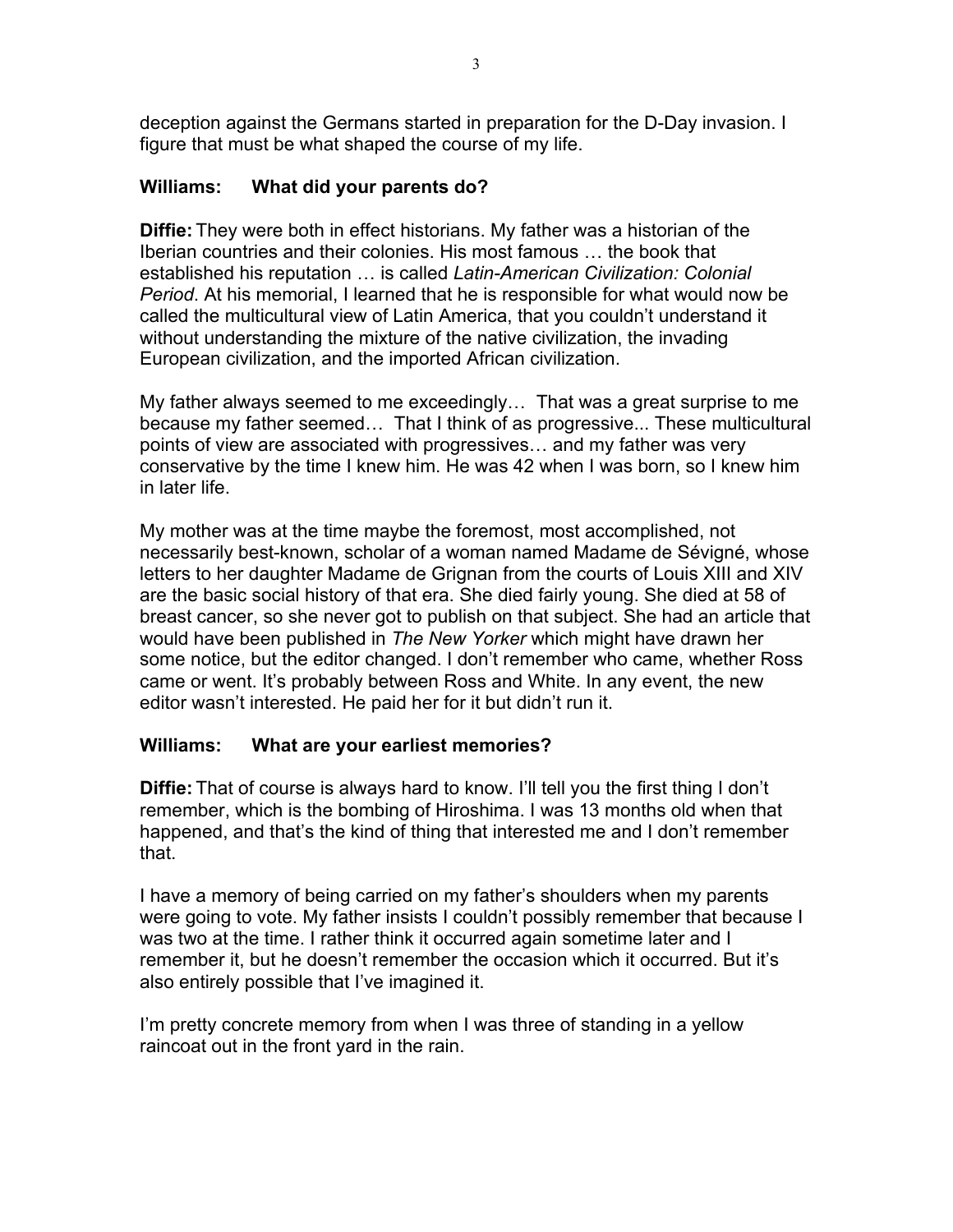And then my memories become solid [0:10:00] from the time I was four, because we went to Portugal. So I remember the big box that was packed that had our stuff in it that was sitting in the driveway. We didn't have a car, so that was alright. And I remember going to the boat and I remember sailing over on a freighter called the *Marine Shark*. I think that's right. I can't remember which one's over. I think came back on one, something called the *Santa Maria*, a small liner called the *Santa Maria*, but I could have the names backwards. I remember being shown the engine rooms. When the engine's not running, you can actually go inside it. When it is running, you can't go inside it but you can look through a glass window and see oil splashing all over the place and pistons running and things of that kind. I remember that. I remember they put a leash on me when we were out on deck in bad weather, so I couldn't fall overboard. And that's probably most of my memory of that.

I have a very distinct memory of arriving in Lisbon. We went to lunch with somebody whose name I also don't remember. He was one of my father's colleagues who was living there. I was thrilled to be back on dry land. I remember the palm trees. They came back to mind somewhat later. And I remember this wonderful lunch out on a veranda, semi-outdoors on a veranda of some kind or other.

Then I don't actually… I can't say I remember the train trip up to Porto, but we lived then for a year, roughly speaking, in Porto. I have lots of memories of individual things from that. We would go out. My mother and I would walk to, so to speak… We were in Foz do Douro, which is the mouth of the Douro river, and there were trollies and there was… just up the street from the Marie Castro which is where they'd been staying since the '20s. Maybe it's where my mother lived before she met my father. I don't know that offhand. But there was a washing place, I imagine natural water flowing over stones, and women were always scrubbing wash in that place.

There was sort of a drugstore. I remember going to get ice cream bars. One of the features of our walks is I'd get a little ice cream bar at some sort of a shop. I have a feeling the proprietor may have spoken English, but I don't know. At any event, I learned to speak Portuguese natively that year, but I forgot it immediately because I wouldn't speak to my parents or to anybody else if I knew they spoke English. I only spoke to pure Portuguese in Portuguese, and coming back to New York, I could have spoken Portuguese to lots of people. My parents had lots of friends and colleagues who spoke Portuguese. But I think I must have wanted to be a normal American child, so I wouldn't speak Portuguese to people.

I am very embarrassed at the memory, when I think I was seven, of walking in the Bronx Zoo and asking my father, "Are those boys talking in code?" and he said to me sharply, "No, they're speaking Spanish." I had become so disconnected from a big piece of life that I didn't… That I should have thought that way struck me as very strange.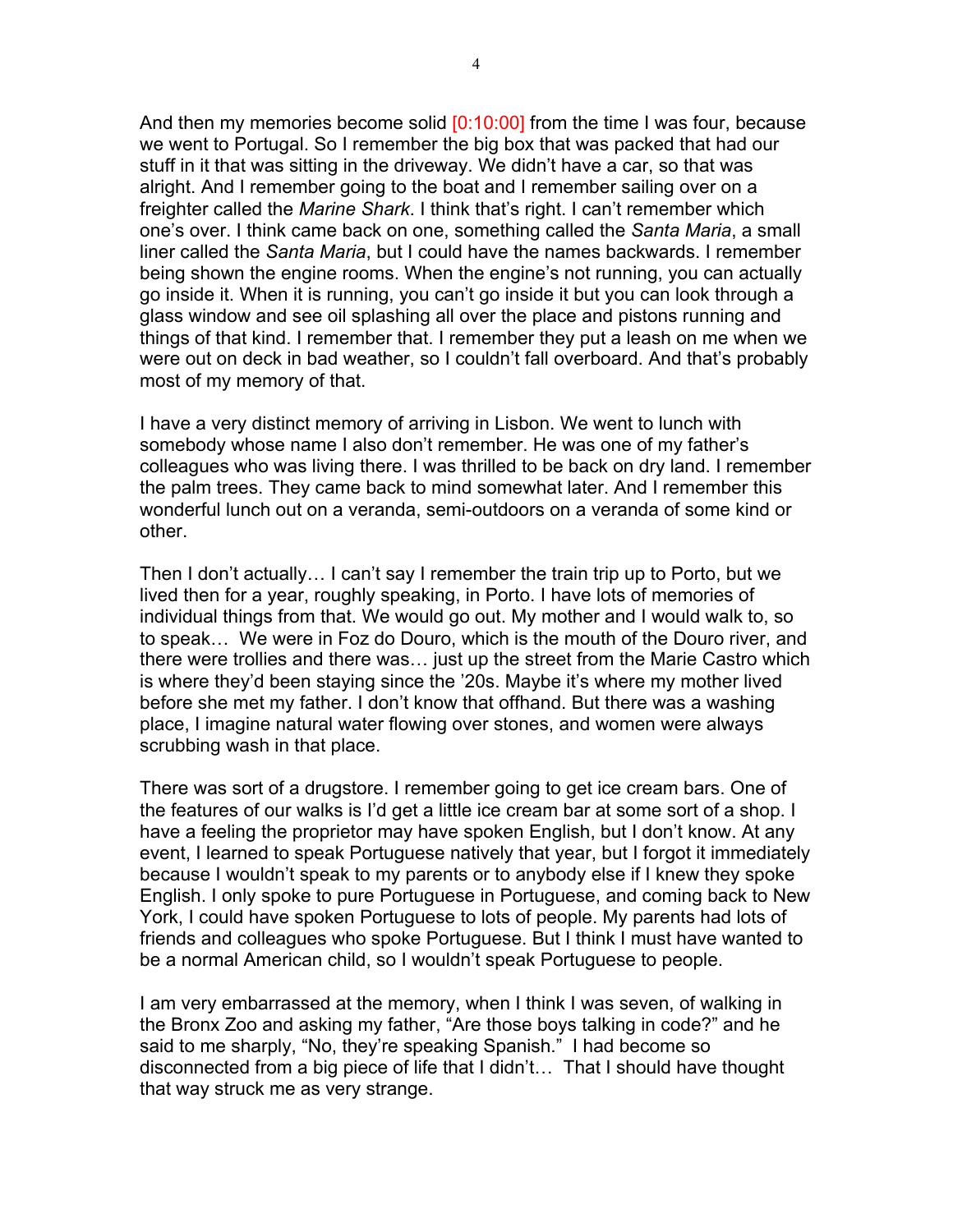#### **Williams: Did you have any siblings?**

**Diffie:** No, I have no siblings.

#### **Williams: Tell me a bit about growing up. What did you do as a kid?**

**Diffie:** [laughs] How am I supposed to know that?

#### **Williams: Okay. What do you remember?**

**Diffie:** I did lots of things as a kid. Let me say things I didn't do. I wasn't much of a sportsman. I tried, but I never… just basically didn't… I mean I tried to play baseball. I did like riding a bicycle. I really liked walking. I walked a tremendous amount. I was, as I always have been, sort of an indifferent student. I worked very hard to study things that interested me, but I wasn't good at working to study what was needed for somebody else's agenda. So all the way through school, I had lousy grades because I didn't work on the stuff that was at hand.

We lived on Kruger Road in Jamaica Estates. As I said, if – Kruger Road's one block long – it ran through the next block to touch Midland Parkway, it would come out opposite Donald Trump's house. My closest friend played on a Little League team with him in 1957 and had the strange observation I thought from my friend that Trump arrived in a limousine. Now I'm guessing that Bob rode his bike, but I could have imagined his arriving in a limousine too because his father was a doctor and employed a full-time chauffeur and had a big black Chrysler. So, as I say, that struck me as an odd observation for Bob to make, but that's what he said.

My growing up lasts I suppose… that period of my life, except for the punctuation of going to Portugal, lasts until I'm 17 when I left to go to MIT. I did a variety of things, but the kind of thing that may concern you, at about 12 I became convinced I was a mathematician. The earliest influence I can remember is Heinlein's book *The Rolling Stones* in which the very influential grandmother believes mathematics is the key to at least all scientific knowledge.

One of the things that I've come to think about lately is… Then while I was in high school… I learned half of the mathematics I know by the time I entered MIT. That other thing I learned was a very mistaken view of mathematical culture, because most of my source was *Men of Mathematics*, which is about 19th… it ends very early 20<sup>th</sup> century. Roughly speaking, I developed a vision of being a 19<sup>th</sup>-century academic mathematician. So I didn't know anything about the real sociology, either the way the universities worked in my part of the 20<sup>th</sup> century or the way they came to work by the time I would have had a professorship, or the other… I had never heard of NSA or RAND or Sperry or any of these people as people who were hired mathematicians for various different ways. Probably I had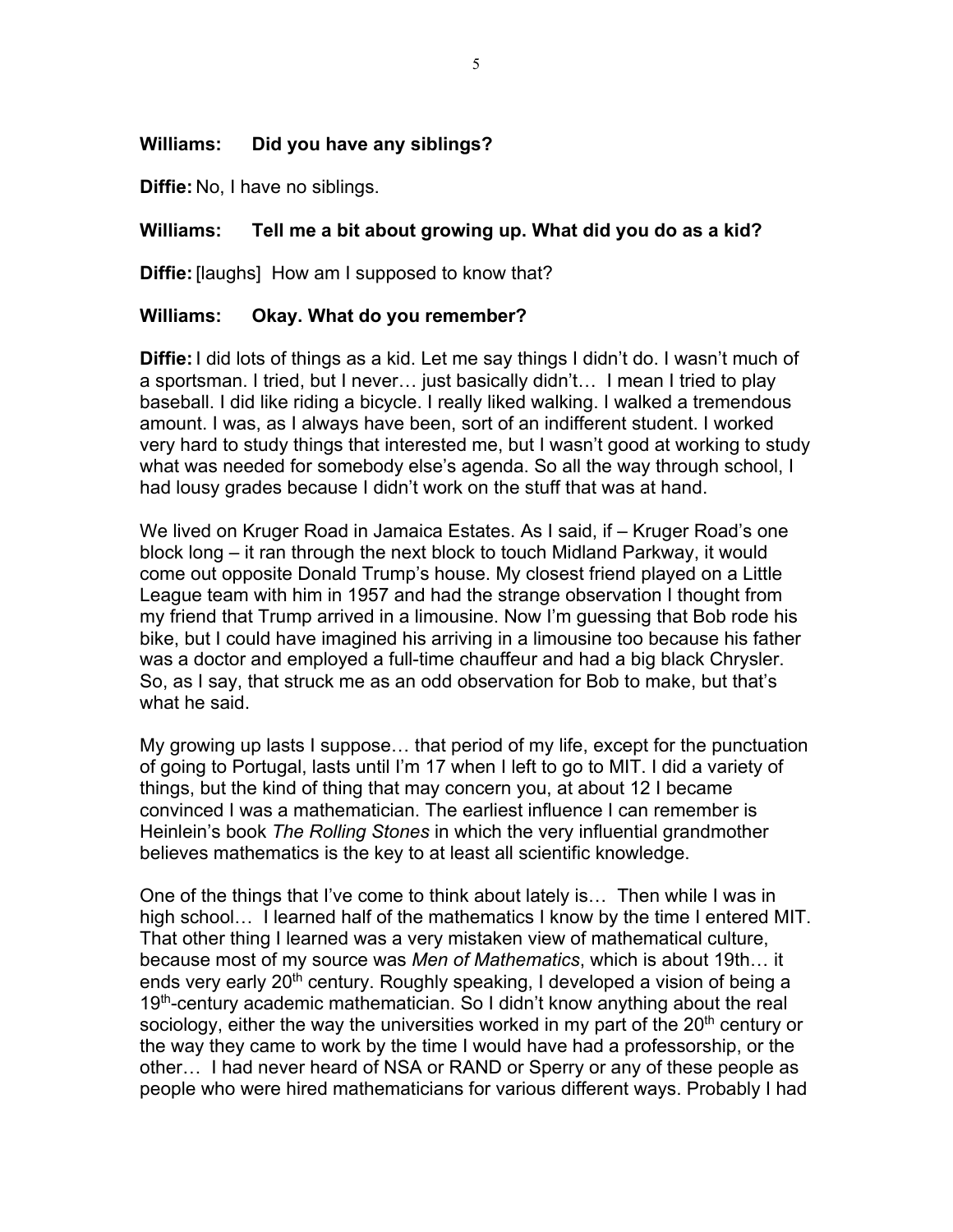absorbed… Though I'd read *A Mathematician's Apology*, which now seems a very silly book in lots of ways, but I had absorbed Hardy's on-the-record view of mathematics. I also studied his analysis book. A great deal of the mathematics I knew came from studying that the summer before I entered MIT.

## **Williams: You went to MIT as you just said. Were there others in your family that went on to higher education?**

**Diffie:** Well, you've heard the enumeration of my family, right? I have no siblings. My father had a doctorate. My mother I think didn't finish at… got bored and went in the Foreign Service as I said and didn't finish at Transylvania. It's a women's college. I've seen it. I don't know if it's still there. It's outside of Knoxville. She was a very literature and very erudite person certainly, but not by formal education.

The rest of my family, I mean I basically have nobody left I think. I have two cousins I think on my mother's side who may still be alive, but I have not seen them since I was a child. I don't know their names. My mother had two sisters, and one of them… My mother was the eldest of three sisters, and her sisters, one moved off to Texas and one moved to Luxembourg. I remember the child of one of them, whom I found a real brat, but I don't know his name and I haven't seen him since I was eight or something of that kind. The next people alive, Joe Diffie, country singer, is my first cousin once removed, grandson of my father's elder brother Putnam. My father was the youngest of five brothers. My mother was the eldest of three sisters.

# **Williams: What was your favorite subject in school prior to university?**

**Diffie:** I'm sure I would have said it was mathematics. But [0:20:00] loosely speaking. I mean scientific subjects were what I identified with, although in high school I read a whole lot of poetry and did other things. But I thought of myself as a scientist.

#### **Williams: What was your least favorite?**

**Diffie:** Probably whatever's required at the moment. I don't know I have a clear least favorite. I don't remember. I mean I may… probably various… it probably was different at different times.

## **Williams: Who were the teachers you liked the most and how did they help or inspire you?**

**Diffie:** Well, I mean there's one. May have been dead by the time I began looking for her, although she was not… I conjecture she was 35 when I was 10, so she'll be 25… She's surely dead by now, but I began looking for her 15 to 20 years ago without success. Her name is Mary Collins. She was my fifth grade teacher.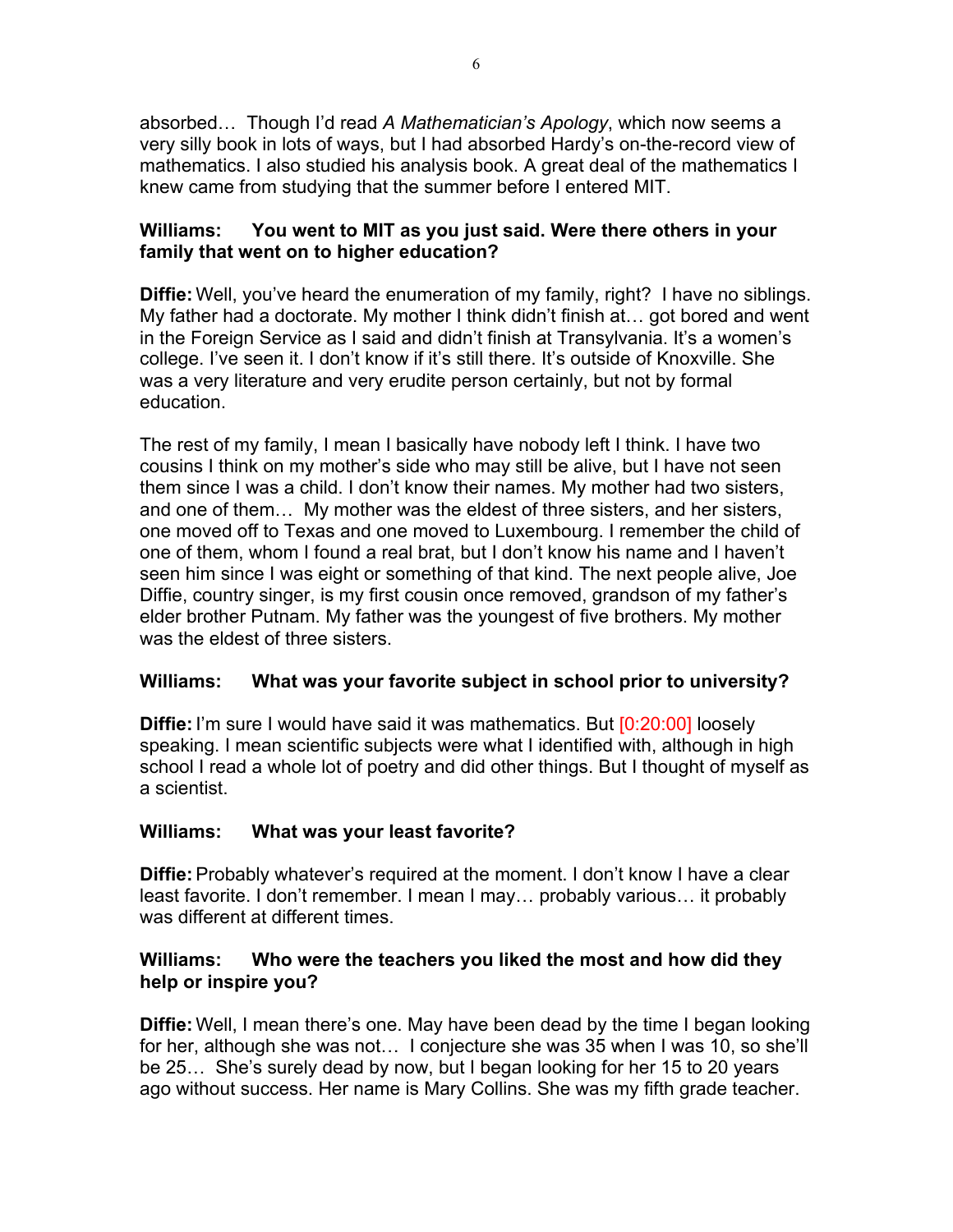I remember she read to the class. A great deal of my religious education comes from her reading, not directly any version of the Bible, but Bible stories to the class, something that would now be forbidden I'm sure. I considered it very important when I looked back on it, because otherwise I wouldn't have known anything about the subject. My parents had become… My father was too chicken to say he was an atheist. He called himself an agnostic. My mother called herself an atheist. They raised me as an atheist. And I wouldn't have known as much as I do about Judeo-Christian tradition without that.

The other thing she did was she taught us about cryptography. This ran a day and a half I think in the spring of the year. I got very interested in the subject very briefly. My father brought me a stack of books from the library at City College. I wasn't able to read Gaines' *Cryptanalysis*, which was one of the books. I've never read it. He didn't bring Wolfe. I'm pretty sure. There's a set of lecture notes that were done during the war. A whole lot of during-the-war events, of which the most important in our field is Claude Shannon's very clear… the paper on cryptography, which precedes … the internal memo precedes the published paper on information theory … is clearly a "Here, what can I do for the war?" piece of work, at any event. It was a couple of weeks' study of all of the several children's books. I concluded that a transposed… Now I don't remember. I think a transposed Vigenère cipher was as good as it got or something like that. Then the whole matter was dormant in my mind till I was nearly 30.

I liked several of my teachers. In junior high, I had a math teacher named Bernstein. I liked him very much. Hard… I don't have the patience to go… [laughs]

#### **Williams: Did you have any mentors when you first started your higher education?**

**Diffie:** That's a good question. I don't know. I don't think I ever thought of it that way. My advisor was Warren Ambrose, who was I think as good an analyst as they had in that department. And Ambrose – of course I didn't know any of this at the time – Ambrose went to school with Dick Leibler and… Blackman? … the black statistician at Berkeley. There's a cluster of very interesting people who come out of the University of Illinois at Champaign in the late '30s. The one I later came to know best was Dick Leibler.

But no, I don't remember. I think for some reason I've always been seen as promising or something like that, and so people put up with me. But I don't remember having anybody who I can call a mentor.

#### **Williams: Do you recall any textbooks or other books that were important to you when you were in university?**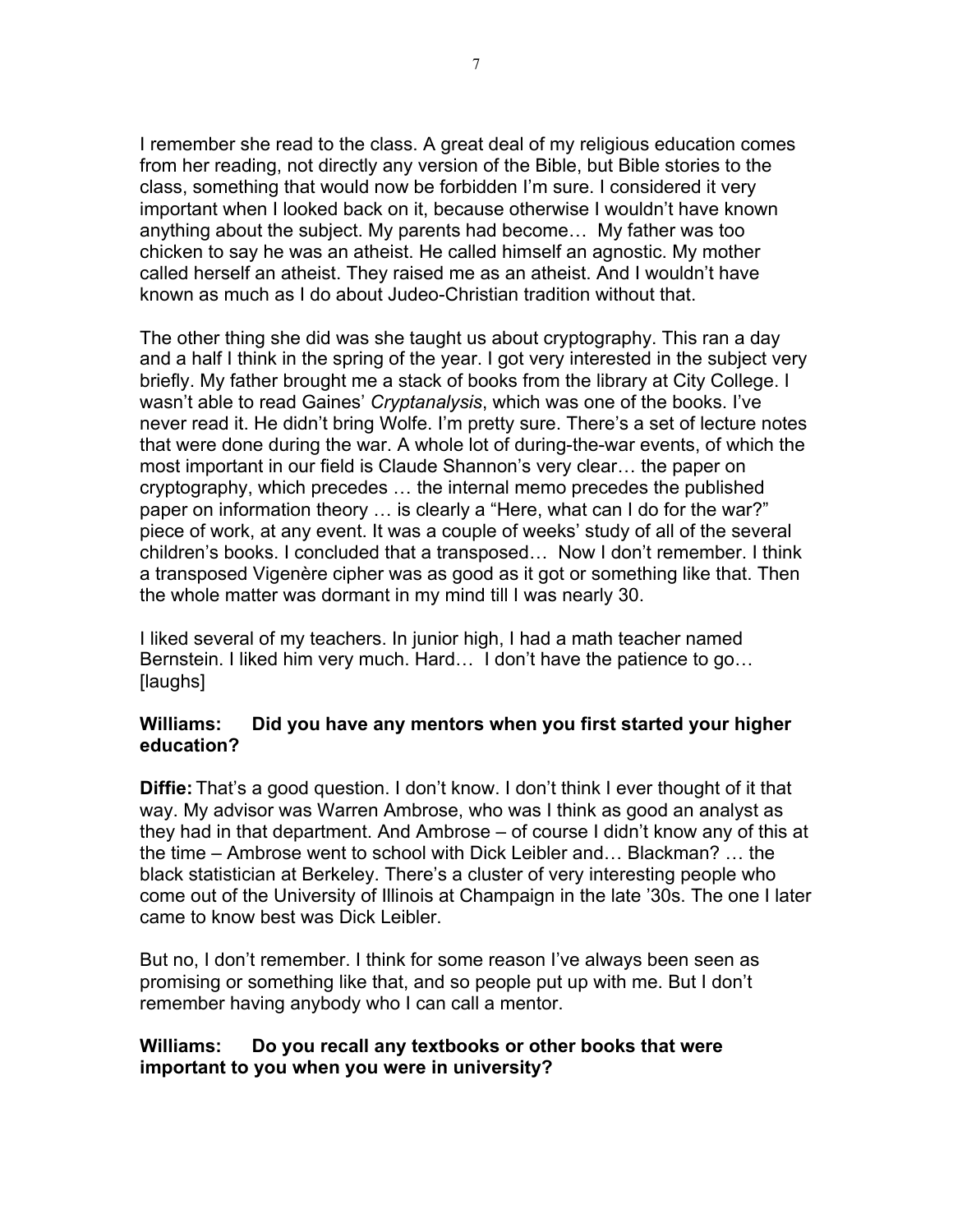**Diffie:** Oh, of course, by the time you get that far. I already… Let's go back further than that. Coming in high school, I said I read *Men of Mathematics*, and I read several… The head of the department looked at me down his nose. I read Lancelot Hogben's *Mathematics for the Million* and… I'm trying to think of somebody else's name. Who were the inventors of elliptic-curve cryptography? Who's the one at CRD in Princeton?

#### **Williams: I… Oh.**

**Diffie:** I mean it's just my Alzheimer's kicking in.

#### **Williams: Mine too. [laughs] It'll come to me in a moment.**

**Diffie:** Okay. When we come back to it, when it comes to you, you can blurt it out.

#### **Williams: Alright.**

**Diffie:** For some reason, I read a bit of Courant, but maybe I didn't read it until I was a freshman. I don't know. I certainly was aware of it. And I tried to read Bourbaki as a freshman at MIT and didn't read a great deal of it. But the book that I studied hardest was Hardy's *Course of Pure Mathematics*. So I came into MIT knowing a good deal of analysis. I think I took analysis as a freshman. I took the junior course in analysis from G.B. Thomas as a freshman.

I was a big acquirer of books. Always have been. But have I read very many, studied very many all the way through the way I did with Hardy? No.

#### **Williams: Tell me about your current family, your children, your spouse, how and where you met, etc.**

**Diffie:** That is well covered in… Where Mary and I met and our lives take up a good part of Steven Levy's book *Crypto*. We met in a hardware store at about 1000 Massachusetts Avenue – the place no longer exists – in the spring of 1969. Mary had a squirrel in her pocket and I think I was buying cage wire. We were both involved… Both of us, I and my partner of that time and she and her husband were both all interested in wild animals and kept exotic animals. We struck up a relationship immediately. But I am embarrassed to say… I … didn't dislike Mary. I merely saw her as a minor appendage of her husband, who was a mathematics graduate student at Harvard. But at any event, the four of us were associated, hung out together that spring and summer and fall.

In the fall, there was a very important event. I had stopped into the place of my longest-standing colleague, a woman named Harriet Fell, who's a retired professor of computer science at Northeastern. She and I went to high school together and to MIT together. I call myself her advisor on her Westinghouse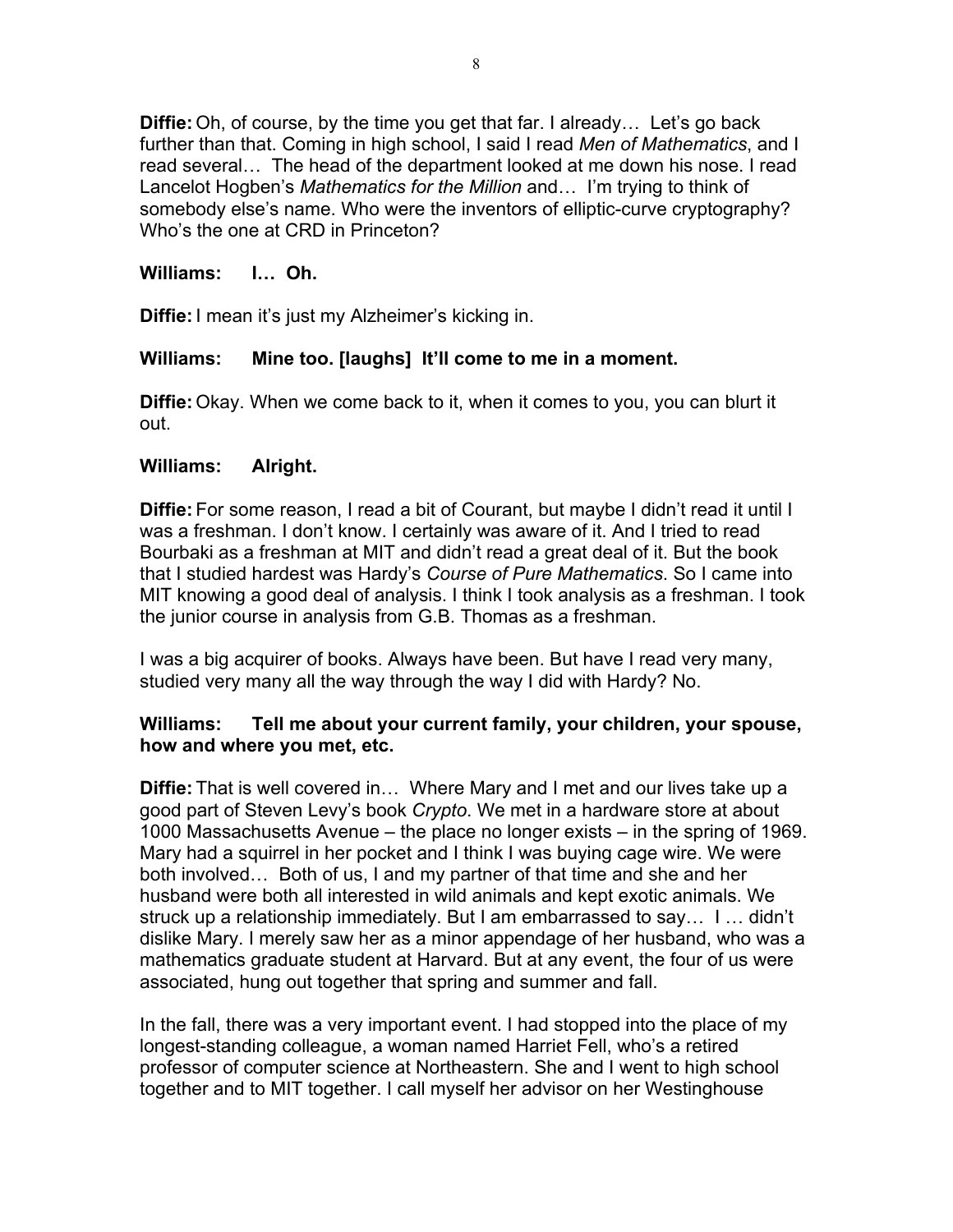*[Westinghouse Science Talent Search]* project. That is to say I proposed the problem. I didn't have either the good taste or probably the ability to have done as good a job on the problem as she did. It was looking at a… the paper is called… a linear algebra with 16 units, and that subject, as the dimension goes up, properties keep falling off. That made her… She probably couldn't have afforded to go to MIT without that. That had got her scholarships and so forth.

In any event, I was at her place and I called Mary and Richard's house. Mary answered and I said, "Hi, is Richard there?" Mary said, "You know, I may not be as smart as Richard or Richard Schroeppel or you, [0:30:00] but you could be polite to me." [laughs] I was just utterly humiliated. I didn't get to see her again for another two years. I left town a couple of days later to go to Stanford, to work at Stanford.

But when I went back to the east coast, one of the things I did was I visited a mathematician named Bill Gosper, who was known for his work on the Game of Life and things like that. His family came from New Jersey. What had happened to Mary and Richard was that Richard had discovered he wasn't interested in mathematics and that he was interested in being a veterinarian. I've forgotten the role… I think Mary pointed that out to him, but Andy Gleason helped him along [laughs] getting away. He was quite good but probably not at all suited to being a mathematician. So he went to veterinary school at University of Pennsylvania and they were living in Willingboro.

So I went to see her and I was on my best behavior. That night we just went out. The three of us, four of us, five of us went out to dinner at some place in Philadelphia. And I was back in the summer of '73 and I was still on my best behavior and I got more than I bargained for and she ran off with me.

That is in the two stages how we met. We were together after that for 43 years. She died the 1<sup>st</sup> of April this year of longstanding breast cancer. We had no children.

#### **Williams: Do you have any hobbies or other activities that you enjoy?**

**Diffie:** Well, I don't think of it that way. If you ask me what I've been doing, usually all I can remember is staring into space. I mean I collect miscellaneous stuff. I find things look pretty or one reason or another and I get them. That's something like a hobby. But no, I don't play any organized sports, I don't have a collection in the sense of stamps or coins or something that's mounted anywhere. So I think the answer, the short answer to that is no.

#### **Williams: My final question on this section is do you still carry your own personal chopsticks with you?**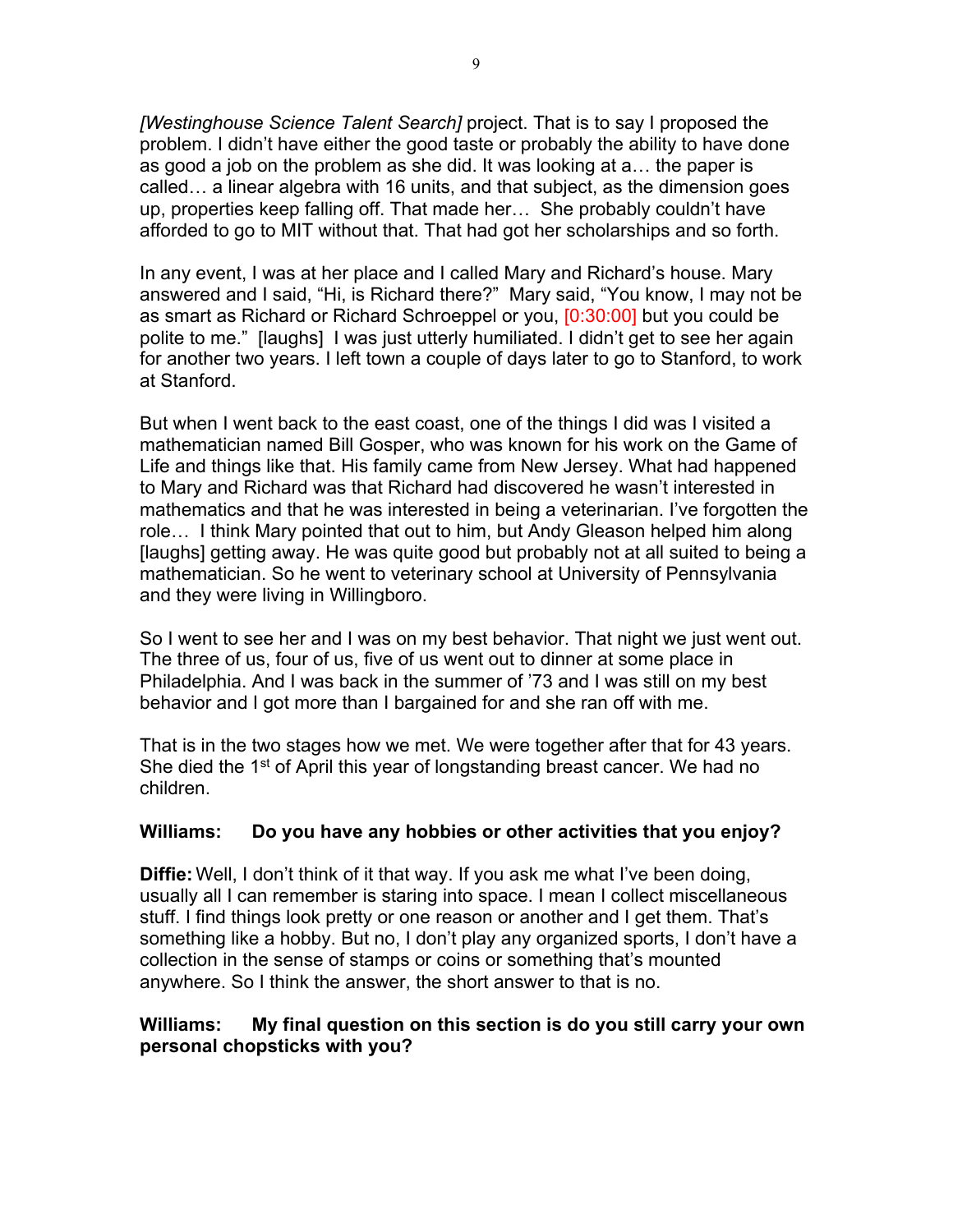**Diffie:** I have them in my briefcase, yes. But the short answer is I picked up carrying them again fairly recently. It has to do with the containers. I came across a scissors case in something of mine that I used to use to hold chopsticks and I slipped them back into that. In between, I had had them in a lovely but too large bamboo box. So I left them on my dressing table and picked them up when I knew I was going to an appropriate dinner.

# **Williams: Do you want a break or something right now?**

Diffie: No, wait a minute … but you asked … Ten years ago I discovered my credentials as a degenerate were better than my credentials as an outdoorsman, so I shifted from carrying a pocketknife to carrying a corkscrew.

## **Williams: [laughs] Okay.**

Diffie: So that's my culinary implement that goes with me everywhere.

#### **Williams: Let's move on then to your accomplishments. What was your first job?**

**Diffie:** Well, I don't know whether you want to count my high school girlfriend's father having given me a job in maintenance in the garment workers' co-ops in Lower New York, but that was a perfect example of my social ineptitude, because he clearly did that so I'd have money to take her out and instead I bought math books with it. [laughs]

But my first so to speak… Oh no. Then I had another non-intellectual job the summer of… I had this feeling that I needed to work, that I needed to get… that maybe my life would be improved if I learned what working was like or something like that. So the summer of 1963, I lived with my girlfriend and three other women that I'm still extremely close to. I mean I've seen them all within the last year or so. No, haven't seen one in two or three years. But we lived up near Columbia just off of Broadway. I worked for Pepsi-Cola in Brooklyn, a job with the aforementioned Bob who played Little League with Donald *(Trump)*. His father was the doctor for Pepsi-Cola and he got me this job. I was a bottler, which means that you tend this giant bottling machine. That's what I… So first time, only time maybe I've ever had something approximating an honest job in my life.

The next summer… Summers in college, there were effectively three of them. First one I went to Berkeley, second one we stayed in New York, third one Vicky nd I went to Berkeley together. Then following graduation, I didn't get into graduate school. I had lousy grades. I was trying to dodge the draft, so I got a job at MITRE Corporation, a systems engineering consultant to the Air Force. I did that for four years before I moved to Stanford.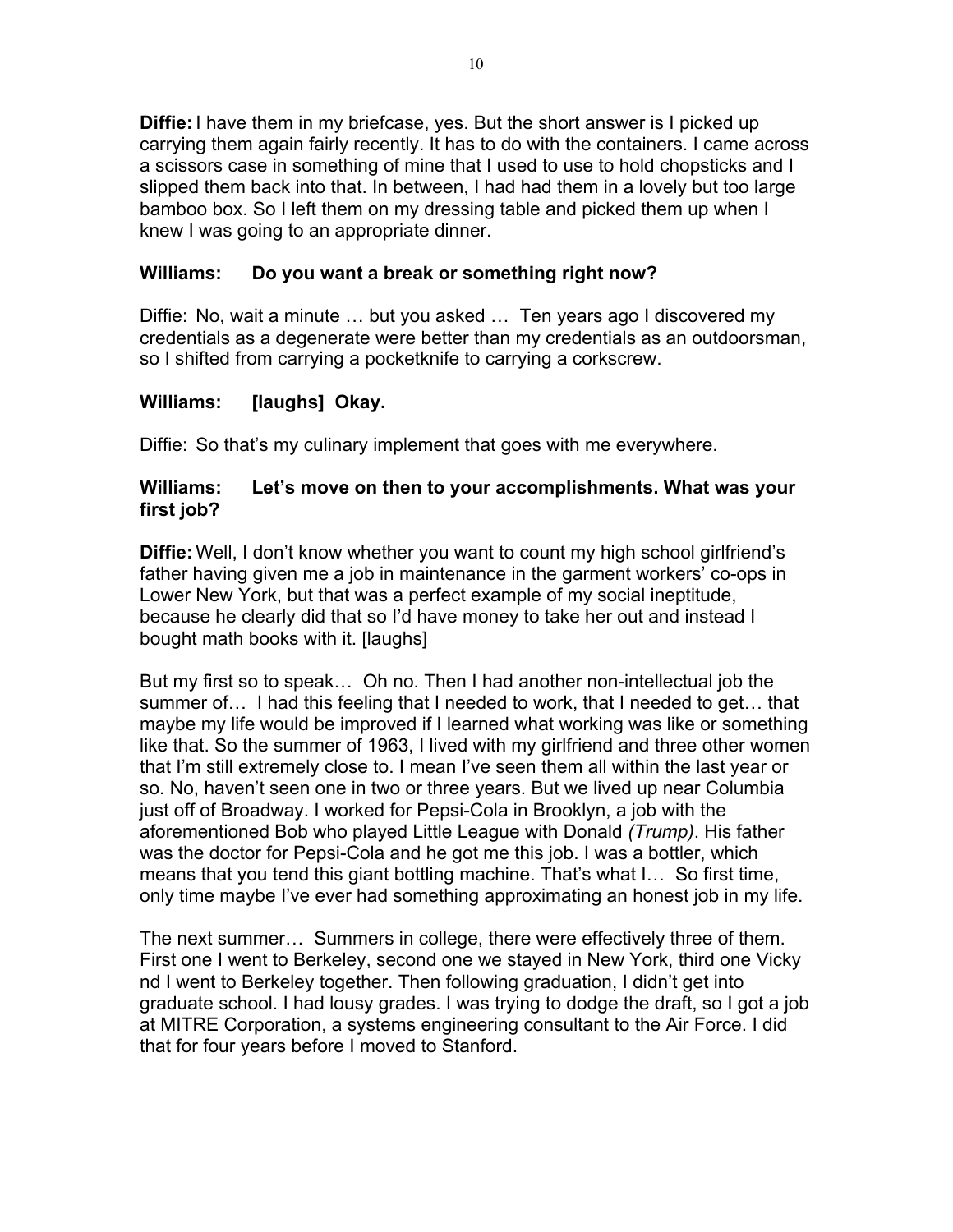#### **Williams: Can you describe what the computing field was like when you first entered it?**

**Diffie:** Well, that's a funny way to put the question for somebody who's first entering it. I will try. One, I mean I had a particularly I think ill-formed viewpoint, so that the major influence on my thinking about it were the group that called themselves "the hackers" at the MIT AI Lab. Bill Gosper is one of those, but *(Richard)* Greenblatt, *(Jack)* Holloway, who lives around here now, *(Stewart)* Nelson. These people were very concerned with super-optimized programming, things of that sort. I didn't form until much later any clear understanding and a sense … a more sensible view of organizing the task of programming existed already then, but I didn't form it.

At the same time, almost everything I did… I learned to program on the PDP-6 in machine code, but I never really did that for real. Most of what I did was in Lisp and the main thing I worked on was a program called MATHLAB that was… My boss was a man named Carl Engelman. It was a MITRE independent research project. We lost it to MIT and finagle about how much money the Air Force was allowed to give MITRE or something like that, and Joel Moses at MIT got hold of that project and it was renamed Macsyma. It may continue to exist, I don't know.

But in the process of working on that and in particular on working on the Lisp compiler, I got to the viewpoint that proof of correctness of programs was the most important problem in contemporary engineering. That's very at odds in some sense with the kind of work that was around me and so forth. But I find I learned all sorts of things at that time. Margaret Minsky, who is editing a book on her father, asked me about having read his book *Finite and Infinite Machines*. I said no, I had never read it. I had learned that stuff I thought from looking at papers written at the time and listening to lectures at the AI Lab. So I was learning a good deal of computer science at the same time that my day job was doing things in a very narrow sort of hack programming–oriented style.

But in any event, as I say, one, the project I was on was going away, and two, I had become convinced that proof of correctness was critical. So when John McCarthy came through town in the summer, I talked to him and that started a process where he hired me to work at the AI Lab at Stanford and I moved out here.

#### **Williams: What was your first computer?**

**Diffie:** Oh, I took a course as a freshman that was using the *[IBM]* 709, if that's what you mean by "first computer." The computer that I did most of my work on was PDP-6, PDP-10.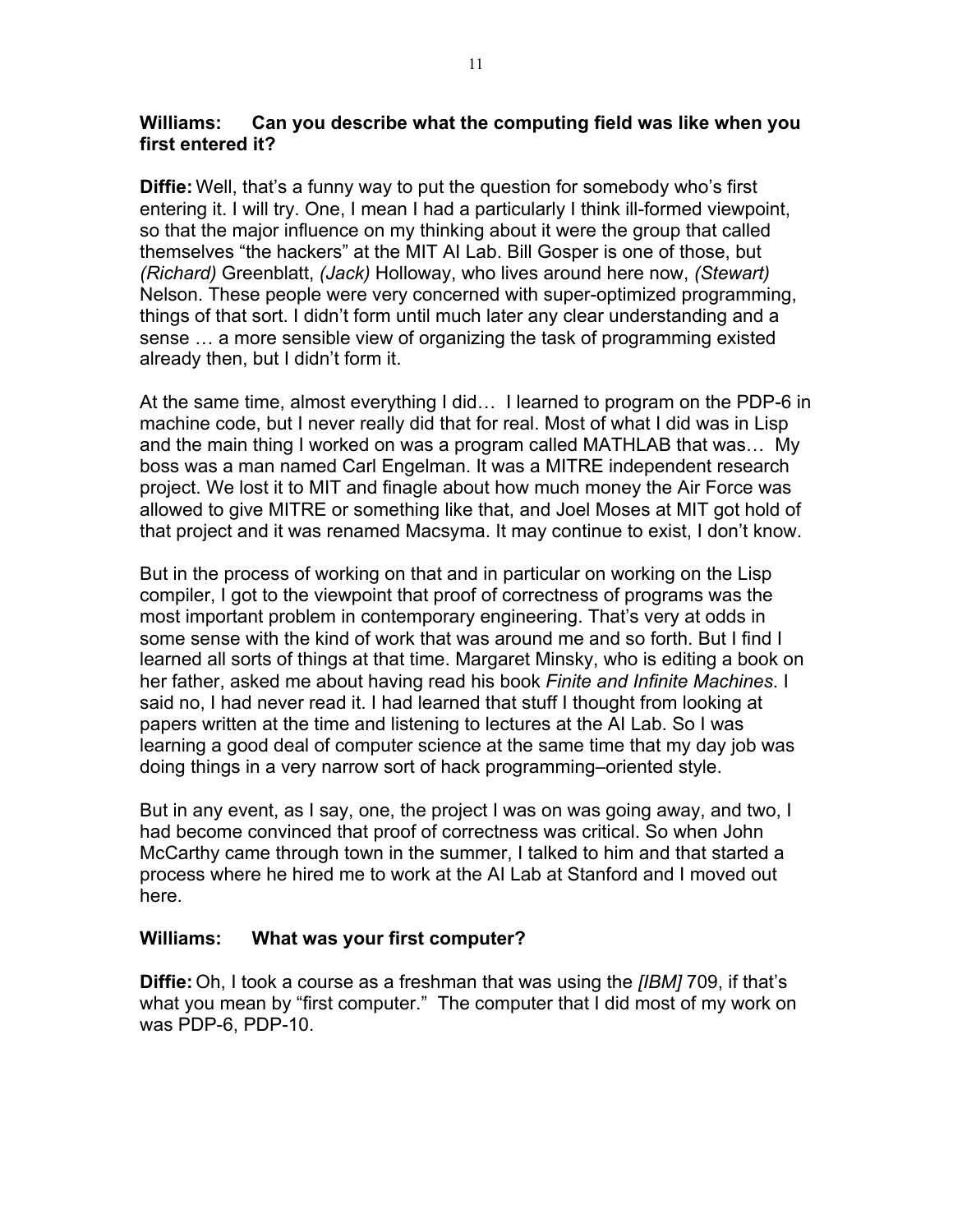#### **Williams: You mostly answered this question I think, but were there any other projects that you worked on in the early part of your career prior to you going to Stanford? [0:40:00]**

**Diffie:** I sort of gravitated… I never really contributed a great deal to MATHLAB. What I did, it got me into various levels of system programming. So I worked ... before I came to Stanford, I began working on the Lisp compiler. I had a view that would now be called programming methodology. My belief was the reason that programs were hard to prove correct is we didn't know how to program. I formed this notion, never adequately published, somewhat worked out in my own programs, of what I guess is now called "primitive-based," the noti-… take it for the compiler, I had a ring of… if you didn't touch this set of programs, then you were going to get syntactically correct object code. That didn't mean it would be correct, but it would have the right syntax. Then in the ring outside of that, if you didn't touch, delve within that ring, then you would always have stack discipline, because these things guar-… I had this notion of having parts of the program that guaranteed different properties that you needed. And so that accounts … basically writing things at that level, assembler and compiler, was a lot of what I did in that period.

# **Williams: Why did you decide to go to Stanford?**

**Diffie:** Well, I have sort of answered that question, but I decided to go to Stanford because the project I was on at MITRE was losing its money. I don't know. I never looked at the issue of going directly to MIT. I might conceivably have done that. But I wanted, I probably wanted to move west anyway. I don't remember that that clearly. I didn't want to go to Stanford. I wanted to go to Berkeley. But when I went to Berkeley in the summer of 1962, in six weeks I loved it as much as I loved New York or Paris or the south of France, which are my three favorite places. I mentioned arriving in Lisbon and the palm trees. I had the same confronted with tall… I got to Berkeley and there were tall palm trees in the same way. The place immediately felt like home. I mean nobody served me lunch on a nice veranda, I'm sorry about that, but…

I probably… I think I wanted… All the time I felt trapped in Boston and I wanted to get back out here. Stanford was a place that in some ways… McCarthy, thought the same … "Well, maybe it would have been better if Berkeley had offered me a job" or something like that. Berkeley seemed to us to be a fundamentally more interesting town at that time. But I ended up down at Stanford.

By the time I'd been here about six weeks, I understood why *The Daily Cal* called it "down on the farm." It seemed to me to be a magnificent imitation of a great university. Somehow it's gotten a lot better in the 40 years since, or I've gotten different, but…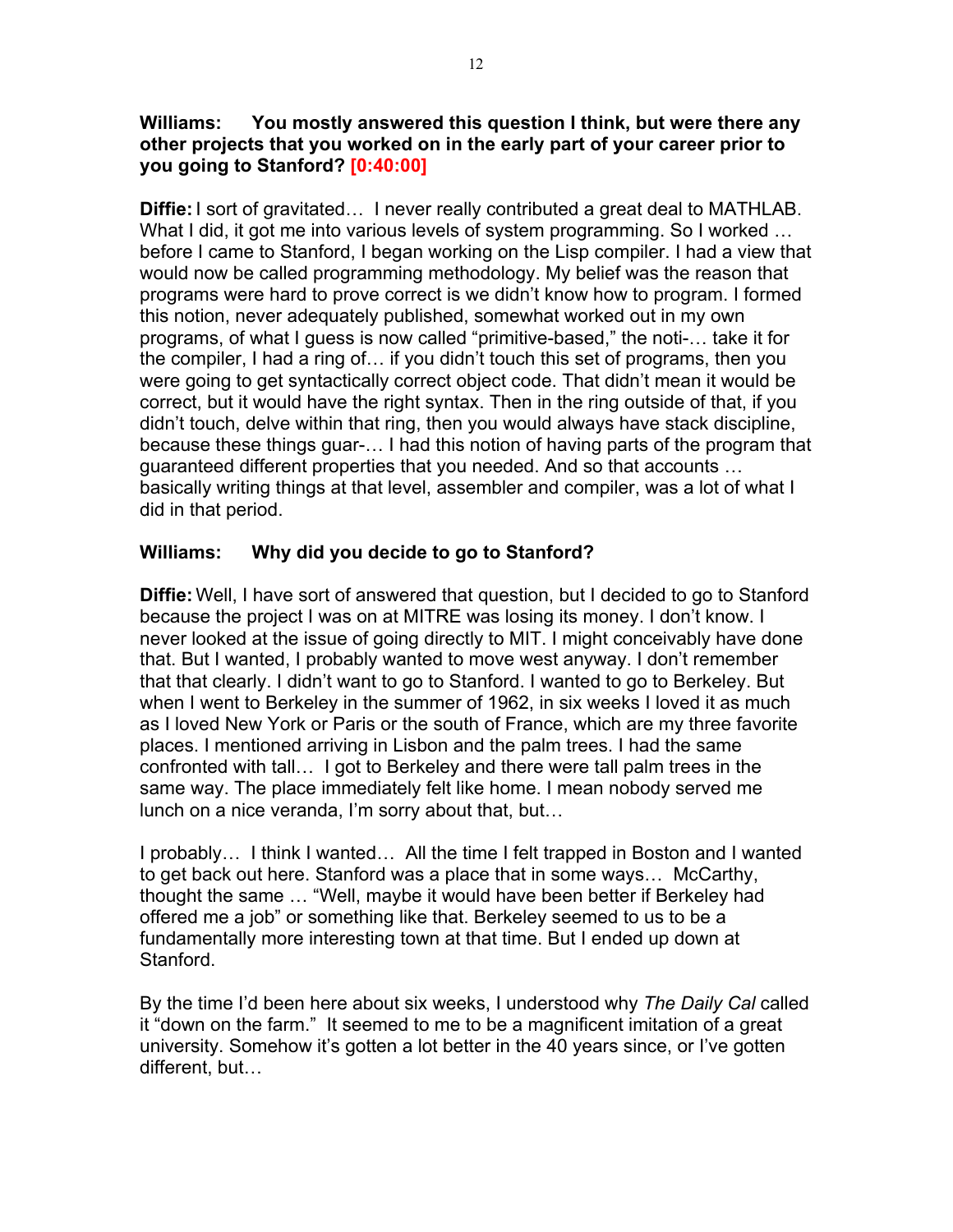**Williams: Well, let me switch now to your interest in cryptology.**

**Diffie:** Alright.

#### **Williams: While a student at Stanford, you were very much a pioneer in studying this. At the time, it was a taboo subject.**

**Diffie:** OK, so it dates back… My being a student is really… A quick summary of that period at Stanford is I was there four years, I took four courses, and I wrote four papers. Nobody knows what the courses were anymore. I can remember one of them on discrete mathematics, but I've been making a living off the four papers for the rest of my life.

In the '60s, it goes back to the period at the AI Lab at MIT, because we were in the same building that had Project MAC and had the Multics project, the Multics project being the major activity of Project MAC. Multics is the most ambitious, most important operating system project I believe of all time. It's the parent of Unix. That's the only piece of it survives I think doing any real operations. But Multics was tremendously ambitious about storage management, about scheduling, about security. I was there for hearing conversation about security issues, and my response was… Remember I was a hippy. I was very countercultural. I regarded the police as my enemy, not my friend. So my response to the discussion of file protection was "Well, what good is that? Because they'll serve a subpoena on the system operators and they'll sell you out. They're not going to go to jail to protect your files." So I had this view that now looks technically naive, I mean it turns out to be harder than I expected, but I thought, "Well, cryptography is the only mechanism you can have that will really protect you. Once you get something encrypted correctly, then they have to come to you and try to get the key out of you. You don't have other people who can sell you out." Now that became the basis for a big political argument and a lot of my career as well.

But I thought that what I was working on… I thought and still think in a sense that what I was working on at the time, sort of proof of correctness, was more important, so I didn't want to work on cryptography myself. I tried to convince various people – Harriet Fell for example – who now wish they had been convinced, that it was a good thing to work on. My vision of it at the time didn't run yet to public-key and that sort of thing. I was persuaded, I said, "Look, this is an interdisciplinary field in which you're doing statistical and probabilistic analysis of algebraic phenomena." Harriet was an algebraist, but she wasn't convinced. Had she been, she might well have done… there's a whole lot of good work was exhibited largely at EUROCRYPT in the '80s that's about that sort of sequence generator issues.

I got to Stanford. I still… I don't know. I may have talked to people about it occasionally. But in the summer of 1972… And if you don't mind I may go back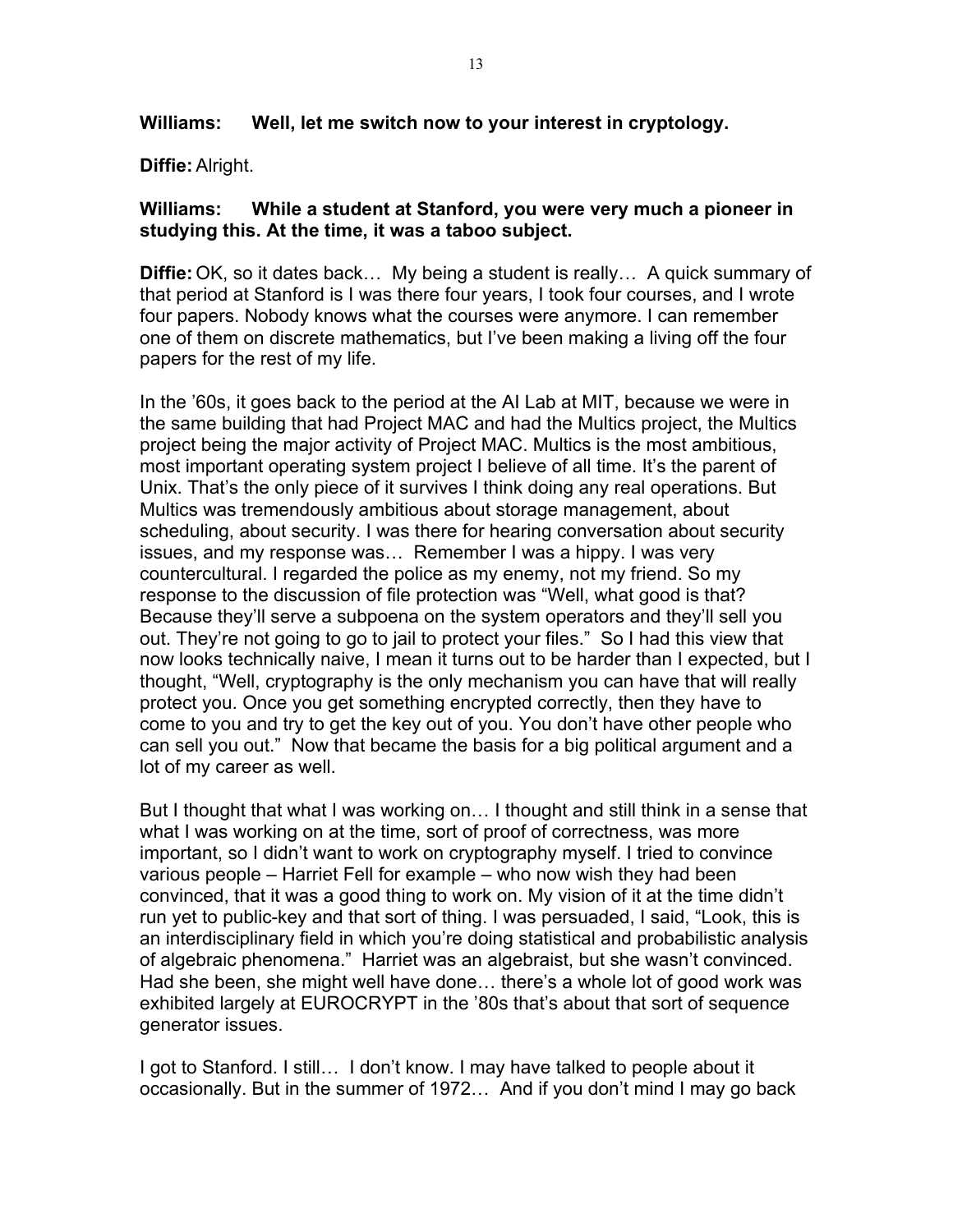in a little bit and fill in some points. But in the summer of 1972, there was a momentous event for my life. I remember it as follows. I put it that way because John McCarthy is dead and Larry Roberts doesn't remem-… it wasn't that important in his life. But I believe I formed the view, probably from what McCarthy told me because I didn't talk to Roberts till much later… Larry Roberts went up to NSA to talk to Howard Rosenblum, who was the Deputy Director for either COMSEC or Research at the time. He held both jobs. I don't know what he was at that moment. I believe they had to have agreed that roughly Roberts said to him, "I have a \$100 million a year military communications research budget. We should look at security." They must have agreed on that. I don't see they can have thought that wasn't important … But the trouble is that Roberts in that section of ARPA didn't want to support any secret work and Rosenblum didn't want to do anything else.

So Rosenblum wouldn't accept money from Roberts to have NSA people work on ARPANET security, so Roberts goes back to his office in Rosslyn, and Roberts has a great job, right? Roberts, his PIs come by with their hats in their hands and have to listen to whatever he wants to talk about. So that week, we'd gotten fired up about network security and he talked to them about network security. At that time, none of us distinguished that from cryptography. Now we'd see them as one is just a piece of the other. So John McCarthy came by and talked to him, got interested in network security, and John McCarthy comes back out to the lab and he chats us up about network security. And a few people started working on cryptography for a little while.

The most interesting one other than me is Hans Moravec, who is later the head of the robotics lab at CMU. Hans Moravec wrote a cryptographic system that was… As also done later, that one was never published, but it was called a "shrinking generator" when it was done later at IBM. It consists of two simple processors, IBM used linear shift registers, but John used congruential gen-… linear cong-… affine congruential generators, and one of them picks bits out of the other one. It's very important of this that it's not purely combinatorial. It drops some of the bits as well, otherwise there are very simple solutions to it.

At any event, John McCarthy had gotten the idea from a Russian machine called the BESM-6, [0:50:00] which has two cryptanalytic operations in it called "spread" and "gather." "Spread"… Well, "gather" takes a mask and a word and packs together the bits picked by the mask, and "spread" takes a mask and a packed set of bits and spreads them out into the word. If you're doing shift registers and things for cryptanalytic purposes, these are very attractive. So in effect, he was using the "gather" instruction for this generator.

In any event, Hans Moravec coded it, but Hans Moravec was a graduate student of John McCarthy and he thought, "If my advisor was going to encrypt something, I might be interested in what it is." It's the first instance I know of key escrow. He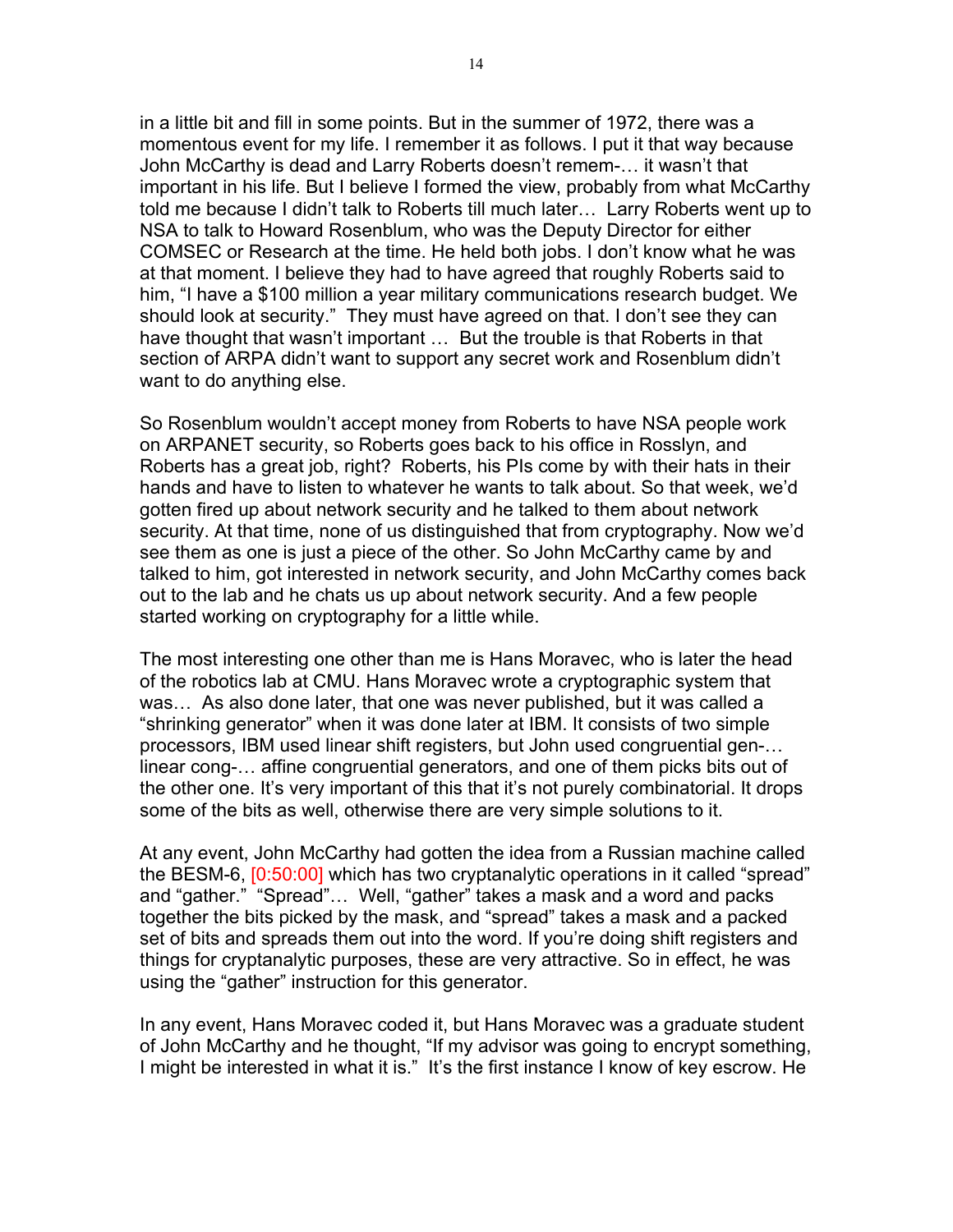had the program stash the keys somewhere that he could find. But he got back to robotics work after that.

Six months later I was still thinking mostly about cryptography and writing programs about cryptographic systems. In a way that parallels the amount of effort I spent studying *Men of Mathematics* in high school, I was reading very slowly through David Kahn's comparable-length book about cryptography. I had missed seeing that book when it came out because my late friend Paul Heckel asked me if I'd seen it and I thought I had because I'd seen another book. It's a book, it's called something about Magic. I don't remember its name, but it's about the Japanese problem and those systems. They both appeared in '67. He asked if I'd seen this wonderful new book about cryptography and I said yes, I'd seen it, and I hadn't seen the other one. At any event, in fall of '72, I began studying Kahn.

Spring of '73, John McCarthy is a bit fed up because I haven't done any work. I was working on proof checking and proving systems and things like that as well as on my own approach to proof of correctness, which would now be called programming methodology. It was about how to organize programs. This was an embarrassment to McCarthy because I was being supported by under-the-table money from NSA to work on the proof of correctness stuff. He figured NSA would not be pleased if they discovered that I was spending their money competing on their turf, which they didn't like at all.

We came to a friendly separation. I set off to travel around the world. I started out driving around the US, looking for anybody who was willing to talk about this subject, digging up rare manuscripts in libraries, and sitting around thinking about it. In this process… This is the third time or something, the second time after the conversation in Cambridge years ago, that I met Mary. I call her my first discovery. Without her, I wouldn't have accomplished anything else I'm confident. We ran off and began travelling around together. And by the summer... We were back here in I guess the late fall of '73 and through into early '74. We stayed with Les Lamport up in Oakland.

One of the things that interests me about this business is sort of how close together all these people are packed. It may be a function of computer science having been a very small field at that time.

But we went back to the east coast in the summer of '74 to collect Mary's things and hired a truck and brought them back out here. But one of the things we did was we went to IBM Watson to see a man named Alan Tritter, of whom I'd been hearing for years because Alan Tritter was an incredibly flamboyant character. Called himself the biggest man in computer science. Weighed 500 pounds. Bigger than Joel Moses. [laughs] Alan Tritter introduced us to his boss, Alan Konheim, with whom I'll still in contact. He's retired from UCSB. And Konheim was very secretive, barely told me anything. Since then he told me one thing – he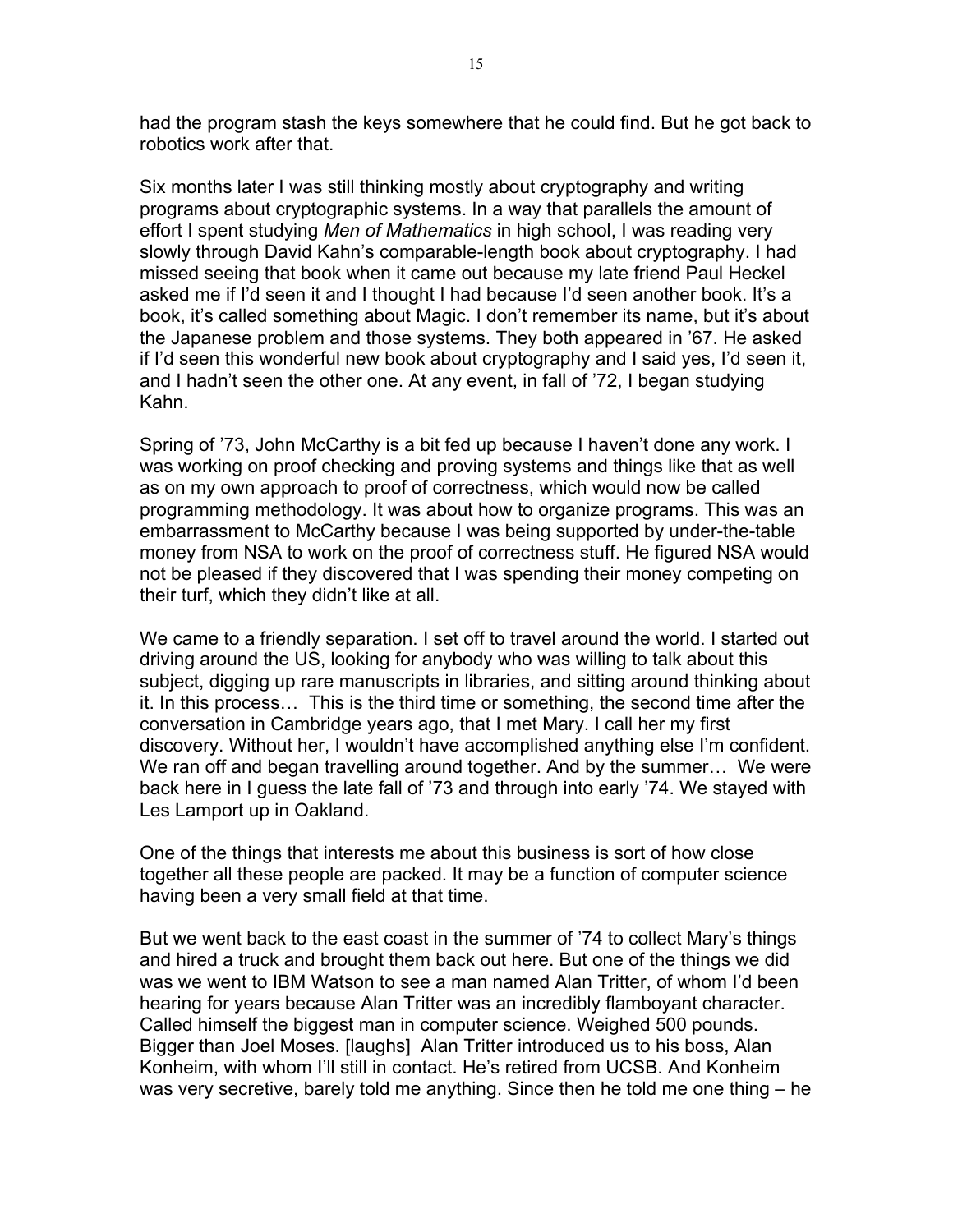wishes he hadn't said that. He said, "Two people can work on a subject better than one. When you get back out to Stanford, you should look up my old friend Marty Hellman."

So we got back out to Stanford and I made a phone call from Oakland down to Marty's and said, "Alan Konheim said I should look you up. I've been interested in cryptography." Marty graciously granted me half an hour of his time, I think from 4:30 to 5. We went down there and Mary took off with the car and went to do something. When she called back around 5:30 or 6, when she phoned to see what was happening, we were still talking and Marty invited us to dinner. It turned out then as families we got along very well, because Marty's mother-in-law was a dog breeder and his wife liked dogs, and Mary could recognize 300 breeds of dog at a glance. It just all went… Then we worked together for four years and we became a great pain in Konheim's tush because we opposed the cryptosystem that his lab had played a large role in designing.

## **Williams: What is the Data Encryption Standard, DES, and why was it so important during the '70s?**

**Diffie:** And sometimes still important. Well, let me hold forth on a much broader sort of issue. World War II, the best mechanical cryptosystem… well, the best one was called SIGABA. It's a cryptosystem of a type called a rotor machine in which rotating wheels serve as lookup tables. The reason they're built, they're organized as wheels, is it means you can rotate them and, in modern computer science terms, this amounts to an indexed lookup instruction. If you imagine a routine that's "Lookup in a table, index the result, lookup in a table, index the result," then these indices are the keys. And so all the famous… All but one of the famous World War II machines… No, two. Hagelin machines aren't rotor machines and the Japanese systems Orange, Red, and Purple are not rotor machines. I'm not actually sure about Orange, but Purple is certainly not a rotor machine. It uses stepping switches.

Now that's a very bad… that has a lot of disadvantages cryptographically. It'll only run at about 10 or 15 characters a second – it's mechanical. It's difficult to wire the rotors. You have in effect to have Top Secret clearances for the people who wire the rotors, where it's merely a simple job, but you're handling the most sensitive material. That makes it expensive. It's very hard to destroy them. If you get captured and you have instructions say, "Destroy your keying material," the rotors, it's easy to make them so they won't work but very hard to destroy them so the information about what the keys were is gone and a forensic laboratory can't find it.

So they had a whole bunch of disadvantages and at the same time, computers were coming along. In particular on this side of the Atlantic, there's a not much appreciated ... Everybody sort of knows about Colossus, everybody interested in this stuff knows about Colossus, which was a monster correlator and can be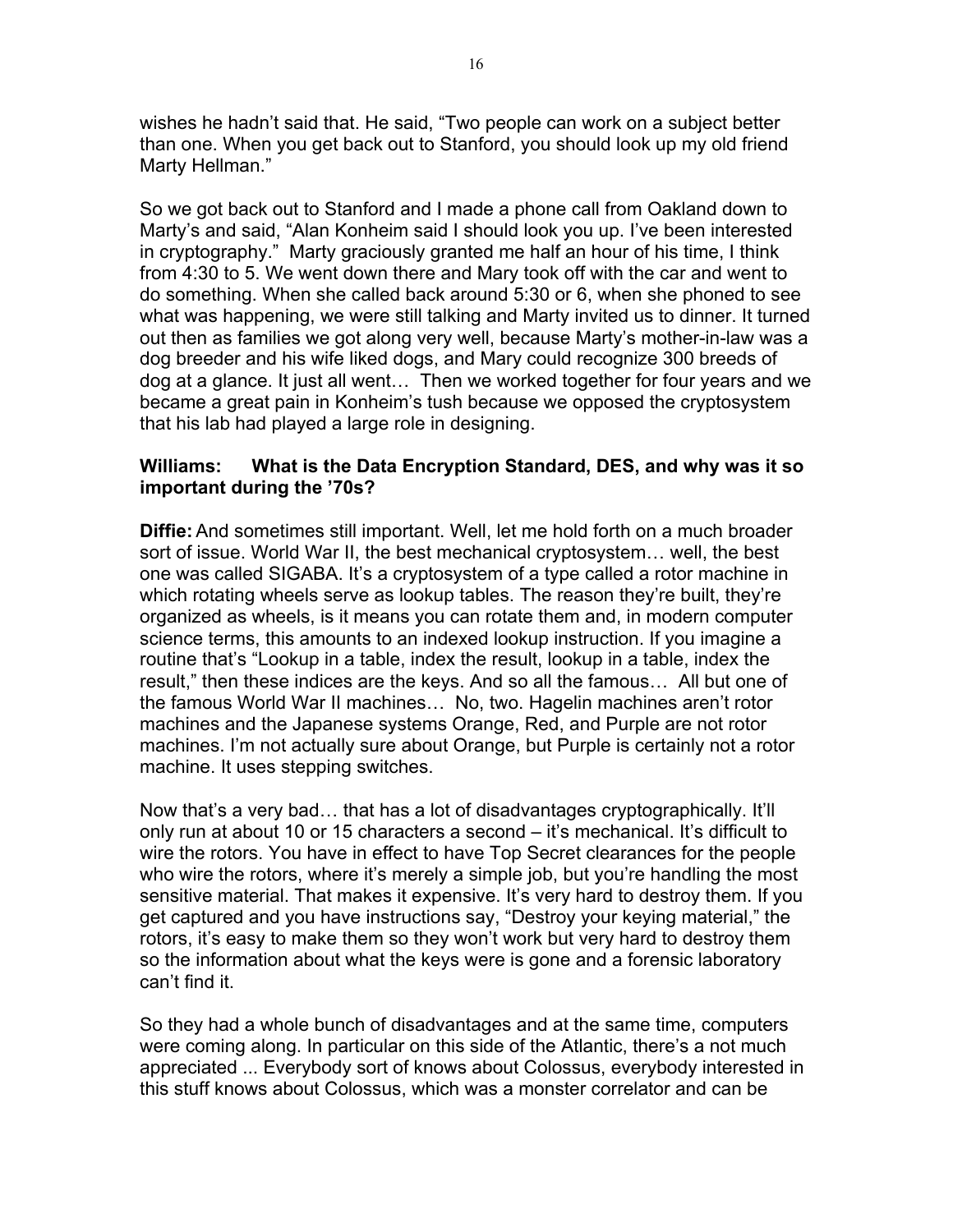seen as the proto-computer. It wasn't a stored-program computer but it pioneered the electronic architecture of computing machines.

On this side of the Atlantic, it's a machine called SIGSALY, which is a voice encryptor. It actually had a crypto principle, an alternate mechanism that may never have been used in anger, but the main thing was it had keying material on 16-inch long-playing records. Sixteen-inch records were the radio, the professional standard of records. Most of this is not about the cryptography. Most of it is about the 2,400-bit-per-second vocoder, which is the same thing you have in a contemporary or fairly contemporary secure phone, except the current one fit on my desk and SIGSALY is thirty 7-foot-tall racks of equipment. It filled up a room larger than these offices we're in. But the technique for designing something with thousands of tubes that way and managing timing and all of that that was going to be necessary for building both computers and cryptographic equipment were discovered there.

That led to a long series of [1:00:00] NSA systems that are sequence generators, that generate a sequence of zeros and ones that you then XOR with the plaintext. So in some sense, you can say … shrink the alphabet down to size two and you have the same basic technique you're using in World War II, but now you can do it at tens of kilobits a second and eventually at megabits.

At the same time another problem came up, which is that aircraft identification friend or foe systems were basically password systems through the Second World War. It takes a while, nine of them, because they had to keep changing them because the opponents would figure out how they worked. The other critical point was that in essence, the first one that's digital is the Mark X. The Mark X, effectively you're asked, "What is your password?" and you send a transmission that's your password. Just as with typed passwords, it's vulnerable to shoulder surfing.

So the Air Force came up with the notion circa 1950 of building a system in which the basic mechanism is the fire-control radar challenges you and it says in effect, "Show me that you can encrypt this correctly so that I'll know you're a friend of mine." The challenge is transient, it's a time or something like that, and the receiving system encrypts it and sends it back, and the challenger encrypts what returned and compares it with… I'm sorry, takes what returns and encrypts the original and compares the two. A very cute thing, they do it… Now you just have something displayed, a "Yes" or a "No." What they had was they'd translate it into the offsets of a dot on a screen. You either had one dot… The dots merged if it was giving you the right answers, and otherwise you got a cluster of dots.

You can't do that sort of encryption with a sequence generator. You really need to encrypt blocks of text. There was some history of that. There's a German system in World War I called ADFGVX that encrypts a block of about six characters, and there were systems... I can't remember  $\ldots$  in the 19<sup>th</sup> century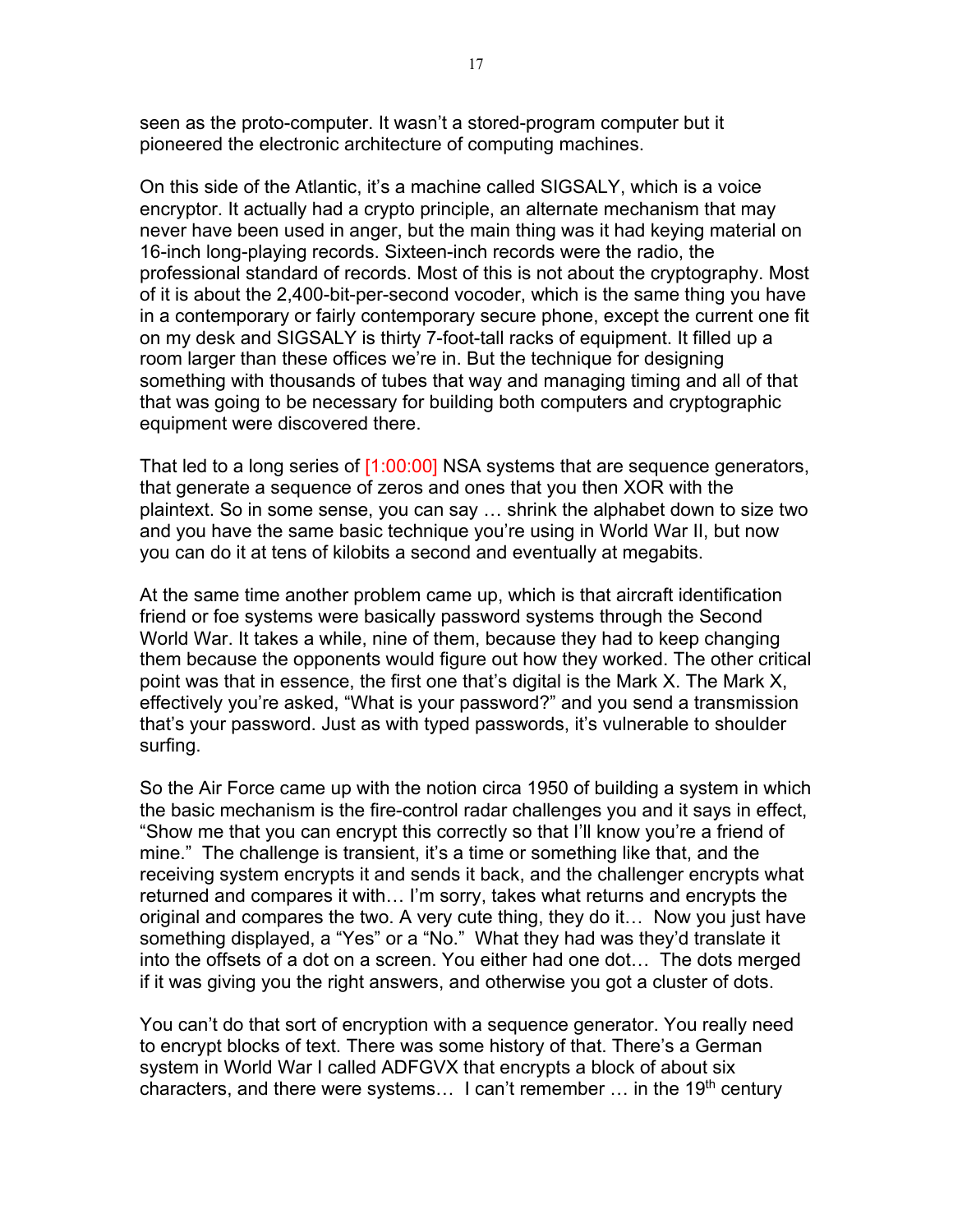there were a couple of things that do two characters or maybe three at a time. But you really can't… There are a whole lot of things in cryptography that only flower in the 20<sup>th</sup> century or the late  $20<sup>th</sup>$  century because you can't really do them by hand. I mean these sequence generators operate on principles that were known in 1500 – you have table lookups and you have arithmetic – but you have to do much more of it than you can do and get correct by hand. It's not only a lot of circumstances you couldn't do it fast enough, you couldn't do it without errors. I mean try to do a six-fold Vigenère, which is what the not-very-good Enigma system is, and you're just never going to get any traffic through. Just too many errors occur.

In any event, Horst Feistel was head of a group at the Air Force Cambridge Research Center. It discovered this problem. There are actually two problems going on. The other one has to do with SAGE, the Semi-Automatic Ground Environment. They needed to secure communications over modems between remote radars in the computing centers. I have not totally gotten sorted out what the groups were, but Feistel discovered the IFF problem and thought that the system that had been designed had not been well enough vetted. His group began working on the IFF problem. Most of what ultimately emerges in DES was developed at that time. But at the time, transistors were a dollar a piece or something like that, so they couldn't do very… the things they did were very, very tiny by comparison with DES.

Then he worked… he's a little like me – a one trick pony. He worked on one problem through most of his career. That group at AFCRC made the mistake that cryptographers keep making. It solved its problem, but it used a system called Cadmus, which is in Mark XII IFF to this day. It's not the only one now, there's some others, but that… So '58, he had to move off to Lincoln Lab and Oliver Selfridge hired him. And this very interesting paper I can't find by Roland Silver on using computers to solve some simple puzzle sort of cryptography, but it's fascinating, the distribution list includes Horst Feistel and Marvin Minsky. That was a much more interesting group than you would have expected.

Then he went on to MITRE. He overlapped with me at MITRE, but I didn't know him at the time. He wasn't allowed to do cryptographic work there either. Then he got hired by IBM. IBM was not directly dependent on Air Force money, just at a level of selling them products, and he got to work on the contract to provide ATM security for Lloyds Bank London. That ultimately leads to DES.

It's a system that basically combines the simplest of such systems, combined transpositions… They unfortunately call them "permutations," but in cryptography a "transposition" is a permutation of the bits of characters or bits of the message as opposed to of the underlying alphabet. This consists of a proper mixture of permutations of the alphabet with permutations of the bits iterated a number of times. That's the type of system that DES is.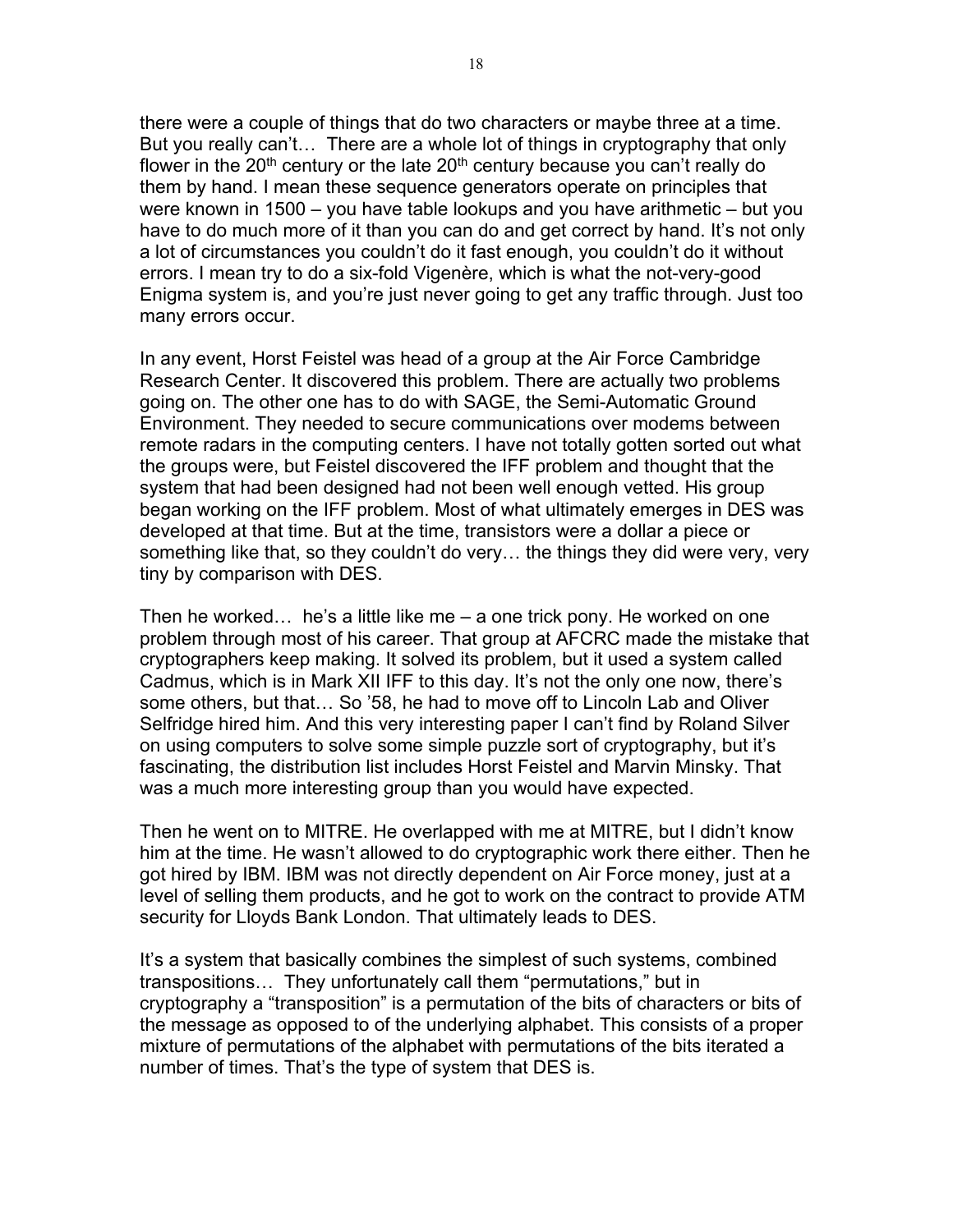#### **Williams: Why was it so important?**

**Diffie:** Well, because it was the first US system, maybe in some sense the first system in the world of any quality at least, ever adopted by a government as a public cryptographic standard. US cryptographic standards, there are… I suppose NSA had by this point pretty much come across along into the notion of having standard cryptosystems. In the '50s, they designed a new system for each radio, because all of it was evolving so fast. None of the radios would talk to each other anyway, so there's no particular reason to have interoperability at the level of the crypto when you didn't have interoperability at the level of the modulation and the spreading or any of the rest of these things.

In the late '60s, they adopt the first cryptosystem that's used across a number of pieces of equipment. So they'd had this notion, but the adoption of DES is the first time that that approach is taken so publicly. Alright, NIST will publish a standard. We will have a group that qualifies things as meeting the standard. They will be known to meet the standard because there's a set of published tests that are run on them and they have to encrypt all these things exactly correctly. And the tests are organized so the failure of the device is likely to make it fail the test – they exercise every lookup within the device, every data path within the device.

It was very important because basically what's now so evident, which is the digitization of business, was just beginning then. But it wasn't present at a retail level, but somewhere in those arguments, no later than around 1980, I was told that Fedwire, the check-clearing service, was processing… it's at least \$50 billion a year, maybe it's \$50 trillion. I mean the velocity of money is high. That means that relative to the total amount of money, the amount of money moving around is huge. I remember saying, somebody saying at a 1978 National Computer Conference, a banker saying the largest single EFT he knew about – the limit was later lowered – was \$28 billion.

Now what this means… I found this when I thought about it very interesting, because NSA's attitude toward this was "This cryptosystem isn't good enough for us, but you children don't … what you're doing." I came across a Navy regulation about how much protection is given to different things. It starts – you can't argue with this at the top – SIOP-ESI, the nuclear end-of-the-world plans. Alright. Those are the most …. And it graduates down, Top Secret, Secret, Confidential. The next thing under that is, quote, "very large amounts of money." Well, when you're talking about a billion dollars, there's something wrong with this thinking, because NSA's budget is a few billion dollars. Somebody [1:10:00] walked into the director's office and say, "Hey, I want to buy a Top Secret document. I'm willing to pay a billion dollars for it." I mean the situation is set up so they can't have that conversation with the Director. The Director would be thinking, "Oh, is that document really worth a billion dollars to us? I mean think what we could do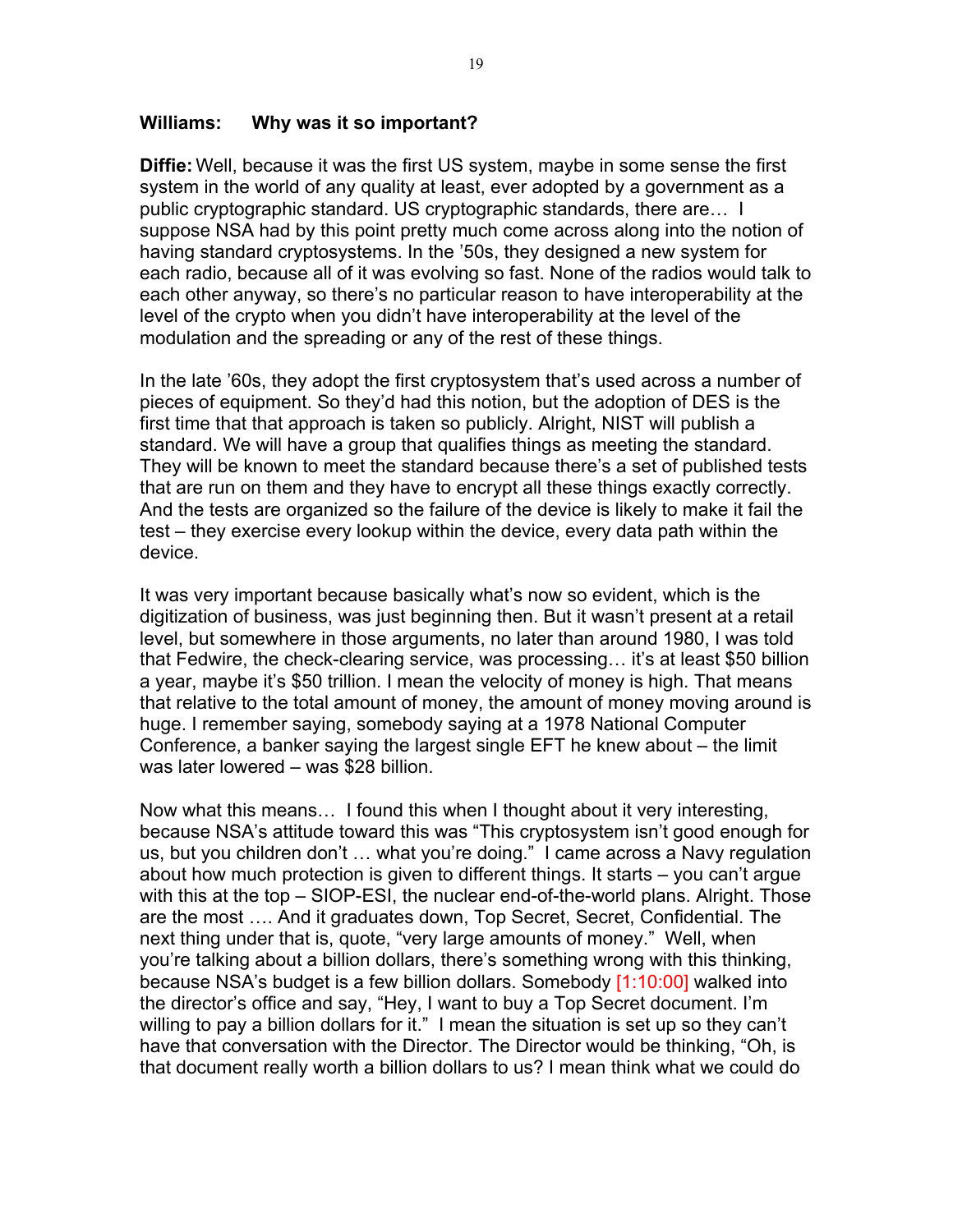with 20% more in our budget" or something. But nonetheless, that was the attitude. That changed, has changed since.

So cryptographic systems were obviously needed. There were some cryptographic banking standards. I remember somebody, head of the standards group saying it was almost as secure as a Captain Cody decoder ring, about the authentication system used in one of the older things. It's roughly speaking like taking a check digit by summing the digits you have.

That is one thing about it. It was designed… There are a lot of funny things about this. Let me just mention that if you look at physical security standards, if you look at a safe for holding Top Secret documents, the ones that were current at that time were resistant to 10 minutes' forced entry. Well, "forced entry" means that you have a 25-pound bag of tools. You don't have any torches, you don't have any explosives, you don't have what's called a magnetic drill press which clamps on, you have to hand hold it or something. As I say, you're limited to a bag of tools that's judged to be something you could get in and out without being noticed through the guards.

You go to an ordinary grocery store and it probably has what's called a TRTL-30 safe. That is, it will resist torches and tools for 30 minutes. Maybe it has a TXTL-30 or 60 safe, which means it will resist explosives as well. The point is people don't want the secret documents. Secret documents are drug in the market. They're hard to sell. People want the money. [laughs]

In any event, a long explanation I've been practicing for years about why we needed a cryptographic system.

The aforementioned Howard Rosenblum was a key member of the… Director of Research at NSA and Director of COMSEC at another time … was important getting this. It was seen as important to fulfill I guess the Privacy Act of 1974 and some other… There was a Computer Security Act and a Privacy Act, all of whom seemed to require technical methods for protecting information. One of those was a cryptographic system. I imagine NSA convinced itself it would be better off if there were one standardized than if everybody, independent groups were working on them.

# **Williams: Can you tell us about your work on DES?**

**Diffie:** Well, I had known… Butler Lampson told me at a restaurant called Sinon where I ran into him in the fall of 1974 that they were going… I mentioned the IBM system. He said, "You know they're going to standardize that," which I hadn't known. When it appeared in February or March '75, it was very much an IBMstyle system. When I anticipated, I'm saying, "How in the world can they do this? I mean they can't publish one they can't break" – that was my view of their view –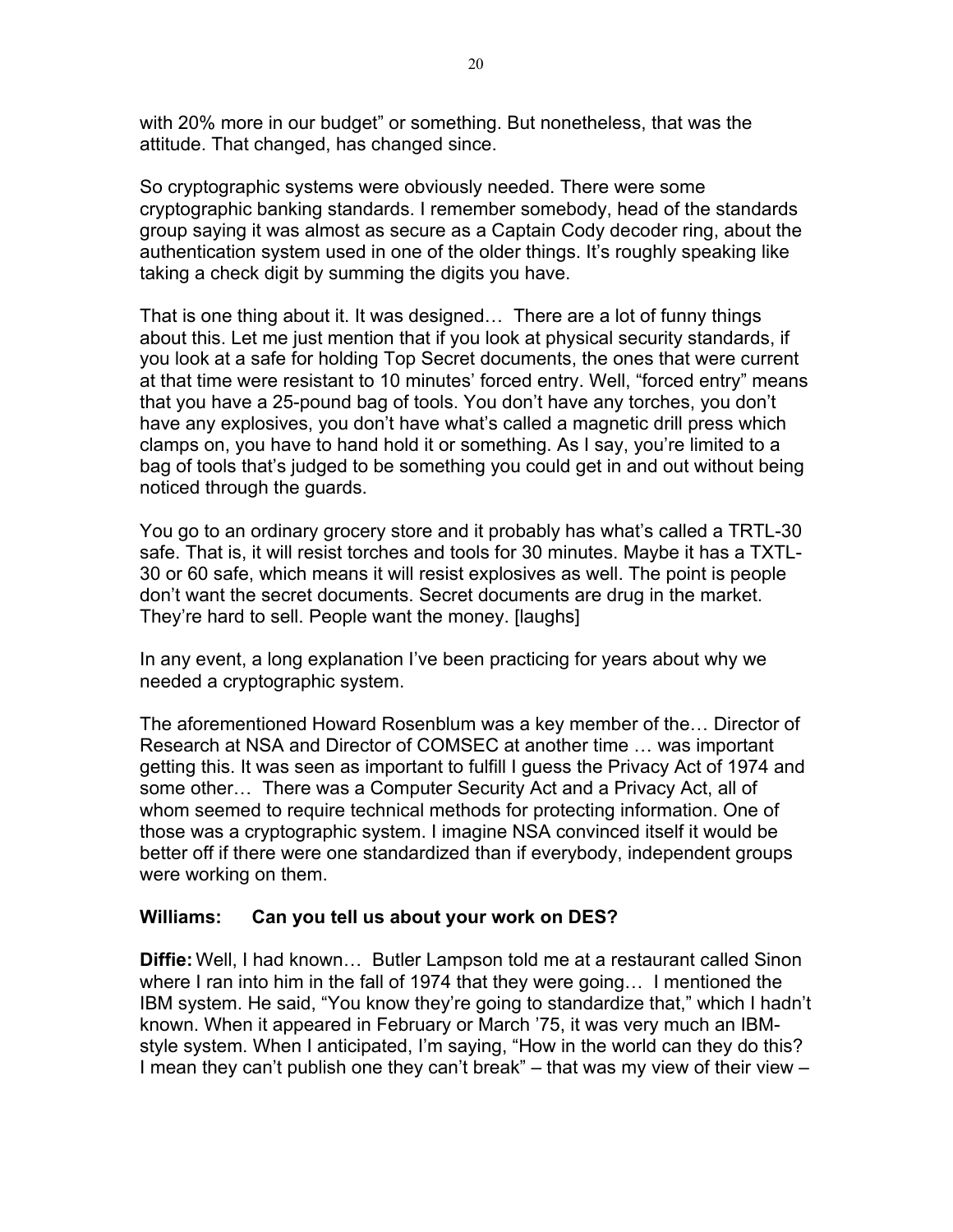"On the other hand, if it can be broken, they risk a tremendous embarrassment if they publish one that can be broken and it's broken."

That's what led me to think of the notion of a trap-door cryptosystem. Going along with my proof-of-correctness line of thought, I thought, "Now imagine that we have a space of cryptosystems with the property that only a tiny number of them, it's very sparse, are good ones. Pick something out of this space at random, it's not going to be any good. Furthermore, they have the property that their parameters… it's evolved by parameters, and if you know those parameters, then you will know how to break it, but they're no longer evident in the final system." So I had that notion when I encountered it in the late winter of '75.

But when I began studying it, the first thing that occurred to me was just it seemed to me, one, it had a 56-bit key that it was trying to disguise as a 64-bit key. Fifty-six bits just didn't seem to me like enough. I outlined to Marty a proposal for something… Ultimately we decided it could be done much cheaper. I thought it was… I had a proposal for roughly a half-a-billion-dollar machine that could break it in one day or a few hours or something of that kind. That seemed to me sufficient, and it is from a COMSEC viewpoint, to say, "This is not any good. You can imagine building a machine that will search through it."

Anyway, that's what… Then Marty and I, we both worked on some actual cryptanalysis. I think it's my fault that we missed linear cryptanalysis at that time. I was so convinced that NSA had that approach down and wouldn't possibly have approved anything that would succumb to linear cryptanalysis that I resisted Marty's proposal to work on linear approximations. It is true we might or might not have found them, because you have to do it just right. They did linear approximation work at IBM that they thought of as showing the systems were secure, correlations of small numbers of bits with small numbers of key bits or something. You have to do it. The notion of a round characteristic and so forth that came up a bit later are not obvious.

But in any event, we worked on DES. In particular there was a meeting over near Stanford at Paul Baran's offices on Welch Road in January… I imagine January of '76. There's a recording of some of it available on the Internet. But the meeting was originally to discuss some arcane points of some IEEE publications. The DES subject was added to the contents of the meeting. All of a sudden it was transformed and we were graced with a visit from Washington by three people, of whom the most important was Arthur Levenson, who had been head of a group called P1, which was an interdisciplinary… It was described to me as a brain trust for offensive cryptanalysis at NSA. The organization has changed since then. But Arthur Levenson was a really, really senior NSA cryptanalyst. He brought with him Dennis Branstad and a man named Doug Hogan. Levenson and Hogan have died since then.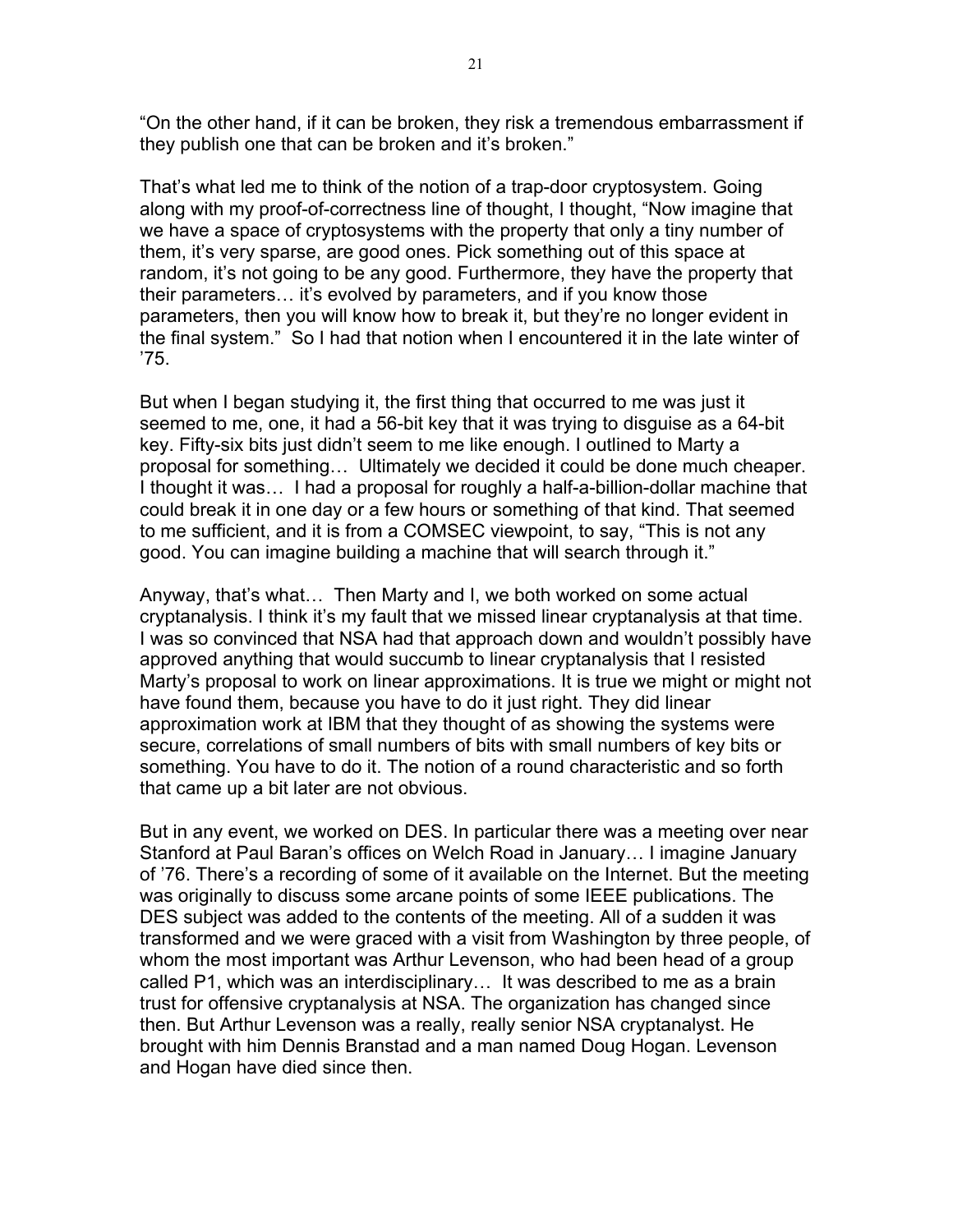At any event, it was Levenson… I think it of as a "between the boroughs" argument. Levenson's a Brooklyn Jew, Marty Hellman's a Bronx Jew. They had a New York style of argument, and Levenson tried to wave off our arguments about… By then, we'd refined the argument of "build a machine" down from my notion of half a billion. Marty had conceived it could be built for around \$20 million, \$25 million. He was just arrogantly dismissive and he pissed Marty off. Marty was… [laughs] He was going to rub his nose in the feasibility of building this machine.

That's what led to the 1977 paper, which… The design is in retrospect, not… For one thing, it uses silicon on sapphire, which is something that never went anywhere. But it was evident by 1990 or so when John Gilmore funded the development of enough of the machine. It was a quarter-million dollars' worth of it at that point. You could have built more of it, but that was enough to solve the problem in a week or so, and it did that.

And it turned on somebody at Northern, one of my colleagues. His name is slipping my mind. He wrote a very nice form of the paper in the '80s that was effectively a specialized DMS-100 that didn't switch calls, it broke DES.

#### **Williams: During the '70s, the National Security Agency, who you have referred to several times, considered matters cryptologic to be part of its own private preserve and would certainly have regarded your work as an intrusion. What inhibiting effect did this have on your interest in cryptology?**

**Diffie:** Well, it didn't have much effect on mine. I've been told incidentally that if I thought "New Directions" produced a stir in the outside world, that was nothing compared to the stir it produced at NSA. That seems to me entirely plausible. But NSA had a number of sort of interlocking attitudes. One, it liked to claim it knew everything about cryptography and we knew nothing [1:20:00] and we should stop wasting our time, and, something possibly somewhat in contradiction, that we would endanger the country if we went around working on cryptography.

I was less directly exposed to that at that time. Marty talked directly to NSA people. Having a professorship at Stanford sort of put him in a more visible position. I talked to peripheral people. One I particularly remember is Jim Simons, now the best-paid mathematician in the world, who had been a consultant for IBM. Jim Simons owes his career to being fired by my friend Dick Leibler. In the late '60s, Simons said rather too publically, "I'm not doing any more secret work till the war is over." Loosely speaking, Dick Leibler said, "We don't do anything here but secret work. Get out."

Simons got out. He immediately became head of the math department at Stony Brook and formed a company. The first one he did predicted the prime interest rate. Then he went through … he backed venture for a while and now he's doing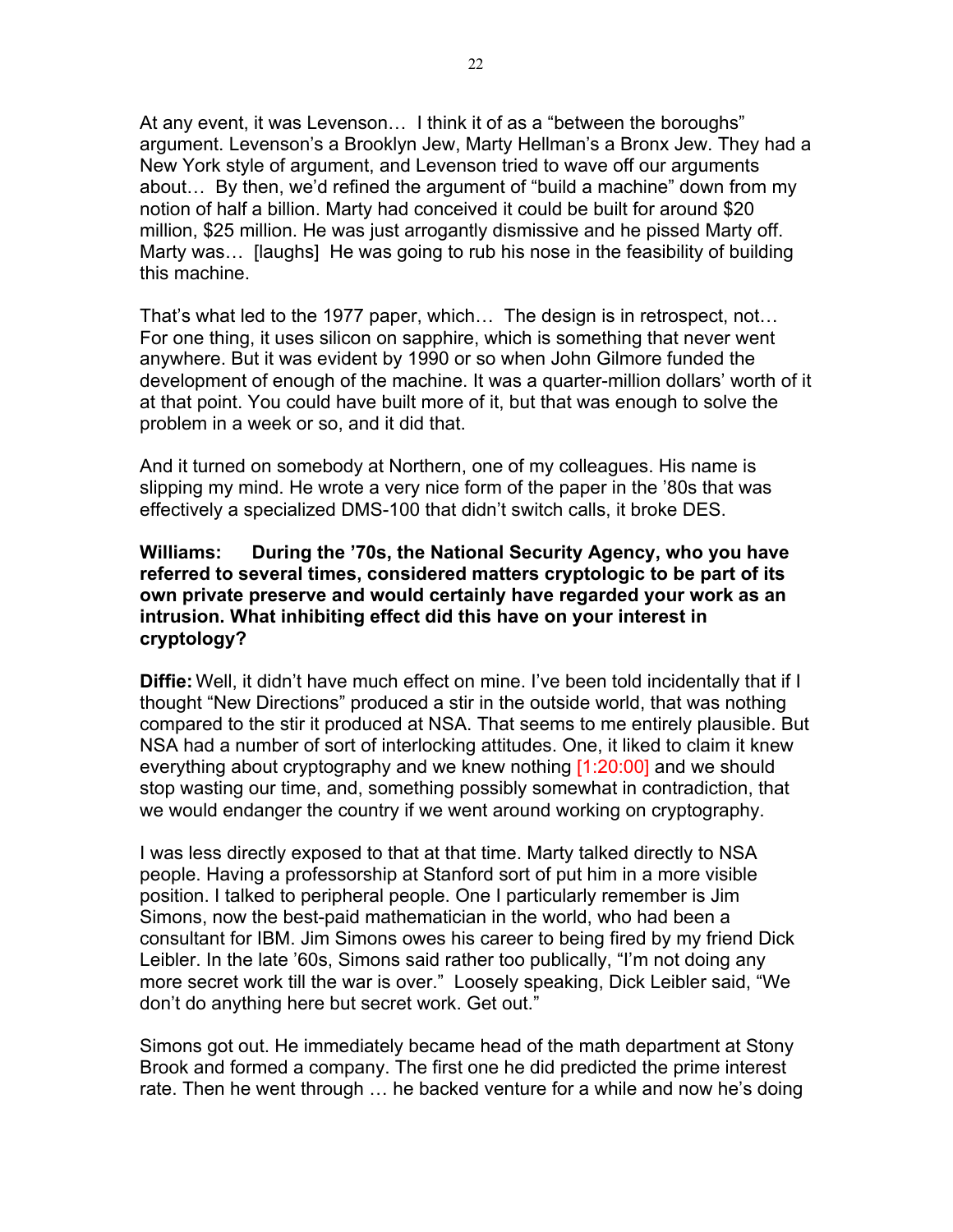– what's it called? – a hedge fund, market manipulation sort of stuff. I don't know any details.

But the other wonderful thing he did, one of the French Impressionists whose name I can never remember said, "Life being what it is, one dreams of revenge." Jim Simons had his revenge in grand style. The first person he hired away from Dick Leibler was Lenny Baum, whom Leibler thought might be the best cryptanalyst in the country and is responsible for what's hidden Markov variable analysis, which later infested a whole lot of fields. Then subsequently he hired somebody I haven't met that I'm told many people think is the smartest person they've ever met. His name, Nick Patterson. He's a British import, came from GCHQ, and went to Princeton.

At any event, I had only sort of secondhand knowledge of what these people thought. But yes, I think they had been… Basically they react the way anybody else who thought he had a monopoly does. Cryptography is their product line and all of a sudden their monopoly on their product line was challenged. If you look at their actions, they can be seen in that light.

The next one is in the '80s, they formed… they expan-… they had this plan… I'm trying… Industrial COMSEC Approval Program or some acronym like that. The basic phenomenon was to change the way COMSEC equipment was purchased. But incidental to that, it's a market expansion program. They intended to make two classes of equipment, what are called Type I for military use and Type II, which was, quote, "good enough for everything except classified information." There were a few pieces of equipment built, but they never… the whole program just didn't work very well. I don't think they ever solved the problem of exporting the Type II ones and it re-emerged as the key escrow program in the early '90s, and that one never flew very far either.

But both of these, they're all attempts by NSA to recapture this market that was getting away from it. Probably somebody should do a business school thesis, business case study in losing your market.

# **Williams: Did NSA ever make any attempt to get you behind the fence?**

**Diffie:** Well, not seriously. That is to say on at least one occasion, somebody has said to me, "Hey, why don't you come down and do some real work?" But nobody… I think they've probably made propositions to other people more forcefully, more energetically than that. They didn't. Exactly why I don't know.

I'm not convinced I would have been that good for NSA, because there are much better mathematicians in the world and they've hired quite a lot of those. I'm imaginative, but whether… I always think it's probably good I didn't work for them. Suppose I'd joined them instead of going off and working on my own. I would probably just have been buried in that vast… There's a huge culture. I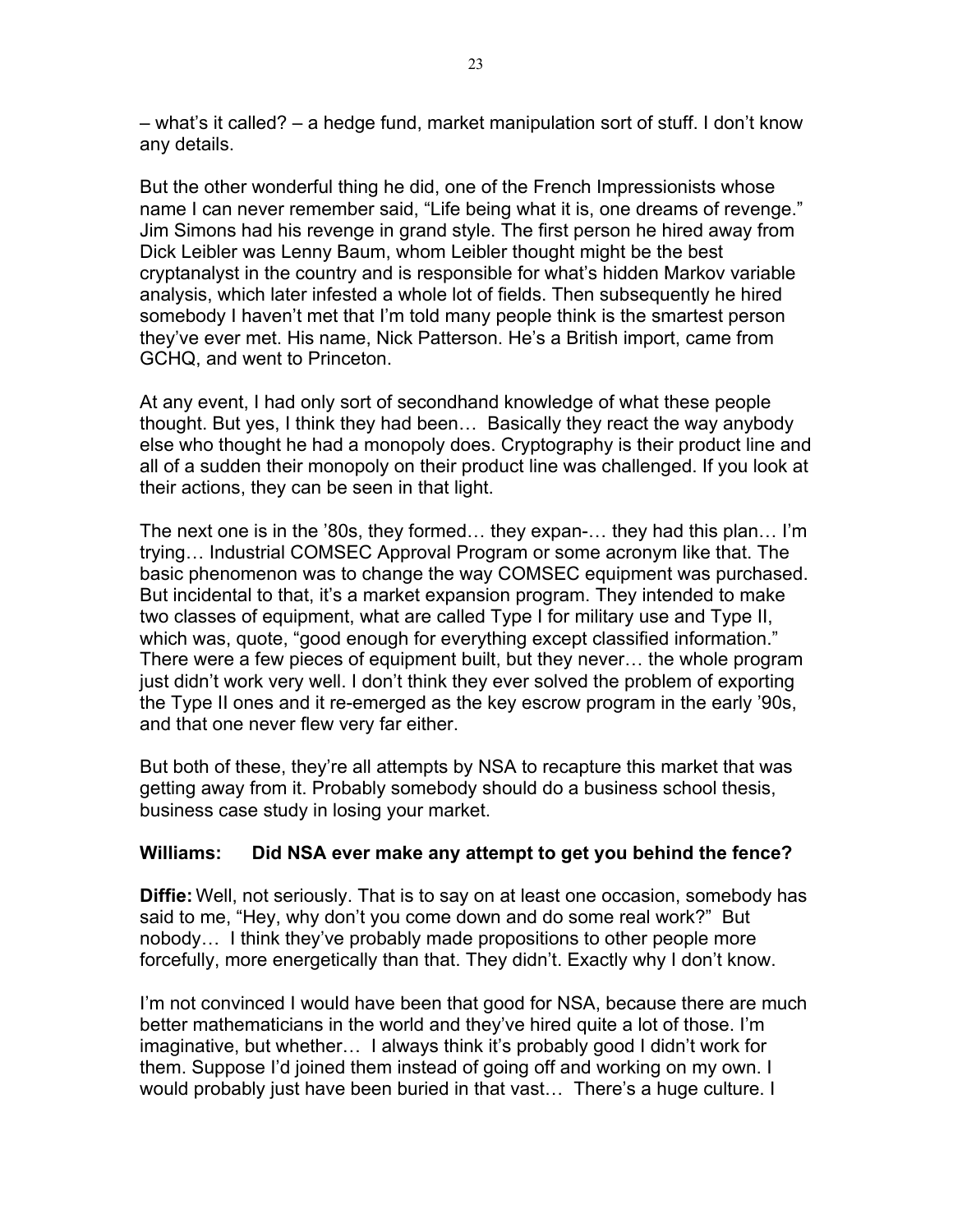would just have probably been absorbed into their lines of thought. In any event, whatever reasons, no, they've never seriously courted me.

**Williams: The citation for your A.M. Turing Award is – and I'm quoting – "For inventing and promulgating both asymmetric public-key cryptography, including its application to digital signatures, and a practical cryptographic key exchange method." What is public-key cryptography and why is it so important?**

**Diffie:** The paradigm of conventional cryptography is that you and I share a small amount of secret information we call the "key," a few hundred bits, and we can use that to protect gigabits of information. The problem with that is that we have in some sense already to know each other fairly well. We don't literally have to know each other, but we have to be within a structure that can… The keys are secret, and so something has to convey the same key to you and to me securely before we can use cryptography in our communications.

This works fine in DoD. DoD is a very large organization. It has more than a million employees. But it has a very rigid structure and everybody knows what it is. Authority flows from the President to the Secretary of Defense to the Joint Chiefs of Staff to the four-star commands and so forth. So it has the luxury of appointing what's called the Executive Agent for Communication Security, which is NSA, and then everybody is in a position of trusting NSA to run the key management system, which starts with something called the Central Facility. The Central Facility manufactures keys, which these days are largely electronic, but they involve those rotors I discussed and pieces of paper tape and IBM cards, and they had giant printing presses. They claimed they had the largest printing press in the world at that… This would be going into the '70s. They're saying they published more key than *The New York Times* published newspaper or something like that.

Now the trouble is that does not suit the world we were going into. If you look, that would not be at all good for the Internet, in which what is so wonderful is that people with no connection to each other – they don't know each other and they don't have any national connection, any business connection, etc. – they find each other and begin doing business.

So public-key cryptography is a scheme whereby – and this is not how I originally conceived of it, but this viewpoint is very important now and is what underlies the Diffie–Hellman–Merkle–Williams key exchange mechanism – two of us can negotiate in public and everything we say is heard by all of the observers, but at the end of our negotiation we come up with a secret that both of us know and none of the observers know. That underlies the big Internet security mechanism, which is called Transport Layer Security, in which I as a client call a server somewhere and we enter into a negotiation that ends up with a cryptographic key that's then used to protect all of our communications between ourselves.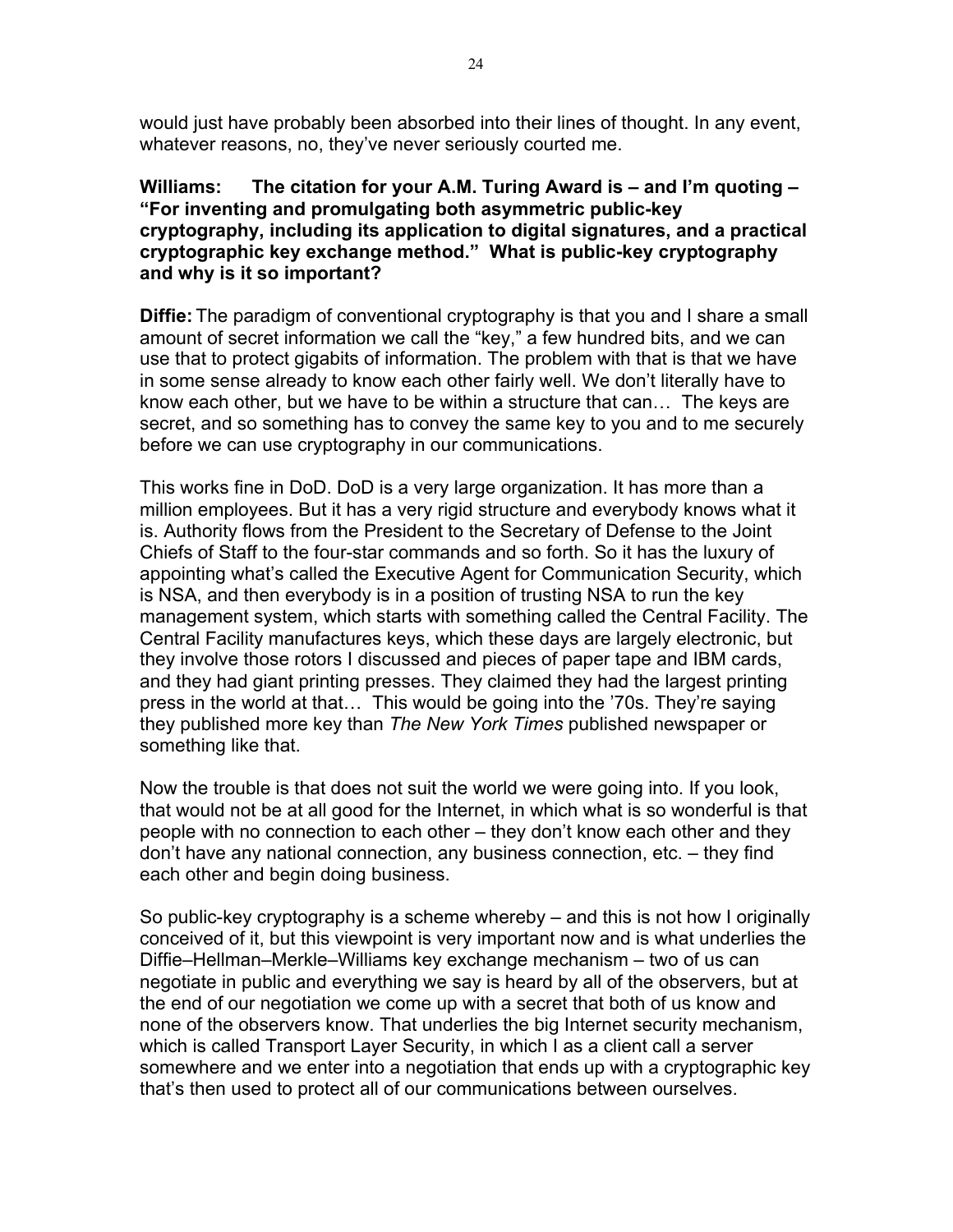Without public-key cryptography, you couldn't do this without building a whole lot of centralized infrastructure that would amount to the world having to trust something – you know, the UN, the Swiss banks, American Express. There are candidates for doing it. But it makes it much easier… Security is the science of minimizing trust. Public-key cryptography made a great contribution to minimizing the trust among people.

#### **Williams: Was there a eureka moment when you sort of realized that you could actually do this?**

**Diffie:** Yeah, there was. It's a particularly satisfying moment because there were two problems. In 1955… Sorry, 1965. In 1965, somebody I'd been a freshman with at MIT named Bill Mann – still a friend of mine, long-term influence on my life – he told me mistakenly that NSA encrypted the telephones within its own building. Now that's barely true now and it was even more barely true then. What they actually do is they have two separate sets of phone wires, [1:30:00] one of them at least run in shielded conduits. If you walk down a corridor, you see secure telephone rooms and I don't know what the others are called. So they have an internal… everybody's desk has an internal phone. People who deal with the outside world also have an external phone. So you just plain have separate phones, have separate sets of wires.

But I believed him of course. I had no reason not to believe them. He was working with NSA at the time. I thought, "I can understand how you could do it" – I didn't know any details or hadn't thought about the problems of vocoding or any of that, but I can understand you could encrypt telephone calls. But I had a very countercultural viewpoint and it was very anti–central authority. I didn't see what good it would do you, because I could understand how you could have some central authority delivering keys to people, but I didn't see how… I thought a phone call is secure if only the two people on the ends of the line can understand it and nobody else can possibly understand it. So I put away in my mind for years, and I thought of this, "What could you do that would give you security for such a phone system?"

Then in 1970, I was just arrived at Stanford and John McCarthy went off and gave a talk in Bordeaux about what he called something like "buying and selling through home terminals." I do not know whether that contributes to the evolution of Minitel, but what he was talking is very much like the French Minitel system. Because John McCarthy not quite I think to the end of his life, for a long time called distributed computing "the Xerox heresy." He thought it was a mistake to think people would do a significant amount of computing on their own machines. In some sense it may be that his point of view has returned. That is to say the big data computers are doing vastly more computing than you do in your desktop computer, which has more computing power than any computing center of the '70s.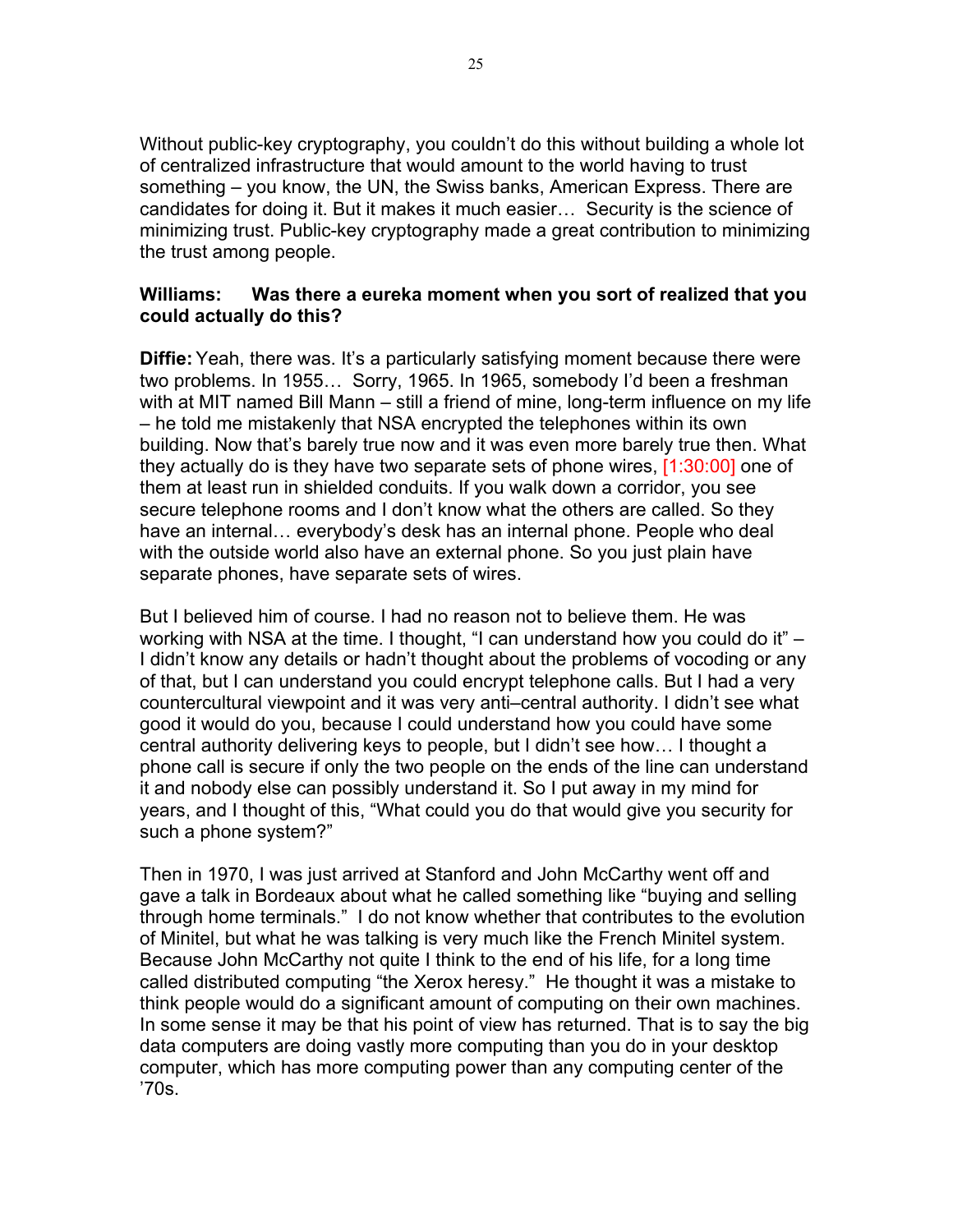But at any event, he thought of it in very much Minitel terms. He came back and he told us about that, talked about that. I began thinking about electronic offices. What I didn't see was what you would do for signatures in an electronic office, because written signatures depend on their uniqueness for their virtues and digital documents are always perfectly reproducible. I didn't see how you could have a digital signature and I didn't see how you could run an office without signed memos, signed checks, signed directives, etc. So I began thinking about that.

In the spring of 1975, I wasn't having a lot of success. What I really wanted to do in cryptography was I wanted to solve the old problem so to speak. Every mathematician who's ever started working in cryptography has thought, [laughs] "We got to clean this subject up. We need clear proofs about why systems are secure. Let's study the way systems are designed and we'll…" I wasn't making any progress with that, which isn't surprising. Nobody's made any progress with it.

I also had a list of what I called "problems for an ambitious theory of cryptography," because… Therein among these was trying to combine two things. One of them was… I mentioned Horst Feistel and identification friend or foe. IFF systems protect you against what in an office context would be called "shoulder surfing." Somebody's looking over your shoulder and sees you type the password. As the password stays the same days, weeks, or months, after you go away that person could sit down at your console or some other console in the same system and type your password and get in and pretend to be you. In the IFF context, bombers in particular are probably coming in and if they are just giving passwords… The reason you do cryptographic IFF is so that the intercept radars, intercept radios can't hear what the aircraft said to the fire-control radars and know how to do it again. That's one problem.

Unix – this is traced back to earlier systems, it was popular in Unix at that time, probably goes back to Maurice Wilkes at Cambridge – had a system called oneway ciphers. They got a great deal of mileage, it unfortunately dissolved later, but the password table was not only not secret, it was outright public. The password table listed everybody who had access to the system together with a, quote, "one-way enciphered version" of the password. That protected you, not just protected you against compromise of the password table. It actually made administering the system much easier, because if you have somebody who has an account on this system and you say, "Oh, we want to open an account for that person on the other system," just move that entry of the password table over.

Now what do you do to combine the two things? I was trying to think… And I envisioned some protocol that would combine the two things. Eventually I realized that this… I came to what are now called "digital signatures." I thought the mere fact that you could recognize a correct solution to a problem, which the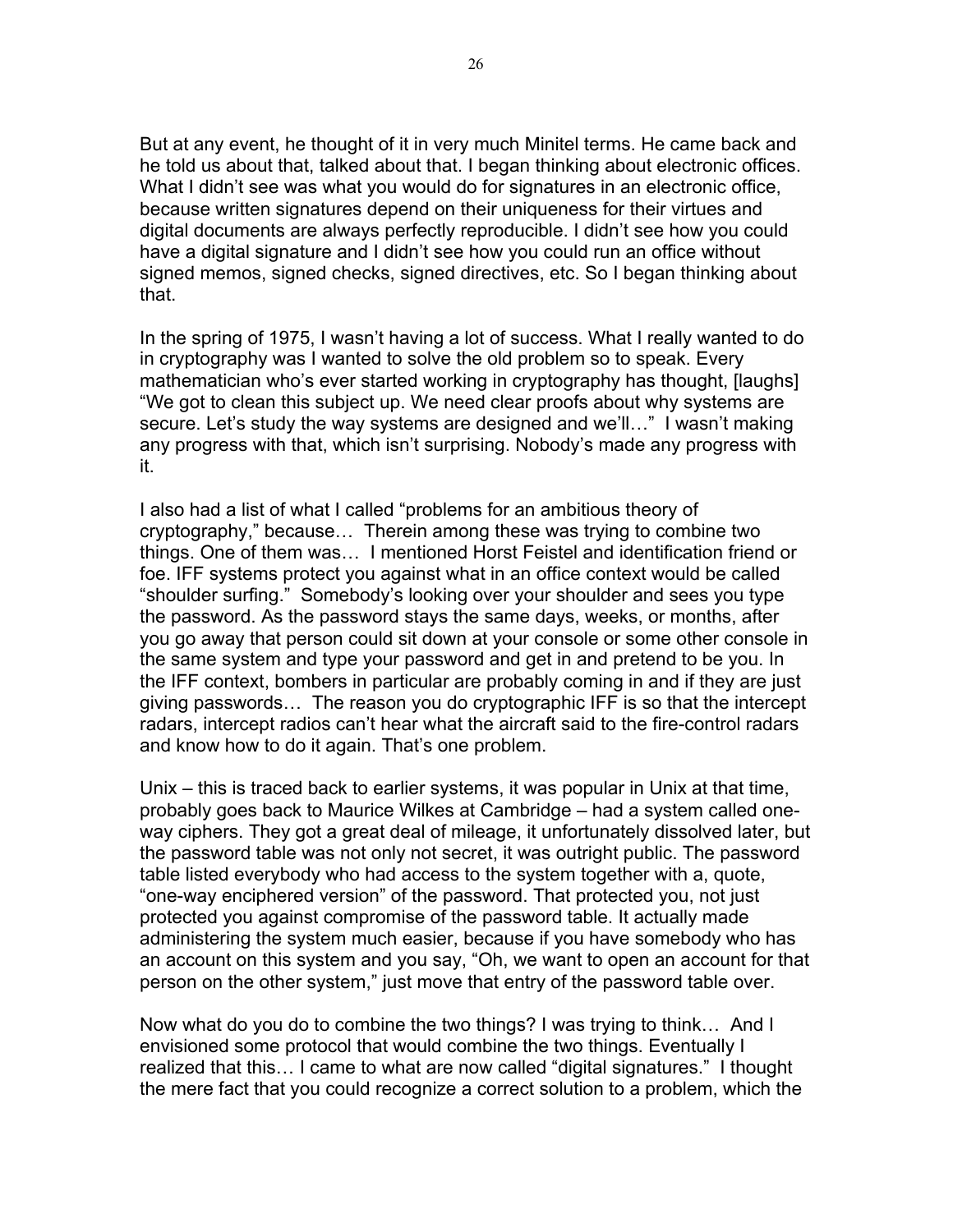password-accepter could do, doesn't mean you could solve the problem. So you could sign something because a problem would come to you and you would solve it and send them the answer, and they could recognize the answer as having solved their problem even though they couldn't solve the problem themselves.

I thought about various things we might do to do that. About a week later… And I've sadly, at least so far, lost the exact date, because I was keeping my log of my work on the AI Lab computer and for the first time I realized I'd done something that was really important and I knew the log on the computer wasn't secure, so I didn't enter it in that log. It may be on a piece of paper somewhere. I realized you could turn that around and use that system to establish communication when people had no prior contact with each other. That's not the same viewpoint as is involved in Diffie–Hellman–Merkle–Williams key negotiation, but it does achieve the same thing, which is that you have a public key that you can list in a telephone book, and I look it up and I want to send you a message and I use that key, and I can encrypt using that key but I can't decrypt the results, only you can decrypt the results.

#### **Williams: How'd you react to the announcement in 1977 that Rivest, Shamir, and Adleman had produced a practical asymmetric cryptosystem?**

**Diffie:** Well, some combination of I was thrilled and at some point I kicked myself. Let me deal with the latter point first. I had talked to John McCarthy about difficulties in proving things and he mentioned something called Wilson's theorem. Wilson's theorem is in one sense totally trivial. It says the product of all non-zero elements of a finite field is 1, and since you throw out the zero, all the rest of them have inverses. Perfectly clear you just organize the field that way and you get that product.

But for some reason I had a copy of… Mary and I were babysitting his younger daughter Sarah in the spring of '75 because he was off in Japan. This is a perfect example of the kinds of things… Mary made all of this possible, because it seems very unlikely, much as he trusted me, that he would have thought it looked alright for a single man to be babysitting his 13-year-old daughter. The fact that we were a couple made it perfectly reasonable.

In any event, we had his house and his home office and his remote… he had a remote connection to the AI Lab computer at that time, which now is ubiquitous but then was a rarity. I was moping around the house the way I do and I had thought about Wilson's theorem and I picked a copy of Knuth off of the shelf and looked it up. It was in there. I thought to myself, "There's some other theorem in number theory. That 1 on the right side of the equation is just what we need and there's some other theorem in number theory." But all I could think of was Fermat's little theorem. I didn't remember Euler's theorem. Then instead of going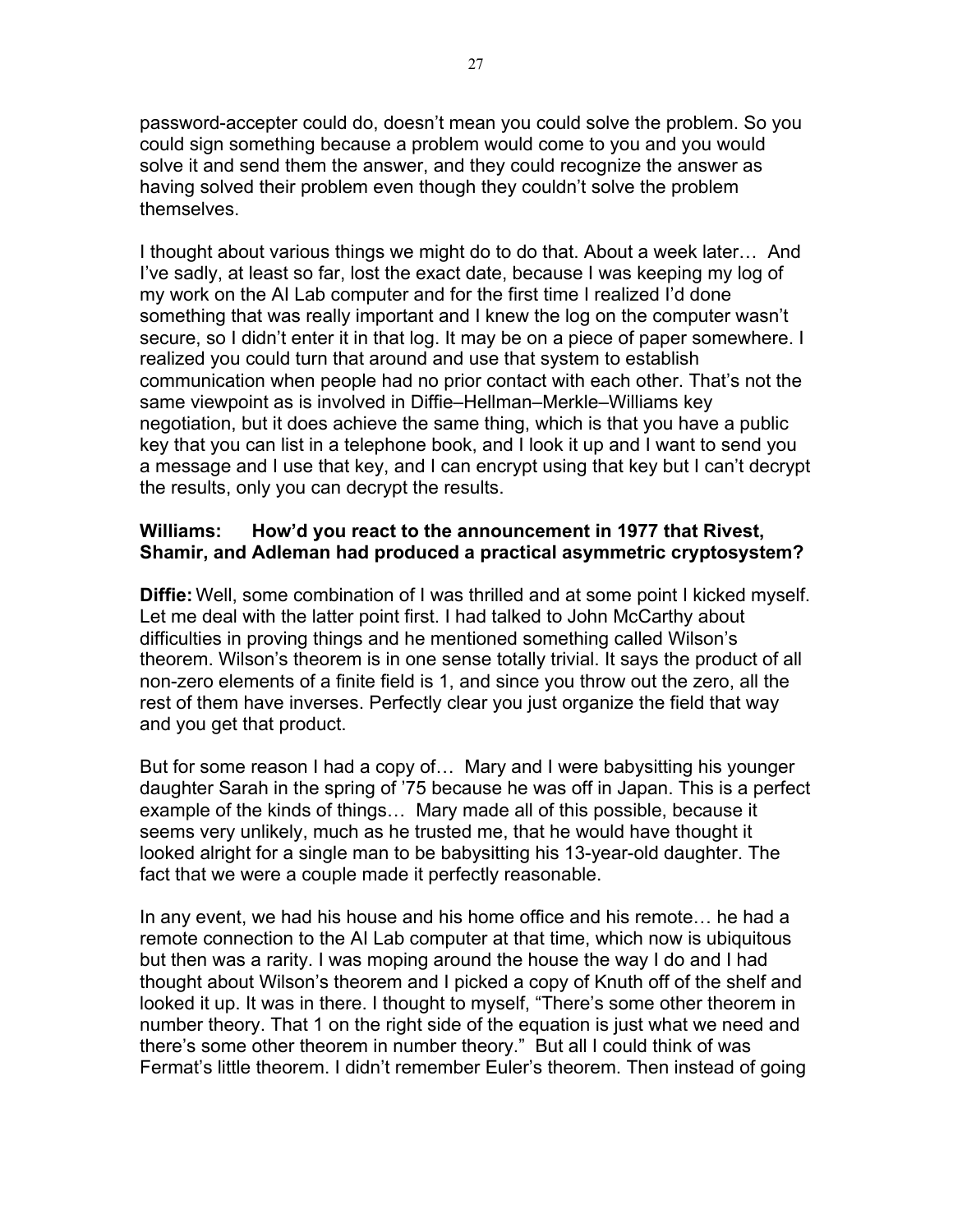and getting one of his number theory books and looking this up, I have a wandering mind. It wandered off to something else.

That's as close as I got to discovering RSA. But when I learned about it, which was from a letter that R, S, and A had sent to the guy at *Scientific American*, Martin Gardner, I realized this solved the problem. I didn't know in what detail. I went and told Marty that, and he had thought it was just another example. [1:40:00] He didn't realize. I said, "No, this really is not obvious how you would break this thing," and he realized that that had solved the problem.

That seemed to me it was just wonderful. I didn't know at that time, didn't understand that interestingly RSA is a dead end. You can make it work in other kinds of arithmetic, but nobody has ever found any arithmetic in which it works better. It will work in matrix arithmetic and things like that, but if you do that, it just costs you more to get the same amount of security.

That's one of the things none of us imagined. I imagined frankly, now it seems to be so utterly clearly mistakenly, that we were going to develop systems that were much, much more efficient and you wouldn't bother having asymmetric systems because you'd have these wonderful… wouldn't bother having symmetric systems. You'd have these asymmetric systems.

So I was very much a fan of RSA. I liked RSA better than our own scheme for years. It seemed to me much, much cleaner. In retrospect, it seems clear that particularly after ElGamal produced his signature scheme, I would have been much better off if Marty and I had understood we should push… we could have created the same company … that filled the same niche that RSA did, and been a lot better off for it. It's just fascinating that RSA has held on for so long. It's recently been reasserted by NSA as some … pick larger moduli for interim quantum resistance rather than elliptic-curve systems that do the Diffie–Hellman sort of thing. So I liked it.

#### **Williams: Your 1976 seminal paper, co-authored by Marty, entitled "New Directions in Cryptography" established the subject of public-key cryptography. Could you tell us about this work, what inspired it, and what the individual contributions were?**

**Diffie:** Well, my memory of this differs from Marty's. My recollection is what happened when I came to this insight that it could be done was… I was making a living as a househusband at this point, so I was taking care of that house and I had Mary and I had Sarah. I cooked dinner and Mary came home. Mary was working for British Petroleum in San Francisco. She came home and her memory of this… I do not remember this. I'll tell you what she says, and she's on tape saying it, is that I invited her in and said, "Sit down. I think I've made a really important discovery."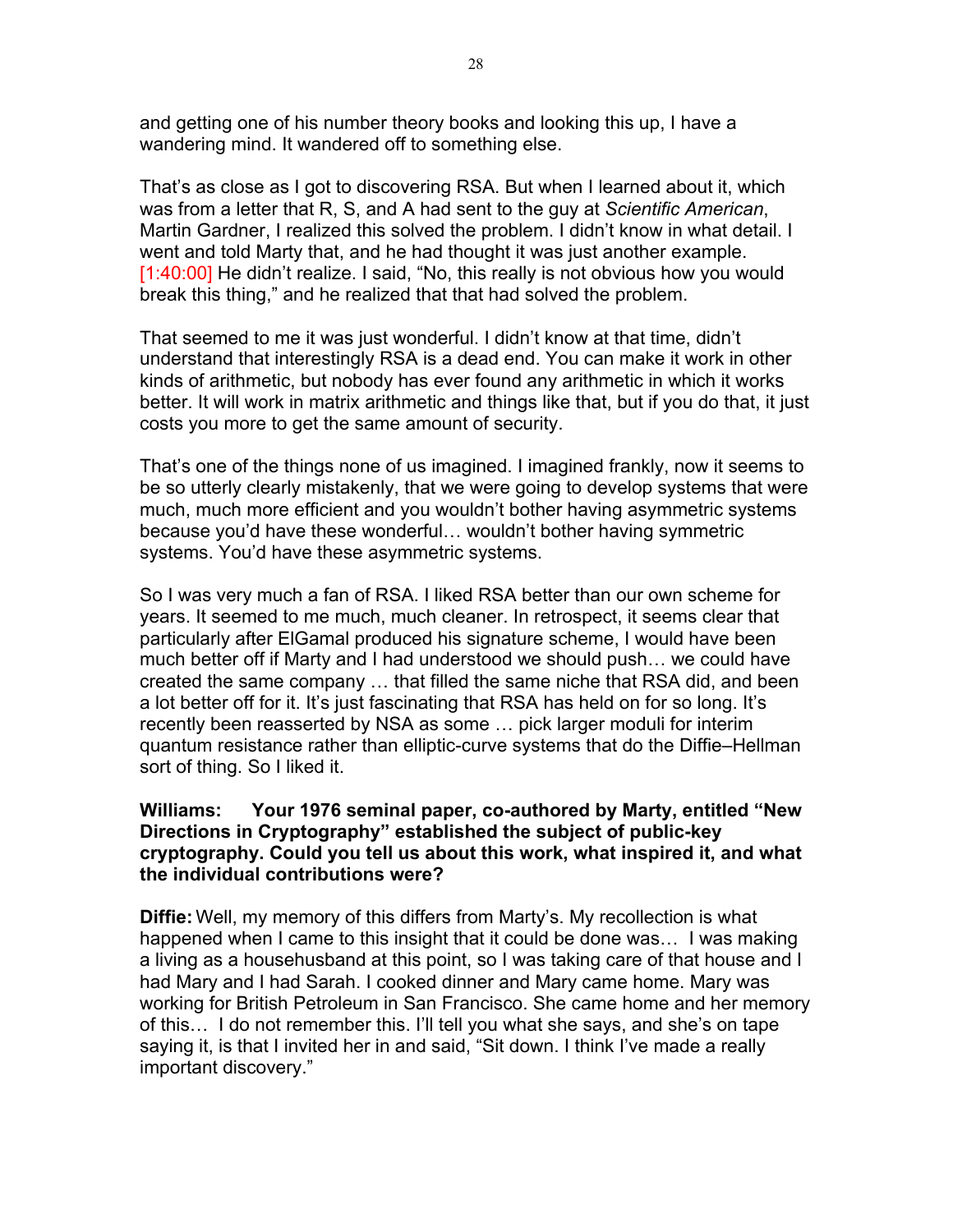At any event, I certainly did tell her about it when she came home and we had dinner. Then after dinner, I walked downhill… John McCarthy's house is pretty much right above Marty Hellman's house. I walked downhill to see Marty and it took me an hour to persuade him that this could be done. It's interesting to me now that we know for sure it can be done, I can persuade people in a minute or something, but it took an hour to persuade him it could be done. My recollection is that when he realized it could be done, he said, "I have an invitation from Jim Massey to write a paper on cryptography for a special issue of the *Transactions on Information Theory*. Would you like to join me in it?" He doesn't remember it that way. He thinks he can't imagine he wouldn't have invited me to join that paper already. But in any event, that's how it seemed to me.

We then worked… that would be roughly speaking more than a year – and the sloth is likely mine – to produce "New Directions." What does it contain? I had been… The whole point… Oddly I mean, I probably didn't yet see public-key as the most important thing I would ever do in cryptography. I had spent the first two years while I was travelling around largely thinking about what the requirements for a cryptographic system were. It took me quite a while to come up with this notion of a chosen-plaintext attack and I was just generally thinking about framework.

I guess I don't any longer remember clearly what's in "New Directions" and what's in "Privacy and Authentication," but a whole lot of this issue sort of about modes of operation and the general ways you can build a cryptosystem I think I brought to the table. Anything that's information-theoretic Marty contributed. The general framework of public-key cryptography was mine, but the solution to the key negotiation was 90% his. We follow… And I don't know if cryptography has anything to do with this. I think we both agree with the practice followed at NSA, which is when a discovery is made, everyone in the room is listed as contributing to it. This was something we had been talking about, one-way functions and things you could do and so forth, for a year, and it's actually Marty who had the insight, but we both take credit for the discovery as being a product of joint work.

**Williams: In fact, this investigation led among other things to the eventual establishment of the Diffie–Hellman key exchange protocol. It's one of the most widely used encryption techniques. It has applications throughout the Internet to secure online transactions. I think you've more or less discussed this, but for the purpose of people who may not be expert, what is a public-key distribution system?**

**Diffie:** One of the issues here is that because of the fact… there are two ways of seeing the problem. RSA solves the problem in the way I saw it and Diffie– Hellman solves the problem in the way Merkle saw it. If you just see it as a matter of negotiating… I mean if you have RSA, other than for efficiency, you don't need any other cryptosystem. Anything I want to send to you, I encrypt in your public key. Anything you want to send to me, you encrypt in my public key.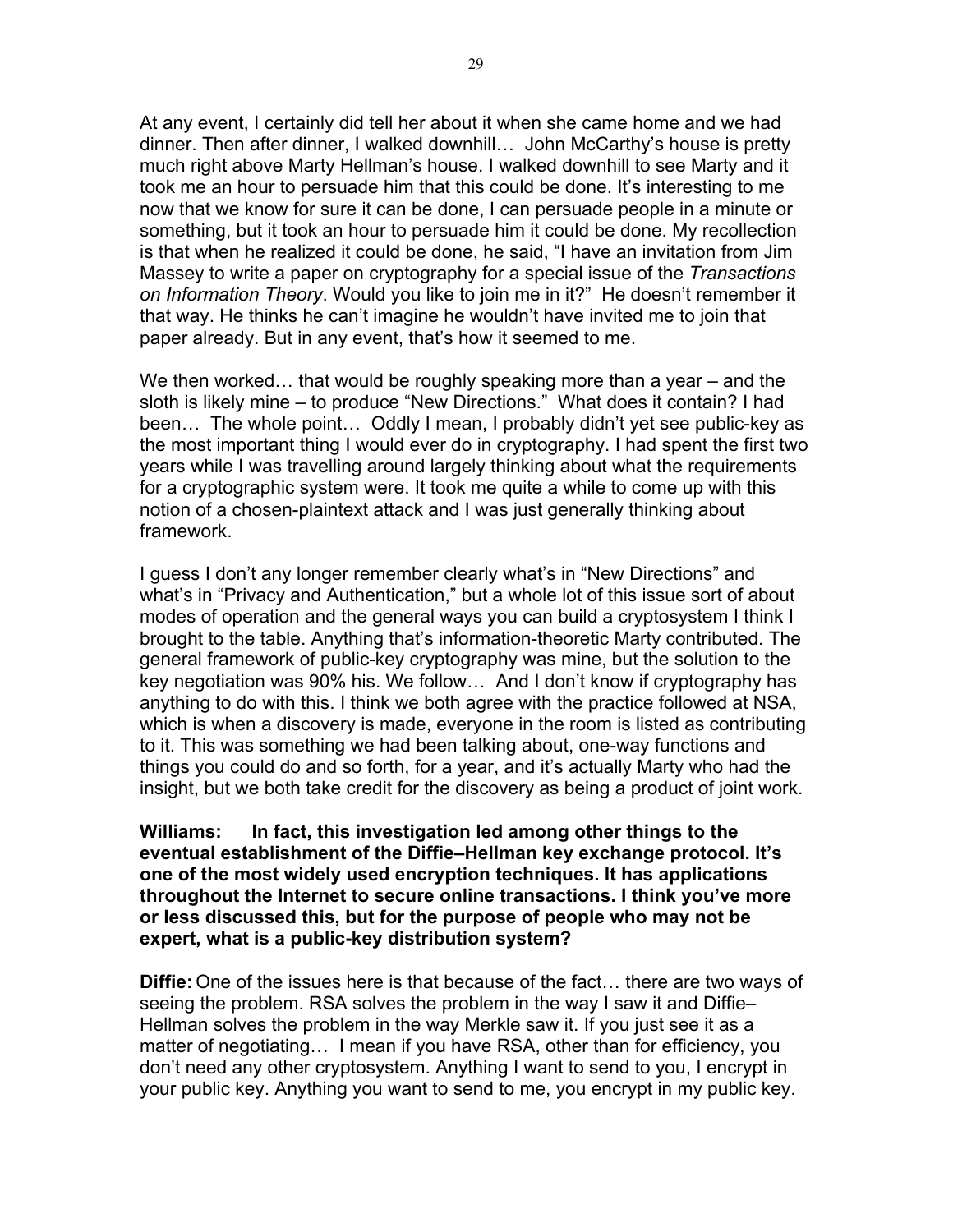As I said, that seemed much cleaner to me. I didn't see why you didn't… Now I look forward to getting rid of symmetric systems. We would just have… We were going to discover high-efficiency public-key systems. Of course in retrospect, why in the world could you think that adding a really difficult additional condition was going to allow you to have systems just as efficient as you could have without it? But I thought that way for years.

Merkle's approach to this is one of "We're going to negotiate a symmetric key by whatever means we do it, and then after that we will use the symmetric key for our communications." That has come to be the case, but you can use a different case. What you call in Diffie–Hellman or Diffie–Hellman–Merkle or Diffie– Hellman–Merkle–Williams, Williams being somebody at GCHQ who also worked on this problem — there there's a public element and a secret element, but the public element is not a key. You don't encrypt anything in that pub-… It's not like an RSA key. So there is a different… What happens is each person has one public thing and one secret thing, and they combine them to make a common value. That's done with a property of exponentiation or with a property of ellipticcurve groups in the more recent systems.

This is in some sense something, if the rules didn't prohibit it, you could do it in bridge. That is to say, what's going on in bridge is you and I are north and south, and each of us knows one hand. In talking to each other, we communicate more efficiently than we are communicating to east and west, who know neither of our hands. So in some sense, what we're talking about is perfectly efficient bridge bidding. There's a paper by one of the NSA guys called "A Cryptographic Approach to Bridge Bidding" or something like that. The rules don't actually allow it, but this is getting the effect. As I said, you negotiate in public and even though all the negotiation is in public, none of the observers learn anything about the secret that was developed by the principals.

At the time, because I'd had the notion… I didn't see that as being as good. We didn't call that "public-key" at the time. We called it "public-key distribution." That was a disaster in the sense that had we called that "public-key" also, we might well have gotten more action out of our patent, which basically the Diffie–Hellman  $-1$  imagine Merkle's name is on it  $-$  [1:50:00] patent claims in effect all public-key systems. But because we didn't set the names up right, as one of the lawyers for Stanford explained to us, we didn't get to milk everybody for as much as we might have gotten out of them.

#### **Williams: What was NSA's response to all of this?**

**Diffie:** Well, in the summer of '75, it'd be the third summer that we went back to the east coast, but this time we did it, I drove and Mary flew. One of the things I did along… I had liked Arthur Levenson. I didn't have the big fight with him. Marty did. And I guess in between I had learned… I talked to a man who died last year named Stockton Gaines who was at RAND who had been at the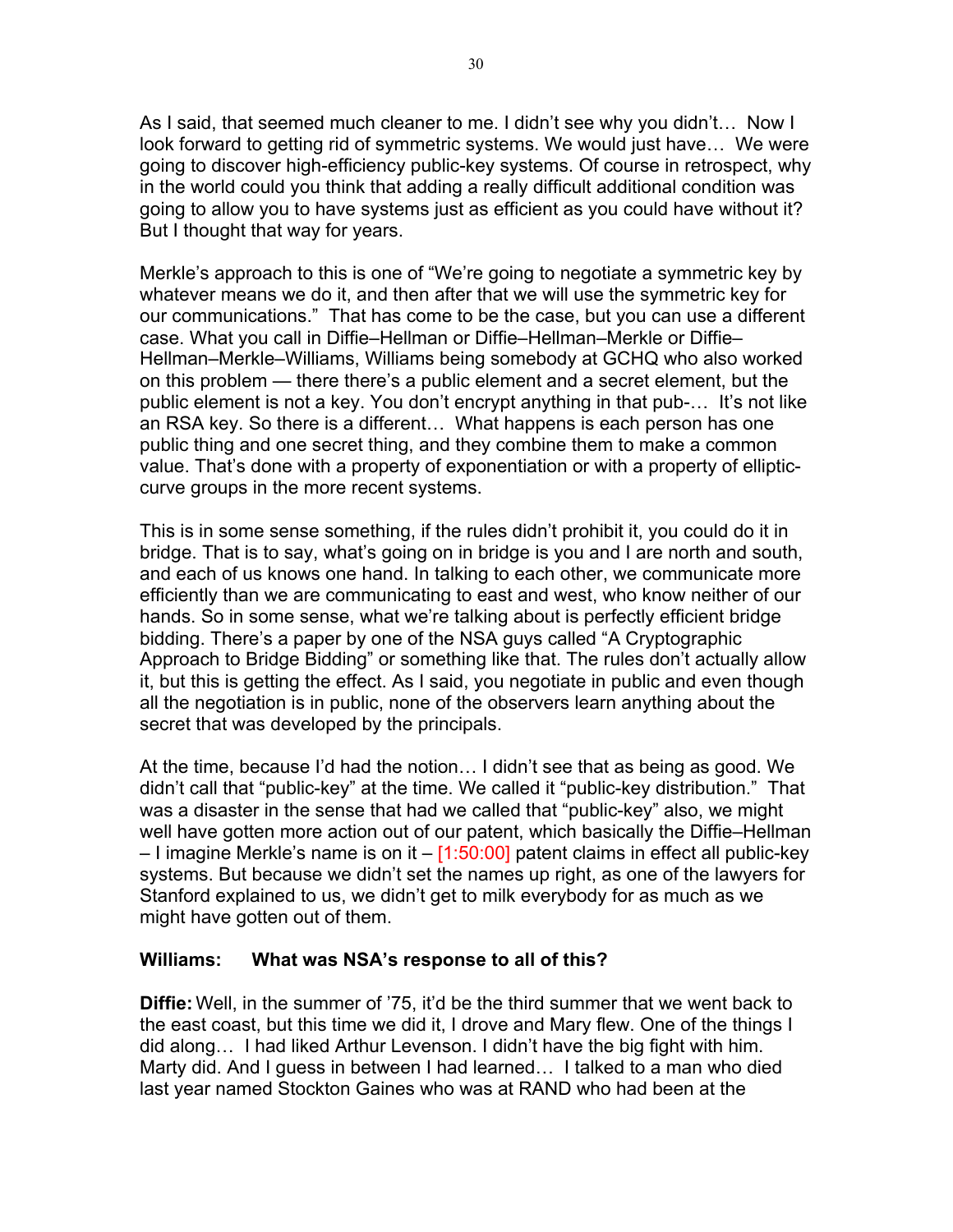laboratory in Princeton. In effect, it was one of the few times I got a real double take out of somebody. I mentioned that Arthur Levenson had come to this meeting and he was silent for it must have been 20 seconds. So I understood that Arthur Levenson was important out of a scale ...

So when I went back to Washington, I went to see Arthur Levenson, who was very gracious. I told him about how this worked. He said… you know … "Hmm, that's a nice idea. You might do something with it," or something of that kind. I probably also told Jim Simons about it. I had it in mind basically… I had a more … or a less hostile-to-NSA view. I don't know exactly friendly to them, but I hope I never said during the argument about DES that I thought they put a trap door in it. I didn't. Other people… I thought that was an indiscreet thing to say. I didn't know, but I wasn't inclined to accuse them of that. And same sort of thing. I told Levenson before this was published to give him a chance to have him come back to me and say, "We really do wish you wouldn't publish that."

They didn't say so and it was published. It had been in fact aired at a number of places. Marty went and talked in Ronneby, Sweden and the following… Well, that's actually months later than this. I'm obviously confusing '75… No, it's the summer of '76, because we already had the key negotiation scheme. Marty had talked about the ideas but probably not about key negotiation yet.

In any event, I don't know what they did. Things emerged from them years later. I see the Industrial COMSEC Endorsement Program, which as I say is a market expansion thing. It's not so much aimed at us as aimed at trying to… Well, the part of it that was Type II equipment was aimed at trying to sell into and maybe capture the market that we were imagining we were developing stuff for.

## **Williams: You mentioned a patent. What aspect of these ideas did you patent?**

**Diffie:** Well, I find patents the most unreadable technical writing and I'm not sure I've even read my own. But it's a description of the key negotiation scheme that attempts to make it sound like a piece of hardware, because at that time, algorithms were not considered patentable, and it has all this jargon about "saidfirst signal" and "said-second signal," and it's a matter of our exchanging signals until we come up with a common secret thing.

#### **Williams: These results became the cornerstone of Internet commerce. Did you gain anything from it beyond the gratification of your own intellectual curiosity?**

**Diffie:** Oh, come on. Yeah. Making a living off of it for 40 years. My revenue on the patent is negligible. It made around \$10,000, and there was some year that it sold reasonably well and I got a few thousand dollars off it. Aside from the Turing Award, the real income was making millions of dollars off of working for Sun,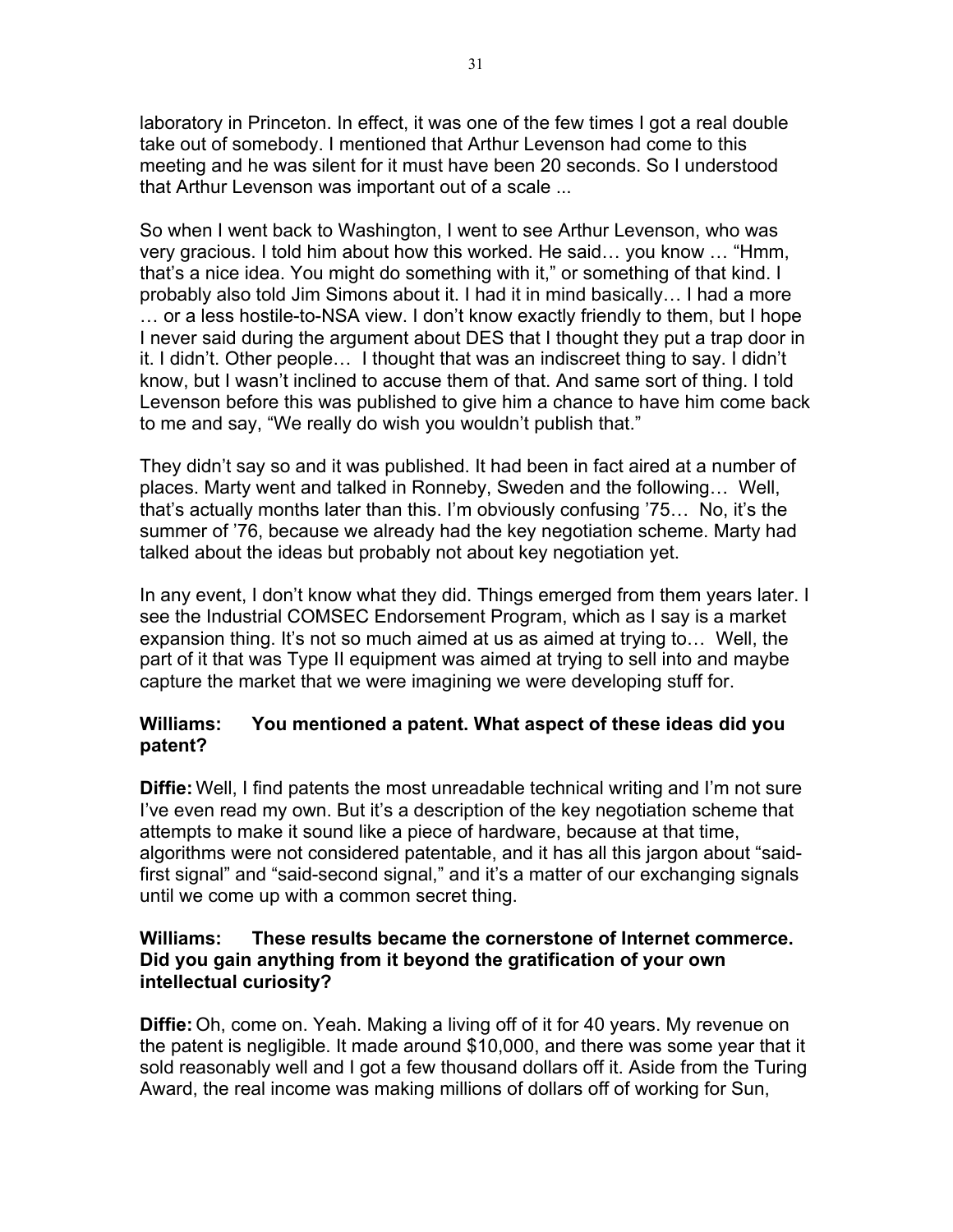which is a job that I got because of public-key cryptography and of working with, not exactly for, RSA. So yes, I have been awarded. Of course one can imagine ways that I could have made more off of it. R, S, and A did better off the deal. But no, I think I did very well on this.

### **Williams: Of course the Diffie–Hellman protocol is broken once a quantum computer with enough qubits is constructed. What do you think of that possibility?**

**Diffie:** Well, [chuckles] there's a wonderful scene in the book *Wiseguy* in which something is described as "an affair among the Italians." Henry Hill, the subject of *Wiseguy*, his mother is Italian but his father has the name "Hill" because his father's Irish. Anyways, it was understood in Brooklyn mob circles that Italians were a form of life above everything else.

So the… Well, ask that question again. Let me try to get at it again.

## **Williams: I was just asking what you thought of the possibility of a quantum computer…**

**Diffie:** Oh, okay. Fine. This is an affair among the physicists. I have no idea whether they're going to produce a quantum computer or not. As a matter of fact, what I thought at the time, that the NSA family of algorithms that are called Suite B – a set of public algorithms announced as trusted for all levels of classified information, Suite A being presumably a set of secret algorithms that they had before that. I had inferred, I knew that they'd been spending millions a year on quantum computing, on research into quantum computing, and I figured this meant that since they had moved to a system that had smaller keys and smaller numbers overall, and therefore ought to be more vulnerable I thought to quantum computing… Because what quantum computing does so well is find hidden cycle lengths. That breaks both RSA and Diffie–Hellman.

But they moved to elliptic-curve Diffie–Hellman. I figured, well, alright. They have a timescale of 60 years or so. I figured it takes five years to design a cryptosystem and another 5 to 10 years to get it fully into service, and it will be in service for 20, 30, 40 years, and on the last day it's in service, somebody will encrypt a Top Secret message which has a statute lifetime of 30 years. Altogether it adds up to 50 years to a century, depending. I thought, "Okay. This is evidence" – this was 1904 or something, 2004 – "they must have thought, 'Oh. Well, quantum computing isn't going to be any great threat in the near future." They seem to have changed their minds and everybody else seems to have changed their minds. I don't know. They have this Canadian computer whose name I forget. What's it called?

# **Williams: D-Wave?**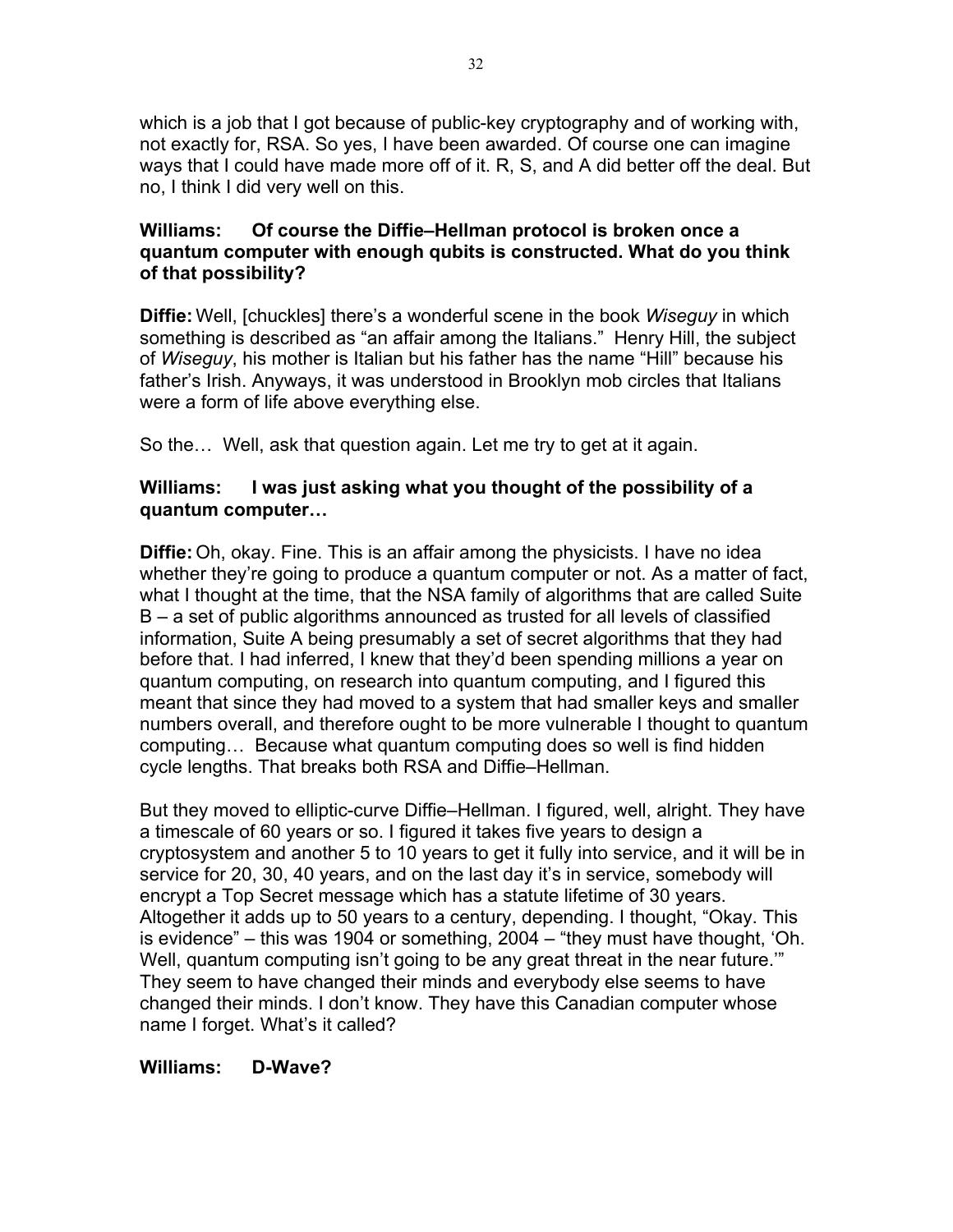**Diffie:** D-Wave, which claims to be a quantum computer but it doesn't seem to break RSA. I don't understand exactly what it does do except it costs a lot of money. I think NSA has bought several of them. Good for the Canadian balance of payments. I frankly don't… [I've talked to people and I get mixed reports on whether in fact it is easier to break an approximately 500-bit elliptic-curve system or a 2,000-bit RSA system. It has something to do with how many qubits you would need to handle the set-up of something or other.

What's Tanja's last name? Daniel Bernstein and Tanja…?

#### **Williams: Lange, Lange.**

**Diffie:** Lange. Okay. I asked Tanja Lange and Daniel Bernstein about it. They believe that the number of qubits needed to do the opposite to what I thought, the number of qubits to do this is much larger… it's 10 times as much or something as the same-size RSA number or something, which proves still to be several times the number needed for a somewhat larger RSA number. But the woman who was in charge of it at Microsoft Research thought that no, that was mistaken.

What NSA did, they published this very impolitic announcement two years ago that said after… They had people who went around the world, or around NATO in particular, twisting arms to get people to adopt Suite B, and [2:00:00] countries had to change rules that said secret traffic can never be encrypted with a public system to accommodate this, and then they publish announcement that says, "Well, if you implemented Suite B, thank you very much. But if you didn't, maybe you shouldn't bother because we're going to come out with quantum-resistant algorithms."

Now nobody I know believes they know operationally sound quantum-resistant algorithms yet. But they don't tell us everything they know. Maybe they do. Two years of all the people's arms were twisted, being pissed off have gone by, and all they did was to say, "Well, why don't you jack up your RSA? Go to RSA 3,000 bits instead of 2,000 bits." And if – this is a critical operational question – if you can solve the quantum computing problem by using RSA… For example, it can be run feasibly at 16,000 bits. Cylink had a set of chips that did that. People commonly went into 4,000 bits. The announcement allows 4,000, but 3,000's the minimum. If that will solve the problem, it's presumably much easier than all of this work on "Shall we resurrect knapsacks? Shall we use McEliece-type errorcorrecting codes? Shall we use lattice-basis reduction systems?" I do not know the answer.

#### **Williams: Are you happy about what happened to public-key cryptography subsequent to your involvement?**

**Diffie:** Of course I am. My response to the Turing Award was, and I said this in my acceptance speech, I feel utterly humbled to think the same award was won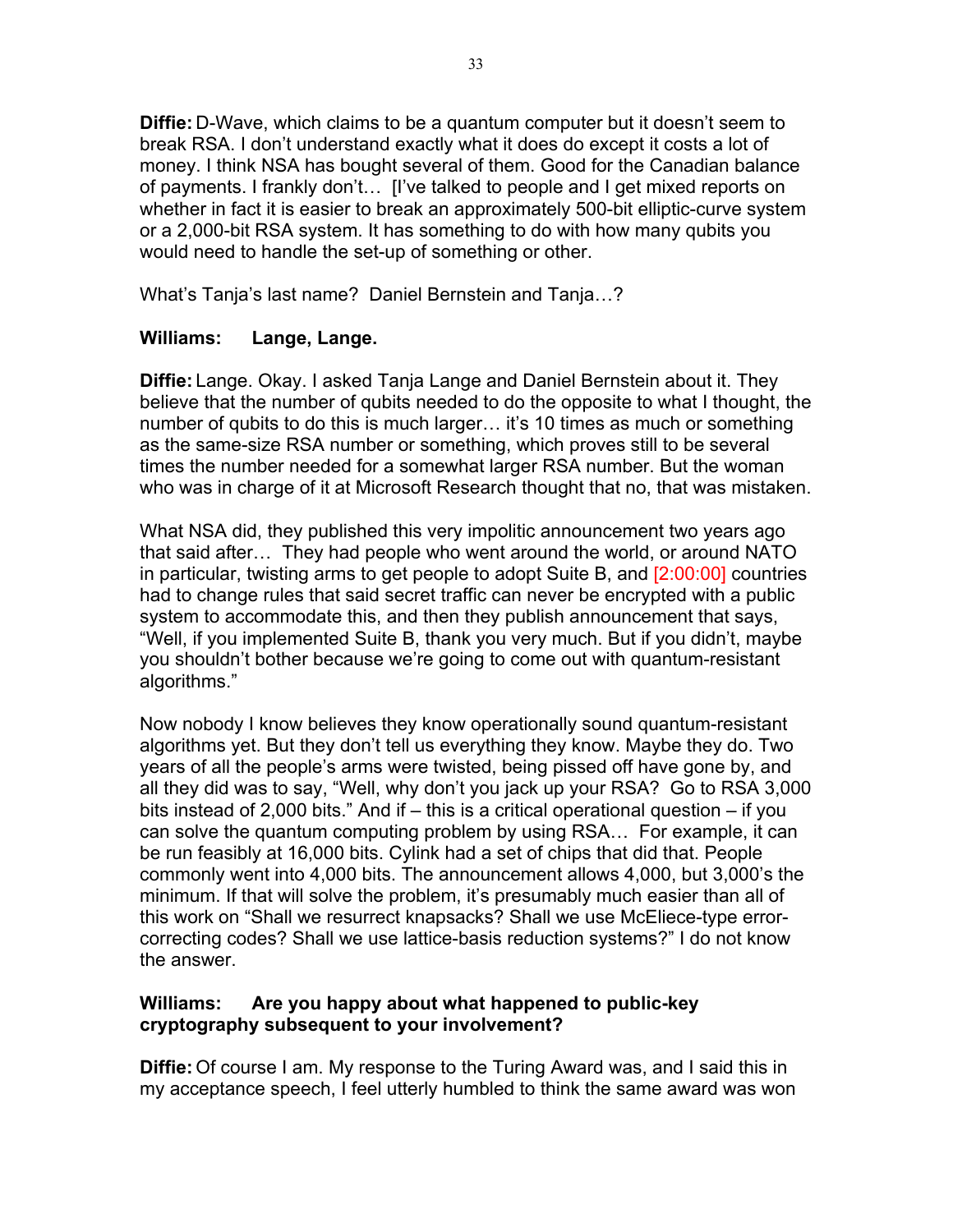by people like Les Lamport and Don Knuth whose work extends over such a broad swathe of things. I'm in another sense particularly embarrassed relative to Barbara Liskov, who won it for what kind of work I would liked to have done. I didn't und-… work on developing programming technique, that seems to me really the heart of computer science. This seemed to me kind of peripheral. I think there are respects in which I did very valuable work, but it's not in the usual sense of the sitting down at one's desk solving some mathematical problem or something.

But on the other hand, I look around the world, the impact, very few things have as much visible impact on the world as this does. It is possible there are things… of course having invented compilers or schedulers or something like that, parsers has even more impact, but less visibly because the individual algorithms didn't take hold in the world and become so well known.

#### **Williams: What was your reaction to the news that the Diffie–Hellman protocol and public-key cryptography had been discovered a few years earlier than your work by researchers at GCHQ in the UK?**

**Diffie:** Well, so I was first told that by Howard Rosenblum. Bobby Inman didn't quite tell the truth to a congressional committee. He said to them, "We discovered all of this at NSA 10 years ago." That date was like '77 he said that or something like that. They didn't discover it. It wasn't 10 years ago. It may be as much as eight. They didn't discover it. The guys at GCHQ did. I wanted to know who did it, and Howard Rosenblum told me, gave me the names of James Ellis, Clifford Cocks, Malcolm Williamson.

I set out to try to contact them. My style, one of the things I think is rare, close to unique about me as a researcher is that I employed the techniques of historian, investigative reporter, and researcher. So a pure reporter wanting to know how the NSA key management system worked would go around trying to find people who'd tell him. I did that, whereas some researchers were very leery of… they didn't want to talk to, they didn't want to be polluted by somebody saying they'd learned it from… I didn't care about that. But I also sat down and worked on the problem.

At any event, once I learned about the British work, I took a trip to Britain in the fall… Well, I was in Paris in the fall of '72 and took a side trip to go visit Racal COMSEC on business in Britain. I went to look up James Ellis, who is, if you look at people … James Ellis came up with the notion of public-key cryptography. He didn't come up with signatures but he came up with key exchange in the RSA style the way I did. Clifford Cocks came up with a system that is essentially the same as RSA. And Malcolm Williamson came up with a system that is essentially the same as Diffie–Hellman. Just incidentally, his internal secret paper on that subject is in August of 1976, two months after I presented at the National Computer Conference.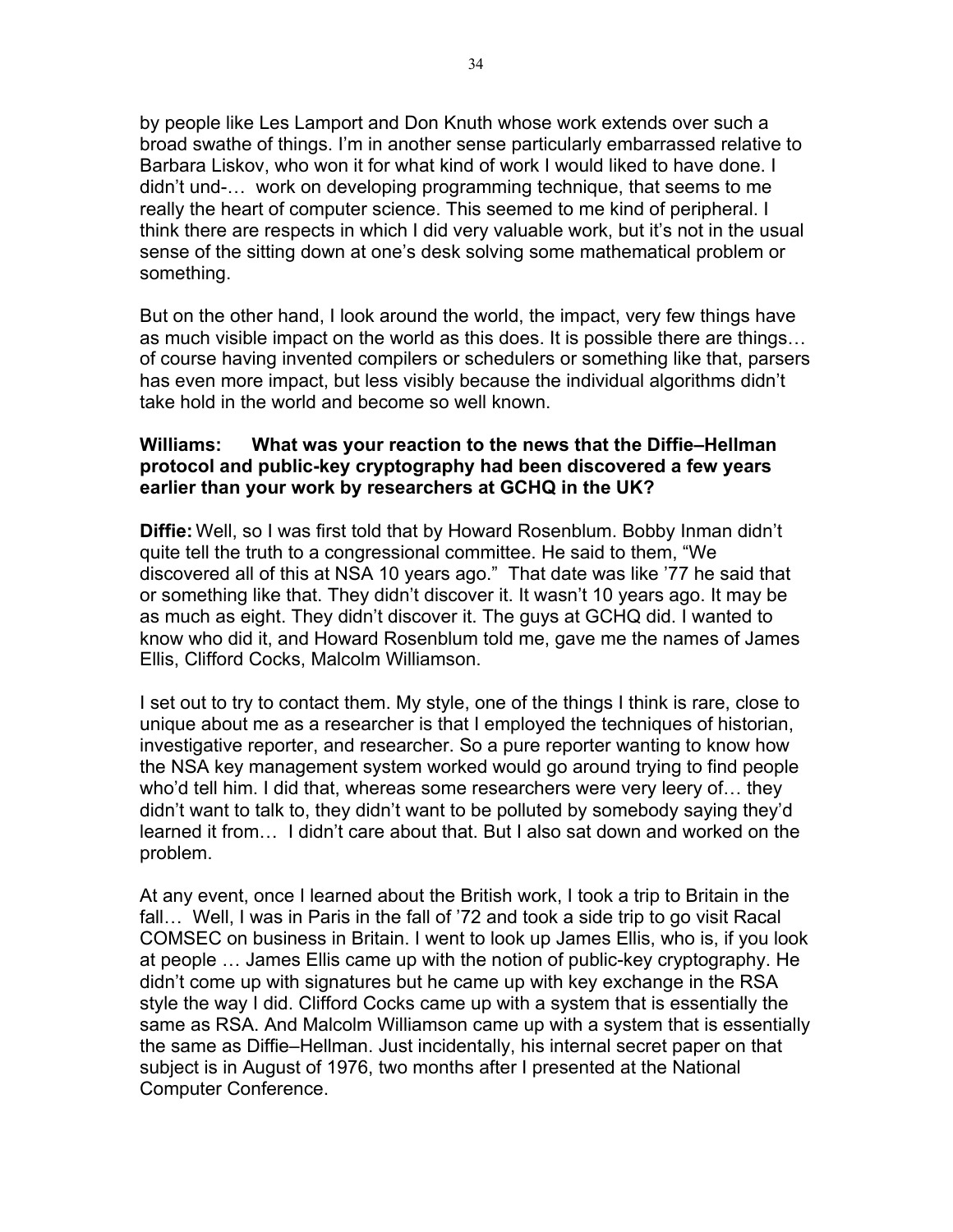I observed this as… I see a principle of linearity in research. There are six Yanks and we did everything we did in about three years, and there were three Brits and they did it all about six years. So it just depends on how many bodies you can afford to work on this stuff.

James Ellis was the only one they were willing to let talk me. James Ellis was very senior. He was late in his career. So I went to see Ellis, and this is recounted in Steven Levy's book *Crypto*. We went and drank cider and ate skin potatoes at a pub down in Cheltenham. Unfortunately, maybe my travel reports know what it was, but I don't remember for sure. Then we went out for a long walk. There's a wonderful line in a book called *Northwest of Earth*, which is a piece of science fiction written in the '30s, that liquor went to Northwest's heels, not to his head, or he would never have lived as long in his profession, which was loosely speaking a smuggler. I realize I'm exactly the opposite. I mean after this walk, my feet were as solid as a rock and my head was just absolutely in the clouds. I had drunk two pints of Taunton Blackthorn, two British pints of Taunton Blackthorn cider and it took a two-hour walk or something before I was in any condition to drive anywhere.

But then after that, I tried… It was a long… I now get along very well with Clifford Cocks, but for years he was very… The first time I saw him, I read his badge at what's called the Cirencester Sciences, and I said, "Oh, hi. I'm Whit Diffie. I'm honored to meet you," or something like that. And next I looked around, he'd manage to vanish. He resisted talking to me. I tried to talk to him — he was at the 1985 Workshop on Information Theory in Brighton and he refused, didn't want to sit with... I think that's right. I think he didn't want to sit with me at dinner.

And I ran into Williamson. Unfortunately I never realized… Because of my own wife's illness, I didn't get to go dig Williamson up. He was down in La Jolla. There were things I wanted to know about Williamson's work that I never got to find out. He died say a year ago. But I saw him twice and I did have dinner with him once in Las Vegas at the Finite Fields conference.

But for years they were very standoffish about this. They waited until after Ellis's death before they published those papers. I've never… I have no solid understanding of why they got to these problems. Dick Walton, who was Ellis's boss, claims that Ellis was working on key management issues, that there was a problem with manufacturing and distributing enough key, and that he put him to work on this not imagining he was going to get any such imaginative a proposal, and that ultimately that was solved by key updating and more careful examination of the re-keying periods and things like that. But there's nothing in Ellis's paper at that time that suggests that he was working on key management. He published a later hist*[orical]* paper, but that paper's '87, saying, [2:10:00] "We were thinking about key management in very large systems at the time." But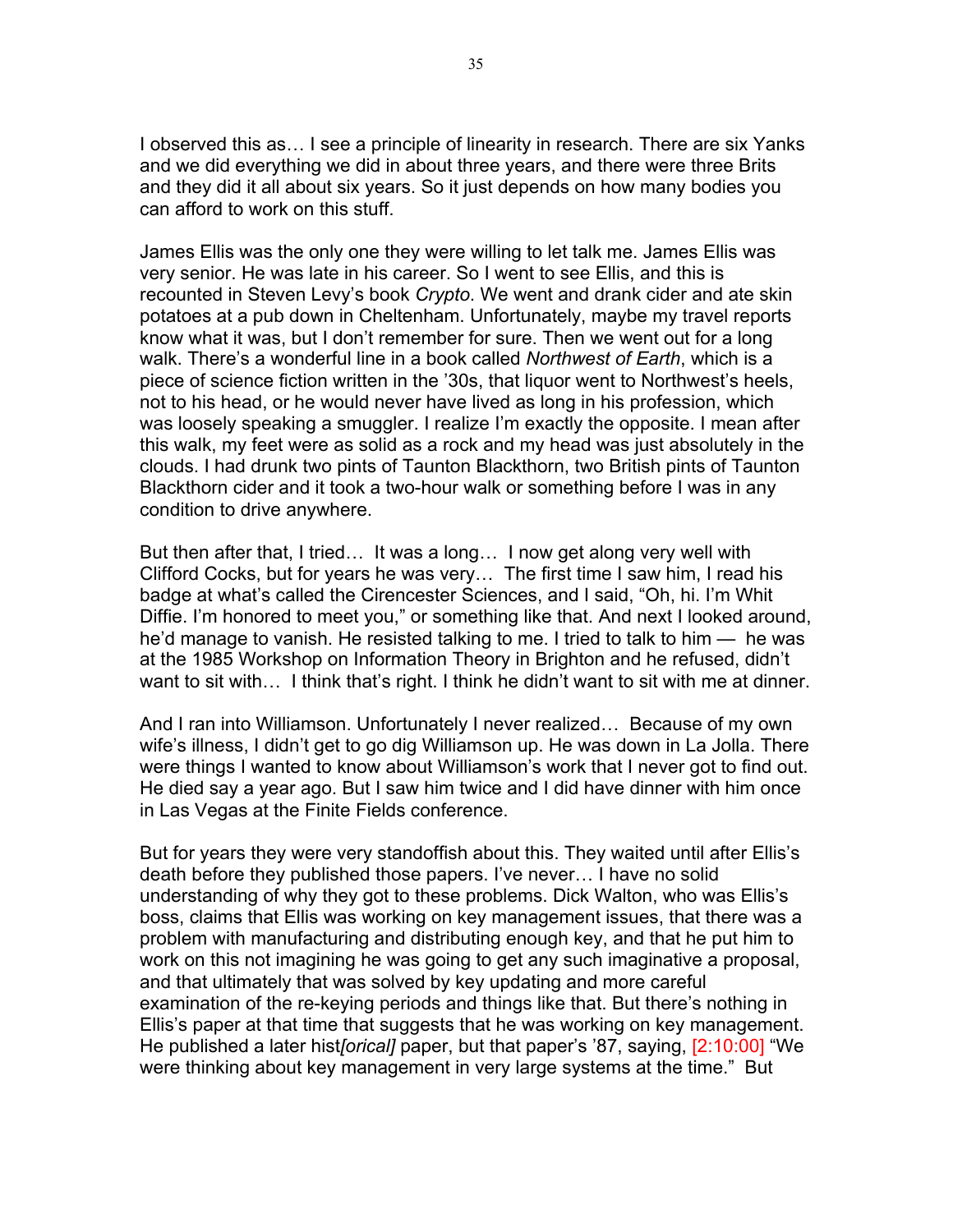aside from Walton's confirmation, no papers have been released that show any sign of that.

My diagnos-… And I spoke to Shaun Wylie, who had been the chief mathematician, and he's widely quoted as saying, "I wish I could see some reason this wouldn't work, but I don't," and it was disquieting to them.

So my sense is that until we worked on it, aside from having contributed signature, which they acknowledged they didn't understand, they didn't see it as something useful until after we did. Now there's somebody, and I can't think of his name, who gave a talk at the Computer History Museum claiming that they did know it was useful and he implemented a prototype in the summer of '74 at NSA. But no substantiation of that claim has ever come along and nobody else I've asked knows anything about that.

## **Williams: Alright. You mentioned during the course of this interview Steven Levy's book, which was written for popular consumption, called**  *Crypto***. What did you think of this book?**

**Diffie:** Well, I no longer remember exactly what I thought. I was very pleased with Levy for sending us a draft to correct and making changes that detracted from the lilt of the language in order to be accurate.

## **Williams: You were Marty Hellman's PhD student at Stanford, but you did not complete your degree. You had a great dissertation topic, so what happened?**

**Diffie:** Well, it requires a lot of courses in electrical engineering and I don't do very well with courses.

# **Williams: So you just decided to abandon it?**

**Diffie:** I don't know. I don't remember exac-… My wife's Egyptian professor's husband got a job at Bell-Northern Research and he hired me.

#### **Williams: Alright. Can you tell us something about your work at Northern Telecom?**

**Diffie:** Sure. Let me think. I dragged on for about a dozen years. The most important thing I did was the high-level design of the something-or-other security overlay. What's the product's name? Packet network security overlay, which actually became a product and it started out, I did the key management design for the system.

#### **Williams: Why did you leave?**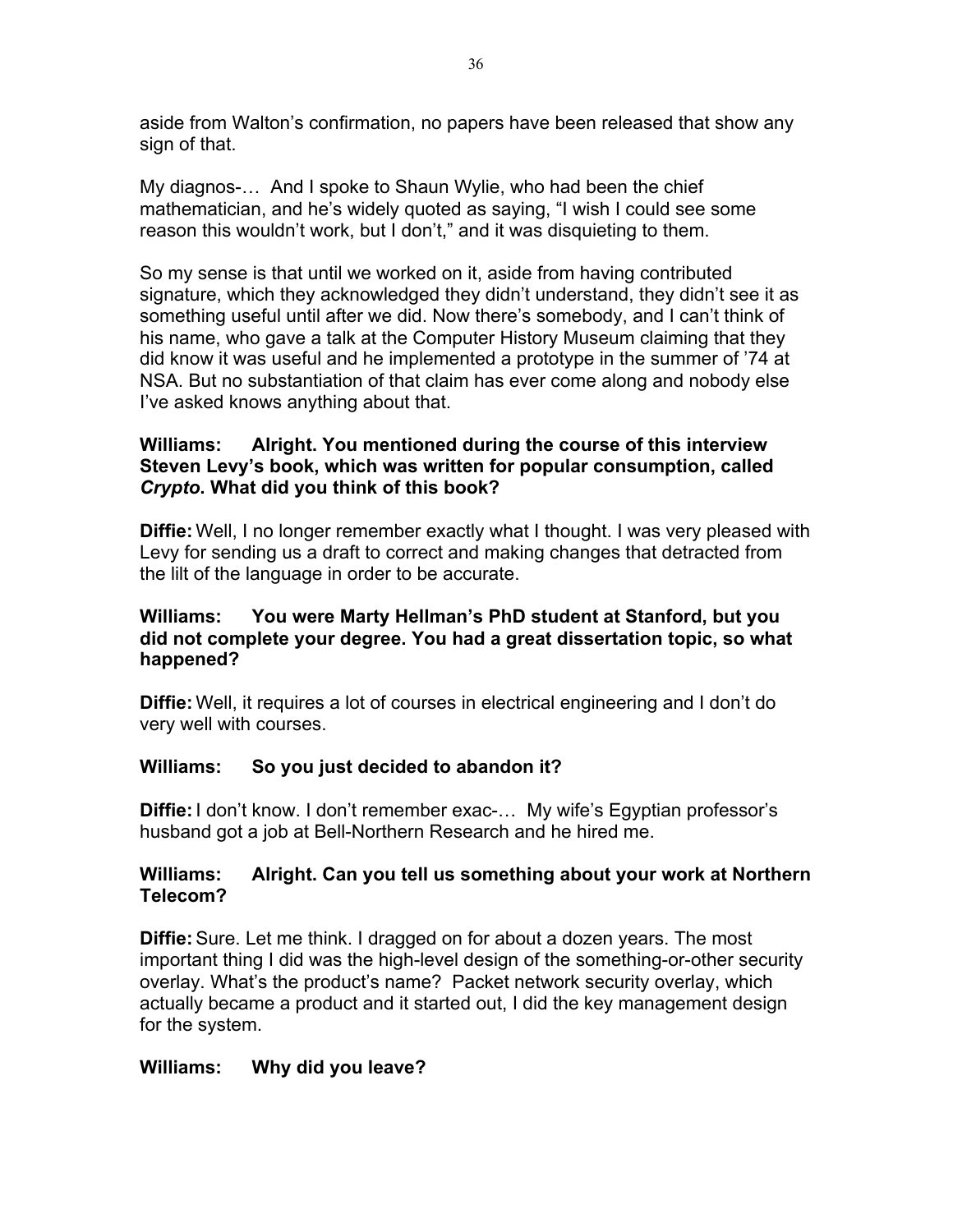**Diffie:** Sun made me an offer I couldn't refuse.

#### **Williams: You worked a number of years at Sun. What were your duties there?**

**Diffie:** Well, over a course of nearly 20 years, they varied. Mostly… I mean the best thing I did for them was probably talking to customers, but in the mid part of that period, most of what I did was fighting the political fight. When I was hired as a Distinguished Engineer, I was told it was the job of a Distinguished Engineer to do whatever within the scope of the company's business considered most important. I took that more seriously probably than most people took it. In about '93 with the advent of key escrow, it became clear to me that the political threats to network security were more significant or at least as significant as any technical threats, so I spent the next several years working on that.

### **Williams: Now I recall seeing you on television in the early '90s. You were sitting at a table with a number of individuals, one of whom was President Clinton. Can you tell us what that was about?**

**Diffie:** Yeah, it was not the early '90s. 2000.

## **Williams: Was it 2000?**

Diffie: Yeah. That meeting was about… There was some big denial-of-service attack and I don't remember… It goes something like that Clinton or Clinton's office invited… It was probably the one who was CEO of Google. What's his name?

**Videographer:** Schmidt?

**Diffie:** What?

**Videographer:** Schmidt?

**Diffie**: Schmidt. Yeah. Eric Schmidt. And Eric Schmidt, I'm guessing he … asked Greg Papadopoulos, and Greg Papadopoulos asked Jeff Bayer, and none of them wanted to go, and Jeff Bayer asked me and I said, "Sure, I'll go."

## **Williams: [laughs] Okay. You wrote a book with Susan Landau entitled**  *Privacy on the Line: The Politics of Wiretapping and Encryption***. What was this book about and what prompted you to write it?**

**Diffie:** Well, I mean the title, the subtitle explains what it was about. I don't know what prompted us to write it. I mean I guess it seemed a valuable thing to contribute to our… Oh, I know. I'm sorry. Actually there is something on… We were on, it was an ACM committee with Barbara Simons… Barbara Simons put it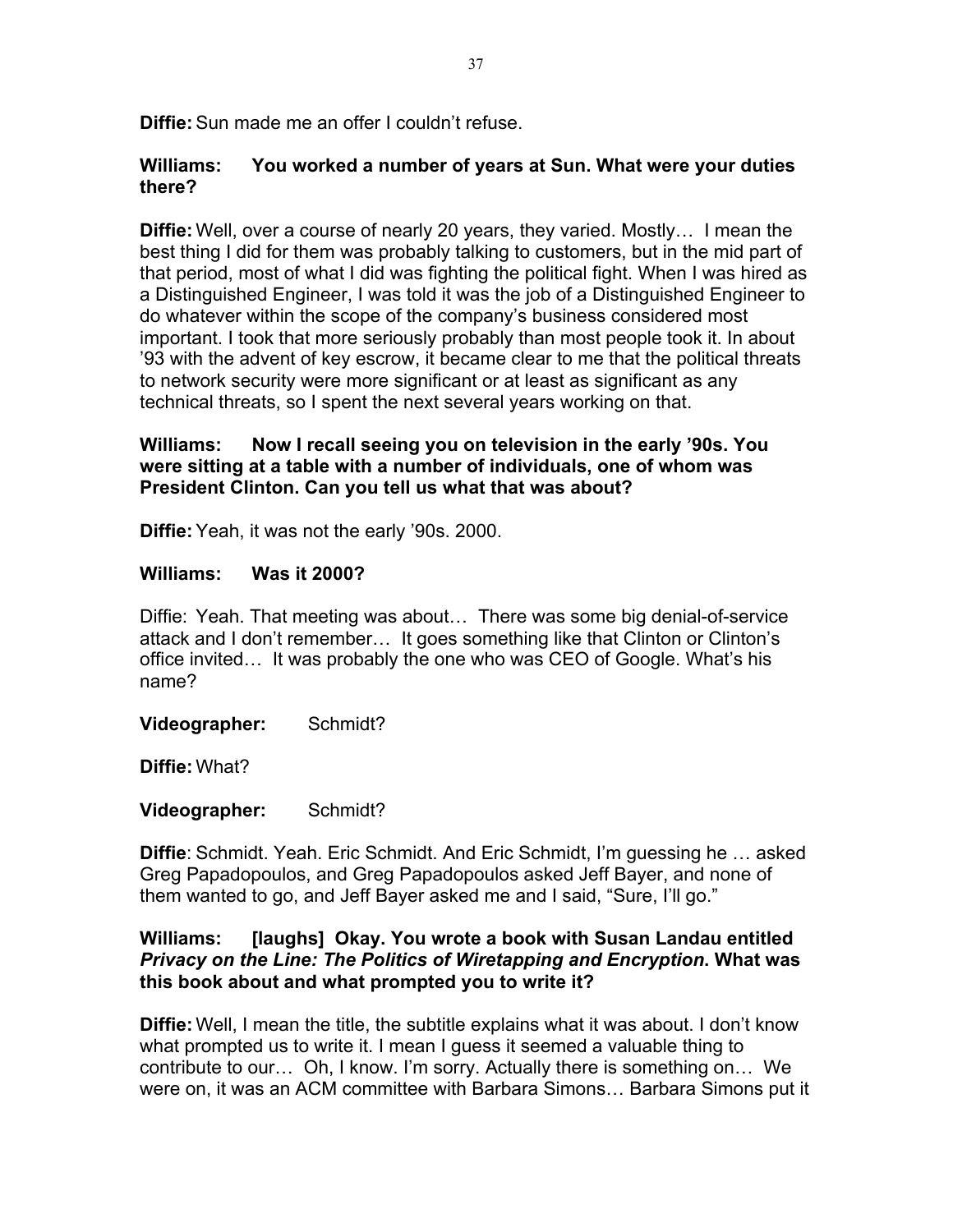together, she wasn't on the committee, to produce a whitepaper on cryptography policy. Susan and I worked on it and each of us was convinced that we were the only two who cared what the truth was. The others were all there to support positions and … It appeared. Then we decided we would write a better book about the subject.

# **Williams: Was it a success?**

**Diffie:** I don't remember exactly how well it sold. Yeah, I think. Everybody spoke well of it.

## **Williams: What do you believe were your most important contributions to the computer privacy debate?**

**Diffie:** I should have knocked off at lunchtime.

## **Williams: [laughs]**

**Diffie:** Well, I mean that question presumably doesn't mean to allow the answer, "Well, public-key cryptography," which largely created the debate because before public-key, all systems were escrowed. So I actually don't… I naturally believe everything I said was important.

#### **Williams: [laughs] The Turing prize is the equivalent in computing to the Nobel Prize in other areas of human achievement. How did you react to the announcement that you'd won this very prestigious prize?**

**Diffie:** I was utterly thrilled.

#### **Williams: Have you made use of the award?**

**Diffie:** You mean have I spent the money? Sure. No, the first thing I did when I got the message was that I studied the email header very carefully, [laughs] and I eventually persuaded myself it really had come from Berkeley. I went back downstairs. This was like two in the morning on a Monday morning. Mary, as usual, said, "What's new?" and I said, "Oh, there's good news. We won the Turing Award." It was really very satisfying, because it made the last year of our lives together much, much better, and made everything feel complete.

## **Williams: You've been a longtime supporter and attendee at the annual Crypto conferences since their beginning in 1981. What can you tell us about this meeting and why have you been such a faithful attendee?**

**Diffie:** Well, it's not far away. I'm a conference lizard. I actually finally did miss one, although not on paper because I registered for it, but I couldn't get there last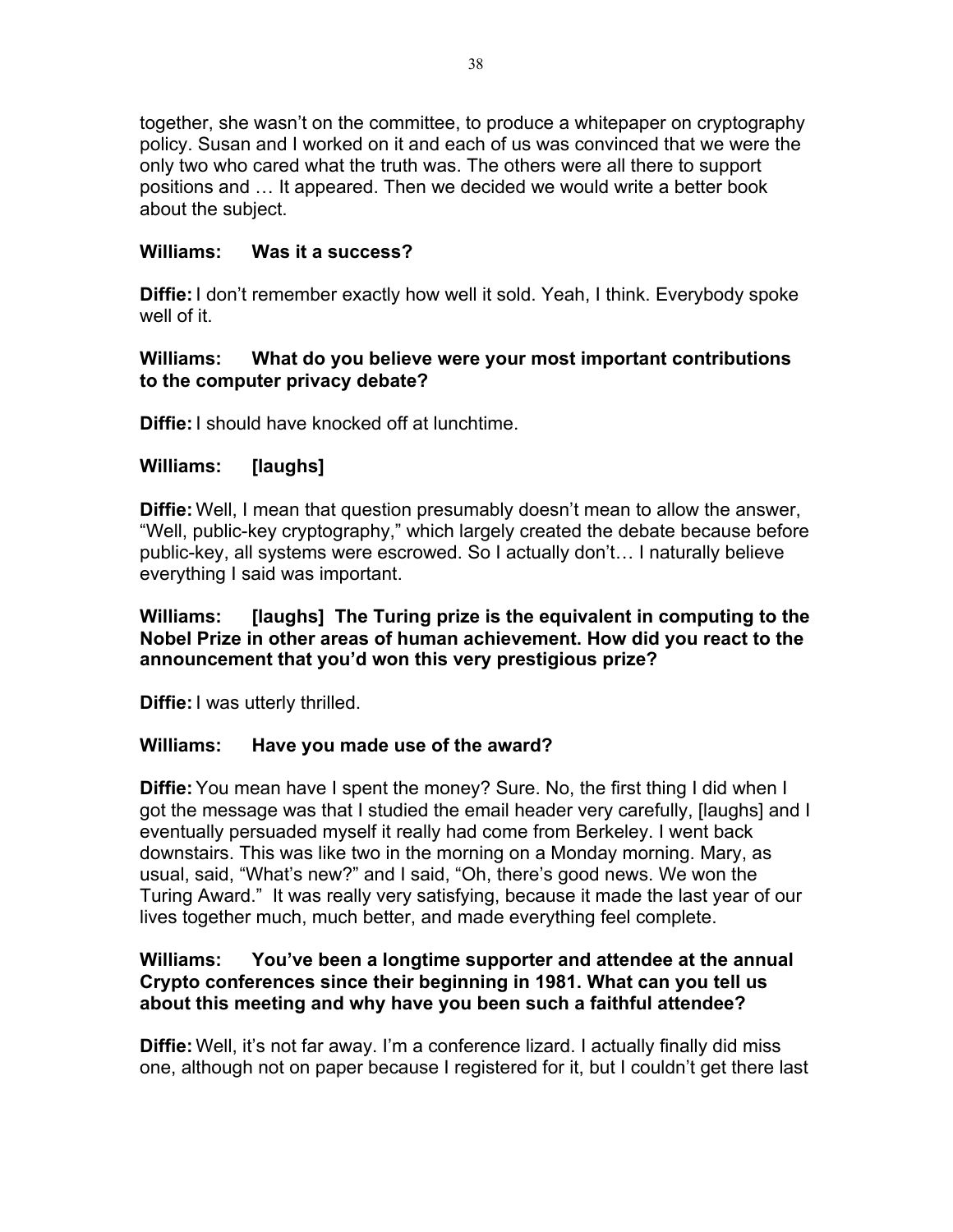year. I registered. I was on paper a member of the conference, but my body didn't get down there. That was the first time.

The wonderful thing about that conference, it changed a little bit in style and probably my involvement has changed, but somebody, Gersho or Kemmerer or somebody at the first one, had this notion you hold a cocktail party every night with food. That keeps 90% of the people within a hundred yards of the lounge, which means you get much more out of the conference. Because if we look at the Oakland conference, that in effect broke up every afternoon at five and people went off in groups of half a dozen to the good restaurants of Oakland and San Francisco. Whereas if you do something that keeps everybody there… I mean to start with, you hold it in an isolated place. I mean in some sense the worst, the least productive of certain kinds of our conferences was Paris '84 EUROCRYPT, because people quartered in hotels [2:20:01] around the Left Bank and the meeting is at the Sorbonne, so you have to walk past the cafés and the bookstores to get to your work. It's really very distracting. Whereas having a meeting at an isolated, reasonably isolated place like this and you're all staying in the dorms, you can stay up as late as you like… Dick Walton used to be up at three in the morning counting who was above the table and who was below the table and what nationalities they were.

So I just got in the habit of going there. I'm not as pleased with it now because while I was away, it turned into a multisession kind last year. I've never understood the attraction of that. I understand the attraction for people who want to get their way paid by having papers accepted. I understand. But for merely attending and learning what's on at the conference… Particularly we are discussing, probably will adopt some scheme like what DEFCON does where you get everything videotaped and you can watch conference meetings you didn't go to and things like that. But without that, you're in a constant position of having to choose between talks.

#### **Williams: What are you doing now?**

**Diffie:** Trying to get the house cleaned out so that I can sell it.

# **Williams: This is now the retrospective part of the interview.**

**Diffie:** I see. What was un-retrospective about my childhood?

## **Williams: Well, that was your early childhood part. [laughs] Who during your career were your most influential role models?**

**Diffie:** Hmm. I don't know. I never… I think the terms haven't accorded me well. You asked once about who my mentors were or something. I can tell you people I think very well of, Hilary Putnam for example, philosopher. It's funny. I can tell you lots of people I liked and think very well of – Minsky and McCarthy are both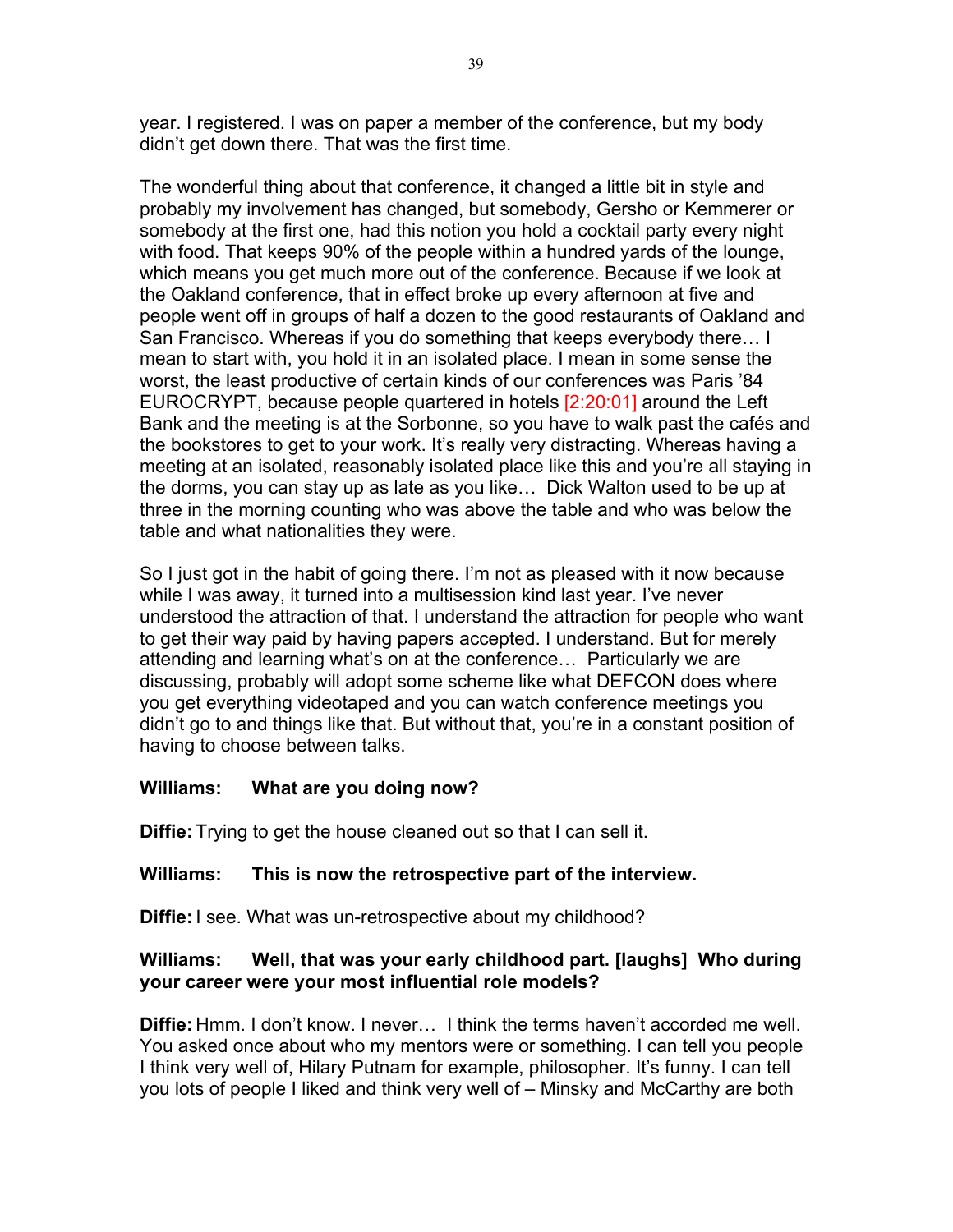examples. Are they role models? Do I remember having tried to imitate them in some way or other? I don't know the answer to that. I mean Dick Leibler, he's the reason I'm so well dressed. Or as well dressed as I am. I shouldn't claim to be a well-dressed man.

## **Williams: [laughs] Looking back, what were the turning points or major decisions that led you to where you are today?**

**Diffie:** Well, obviously getting interested in cryptography. Going off to work in cryptography. Running off with Mary. That's utterly pivotal. I can't emphasize too much how big an influence she had in the way things went, not just the emotional support of her faith in me but the fact that everybody loved her, which opened all sorts of doors that might not have opened if I had been by myself. So that's… Getting involved with Marty.

## **Williams: What was a biggest regret in terms of the decisions you've made?**

**Diffie:** I don't know. They all seem inevitable or something. I should have left BNR and joined Sun sooner, I mean.

# **Williams: What were your most important life lessons?**

**Diffie:** Who wrote this material anyway? Important life lessons. Well, my friend Bill Gosper showed me that there could be a confidant configuration that keeps emitting gliders indefinitely, and so the diameter of the Game of Life grows unboundedly.

# **Williams: [laughs] What was your proudest moment?**

**Diffie:** Oh, that's a good question. I don't know. I mean certainly… Do I think of things in terms of pride or just…? I mean I was really thrilled about the Turing Award. Now there probably are things I am proud of that won't have risen vastly to notice, but I don't know that I remember them.

#### **Williams: Are there other interesting things that you worked on that you might want to talk about?**

**Diffie:** Well, I'm really proud of my marriage. I mean I managed to play my role there adequately. [laughs] Thinking of that pleases me a great deal.

Are there things that I worked on? What have I worked on? I don't know. I don't remember offhand, I mean ones you don't know. I mean to work on the structure of programs I liked, but I never published anything significant about it and never got it into final form. I've worked on a whole bunch of yet-to-be-published, it may never be, sort of cryptographic stuff about design of systems. I've worked on… I